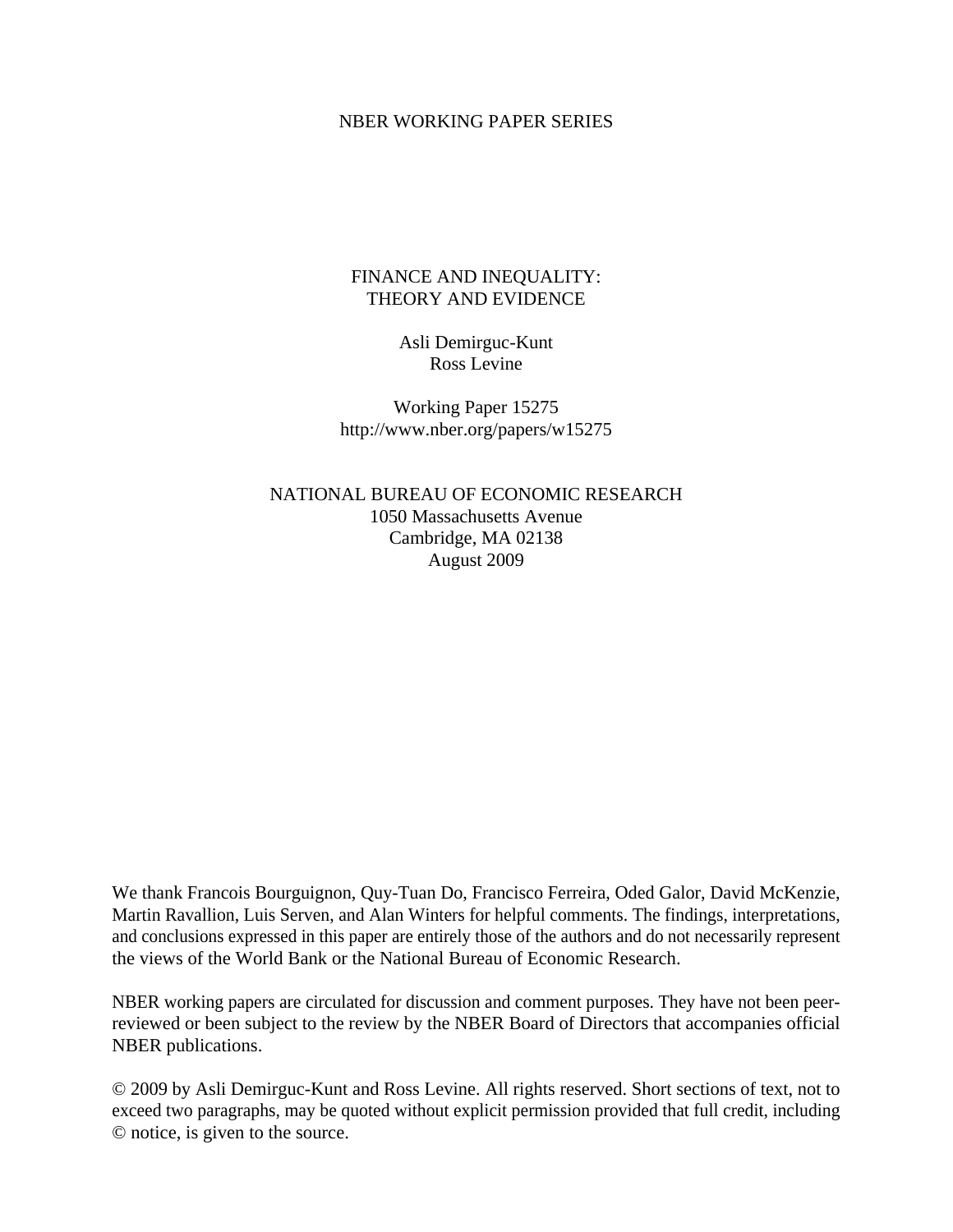Finance and Inequality: Theory and Evidence Asli Demirguc-Kunt and Ross Levine NBER Working Paper No. 15275 August 2009 JEL No. G0,O15,O16,O43

# **ABSTRACT**

This paper critically reviews the literature on finance and inequality, highlighting substantive gaps in the literature. Finance plays a crucial role in most theories of persistent inequality. Unsurprisingly, therefore, economic theory provides a rich set of predictions concerning both the impact of finance on inequality and about the relevant mechanisms. Although subject to ample qualifications, the bulk of empirical research suggests that improvements in financial contracts, markets, and intermediaries expand economic opportunities and reduce inequality. Yet, there is a shortage of theoretical and empirical research on the potentially enormous impact of formal financial sector policies, such as bank regulations and securities law, on persistent inequality. Furthermore, there is no conceptual framework for considering the joint and endogenous evolution of finance, inequality, and economic growth.

Asli Demirguc-Kunt World Bank 1818 H Street Washington, DC 20433 ademirguckunt@worldbank.org

Ross Levine Department of Economics Brown University 64 Waterman Street Providence, RI 02912 and NBER ross\_levine@brown.edu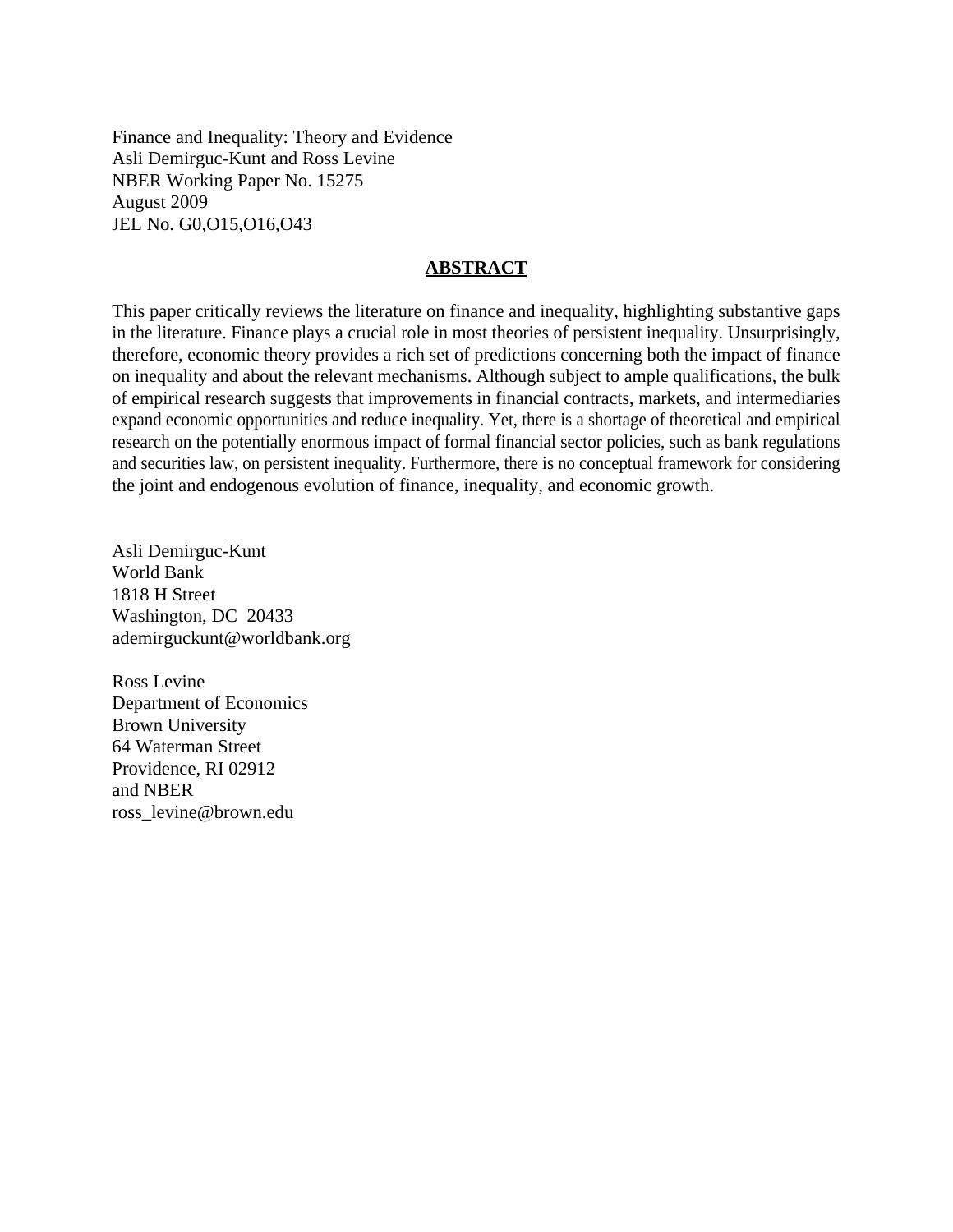# **1. INTRODUCTION**

Financial development may affect the degree to which a person's economic opportunities are determined by individual skill and initiative, or whether parental wealth, social status, and political connections largely shape economic horizons. The financial system influences who can start a business and who cannot, who can pay for education and who cannot, who can attempt to realize one's economic aspirations and who cannot. Thus, finance can shape the gap between the rich and the poor and the degree to which that gap persists across generations. Furthermore, by affecting the allocation of capital, finance can alter both the rate of economic growth and the demand for labor, with potentially profound implications on poverty and income distribution.

In this paper, we critically review the literature on finance and inequality. By finance, we mean the ability of financial contracts, markets, and intermediaries to facilitate the screening of investment opportunities; the monitoring of investments after providing funding; and the pooling, trading, and management of risk. By inequality, we follow the literature and consider three related, though clearly distinct and potentially contradictory, concepts. Many researchers stress equality of opportunity. Others emphasize the intergenerational persistence of crossdynasty relative income differences. Still others concentrate on income distribution both to proxy for equality of opportunity and because income distribution is an independently worthwhile focus of inquiry, as relative income directly affects welfare.

Economic theory provides conflicting predictions about the nature of the relationship between finance and inequality. For instance, financial development might operate on the extensive margin, increasing the availability and use of financial services by individuals who had not been employing those services because of price or other impediments. Thus, financial

[1]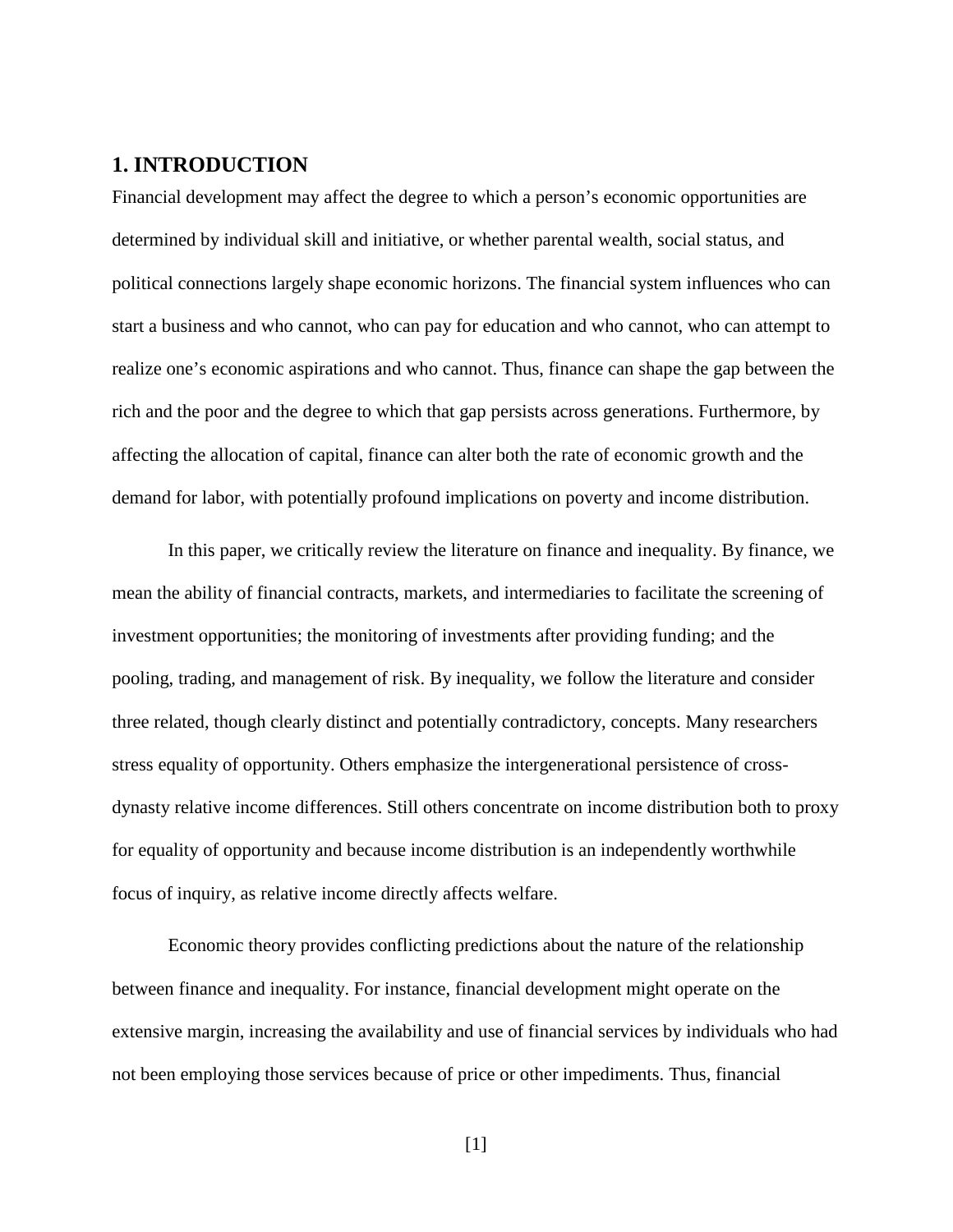development might expand the economic opportunities of disadvantaged groups and reduce the intergenerational persistence of relative incomes (Becker & Tomes 1979, 1986; Greenwood & Jovanovic 1990). Finance can also operate on the intensive margin, enhancing the financial services of those already accessing the financial system, which are frequently high-income individuals and well-established firms. Thus, the direct effect from improving the quality of financial services could fall disproportionately on the rich, widening inequality and perpetuating cross-dynasty differences in economic opportunity (Greenwood & Jovanovic 1990). Theory also indicates that finance can affect inequality through indirect mechanisms. Changes in the financial system can influence both aggregate production and the allocation of credit, each of which may alter the demand for low- and high-skilled workers with concomitant ramifications on the distribution of income (Townsend & Ueda 2006). For example, improvements in finance that boost the demand for low-skilled workers will tend to tighten the distribution of income, expanding and equalizing economic opportunities. Thus, theory illuminates an assortment of direct and indirect mechanisms through which changes in the operation of the financial system can intensify or reduce the inequality of economic opportunity.

The emerging bulk of empirical research points tentatively toward the conclusion that improvements in financial contracts, markets, and intermediaries expand economic opportunities, reduce persistent inequality, and tighten the distribution of income. For example, access to credit markets increases parental investment in the education of their children and reduces the substitution of children out of schooling and into labor markets when adverse shocks reduce family income. Moreover, a growing body of evidence suggests that better functioning financial systems stimulate new firm formation and help small, promising firms expand as a wider array of firms gain access to the financial system. Besides the direct benefits of enhanced access to

[2]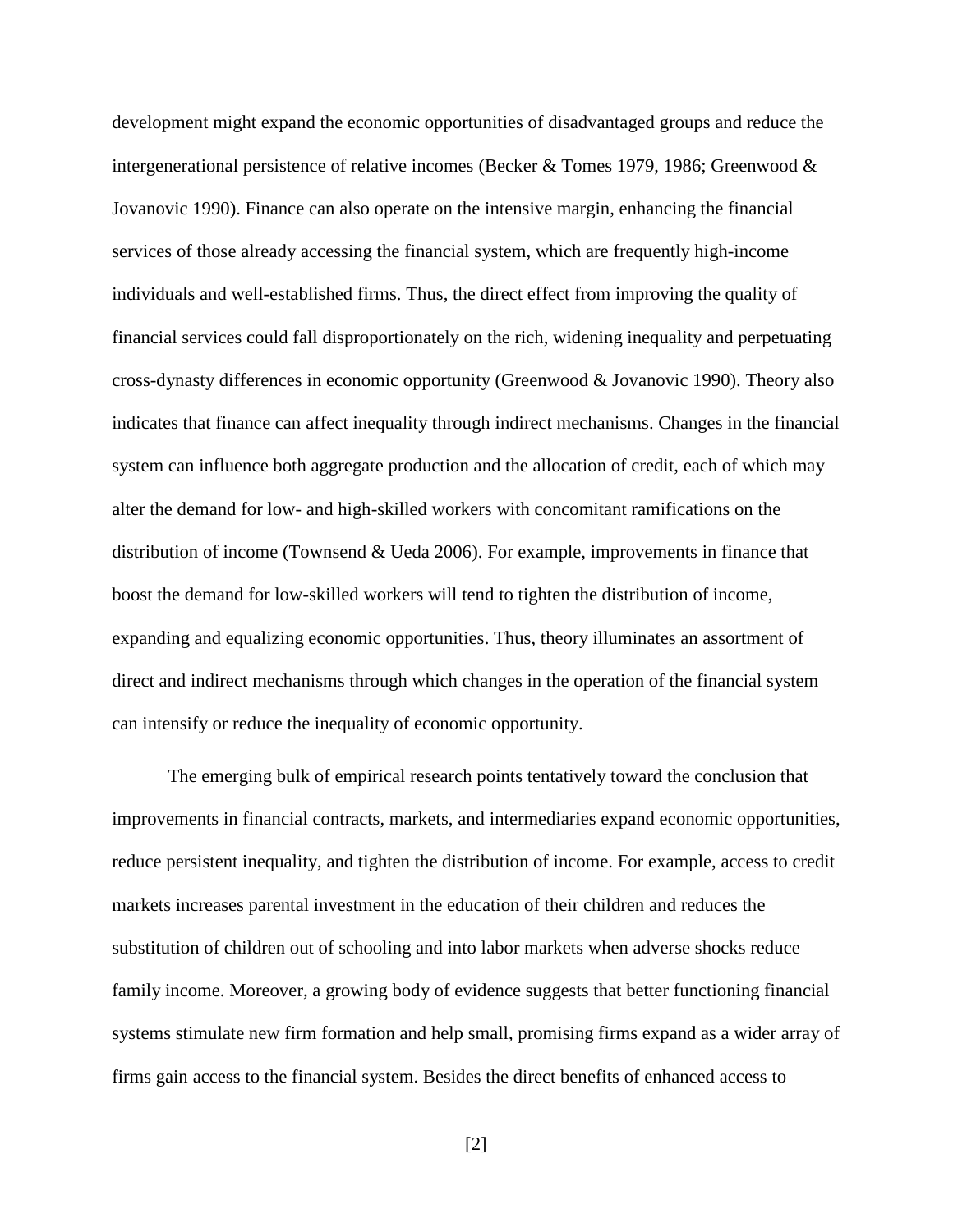financial services, research also indicates that finance reduces inequality through indirect, labor market mechanisms. Specifically, cross-country studies, individual-level analyses, and firm-level investigations show that financial development accelerates economic growth, intensifies competition, and boosts the demand for labor, disproportionately benefitting those at the lower end of the income distribution.

In our critique, we argue that economists underappreciate the potentially enormous impact of financial sector policies on inequality. For example, while a growing body of theoretical and empirical research suggests that finance exerts a first-order impact on inequality, the three volumes of the *Handbook of Income Distribution* do not mention possible connections between inequality and formal financial sector policies, such as bank regulations and securities law. While finance plays a crucial role in the preponderance of theories of persistent inequality, researchers generally take financial market imperfections as given and unalterable (e.g., Becker & Tomes 1979, 1986; Galor & Zeira 1993; Mookherjee & Ray 2003). In some theories, credit constraints are taken as exogenous. In others, static information and transaction costs endogenously produce adverse selection and moral hazard that impede financial contracting. In either case, researchers treat finance as unchanging and proceed to dissect how schooling, savings, and fertility decisions shape inequality. Yet, these analyses, and the resultant policy recommendations, are based on the erroneous treatment of finance as fixed. Finance is not immutable. Financial sector policies, economic development, and financial innovation all shape the functioning of the financial system. Consequently, we stress that formal financial sector policies deserve a much more prominent position in the study of inequality.

At a broader level, we emphasize that the literature uses potentially conflicting conceptions of inequality and lacks a satisfactory theoretical framework for considering the joint

[3]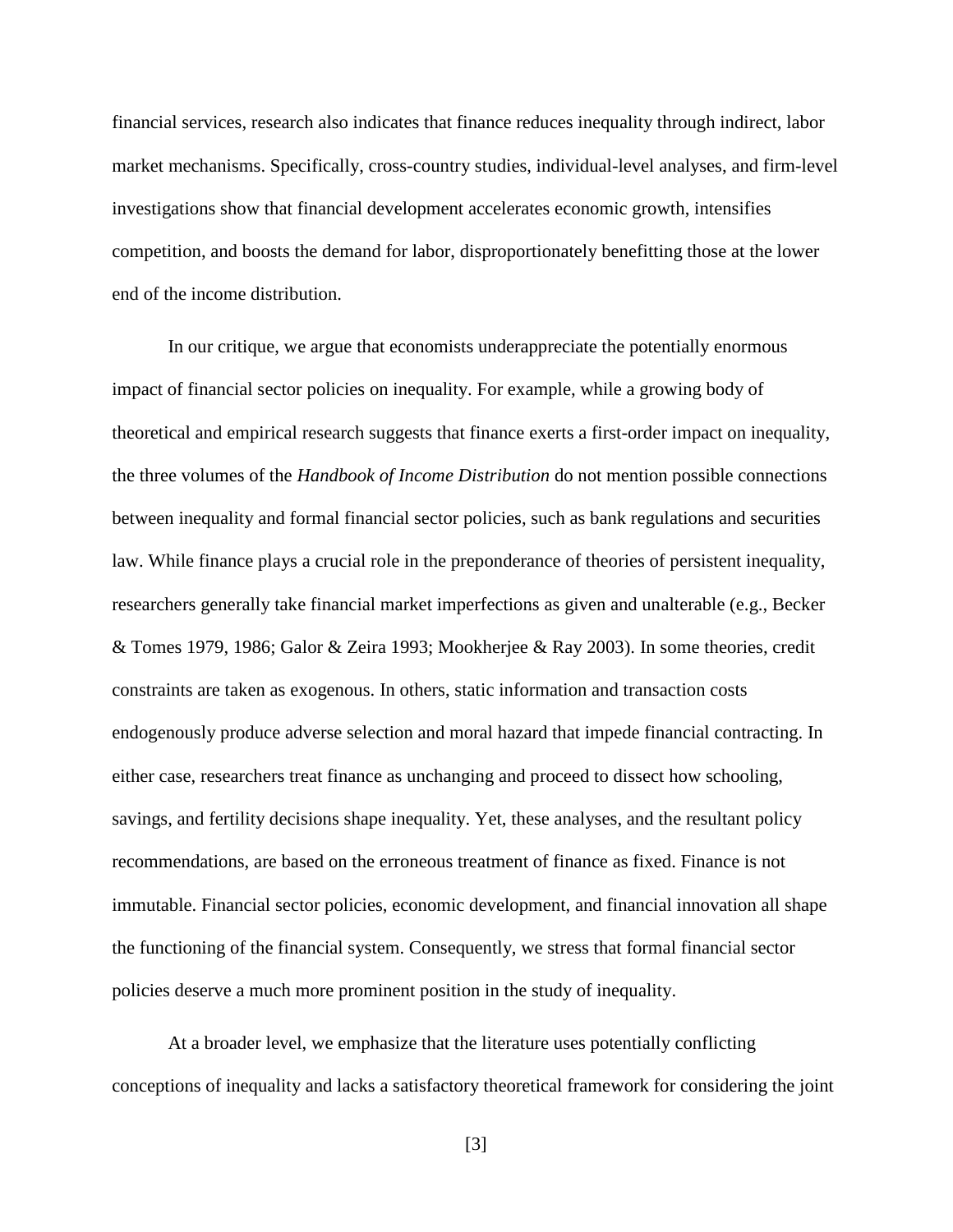and endogenous evolution of finance, growth, and inequality. Specifically, the three notions of inequality are distinct and potentially contradictory. For example, financial innovations that equalize opportunities could widen the distribution of income as the economy rewards those with the most skills and initiative. Similarly, the intergenerational persistence of inequality could fall as opportunities expand from greater financial development, while the distribution of income could simultaneously widen for every generation. Thus, changes in the financial system could have conflicting effects on the different conceptions of inequality. In terms of an overarching theoretical structure, promising research suggests that growth and inequality interact during the process of economic development (Galor & Moav 2004). Different work indicates that finance and economic growth are inextricably linked (Greenwood & Jovanovic 1990, King & Levine 1993b). Yet, we do not have a framework for assessing the dynamic, endogenous relationships among finance, growth, and inequality.

Moreover, to draw sharper inferences about finance and inequality, future research needs to reduce the gaps between theory and evidence. Theory naturally specifies how particular information and transactions costs shape financial arrangements and the degree of inequality. Yet, we do not have precise measures of the degree to which financial contracts, markets, and intermediaries ameliorate these market frictions. Furthermore, while theory highlights changes in the direct use of financial services by individuals and families, we lack systematic cross-country data on the use of financial services, which limits the degree to which empirical researchers can directly examine the theoretically advertised channels linking finance and inequality. Similarly, while theory examines the distribution of income, intergenerational income dynamics, and the degree to which individuals from different families enjoy the same economic opportunities, there are severe measurement problems. Researchers have compiled measures of income inequality for

[4]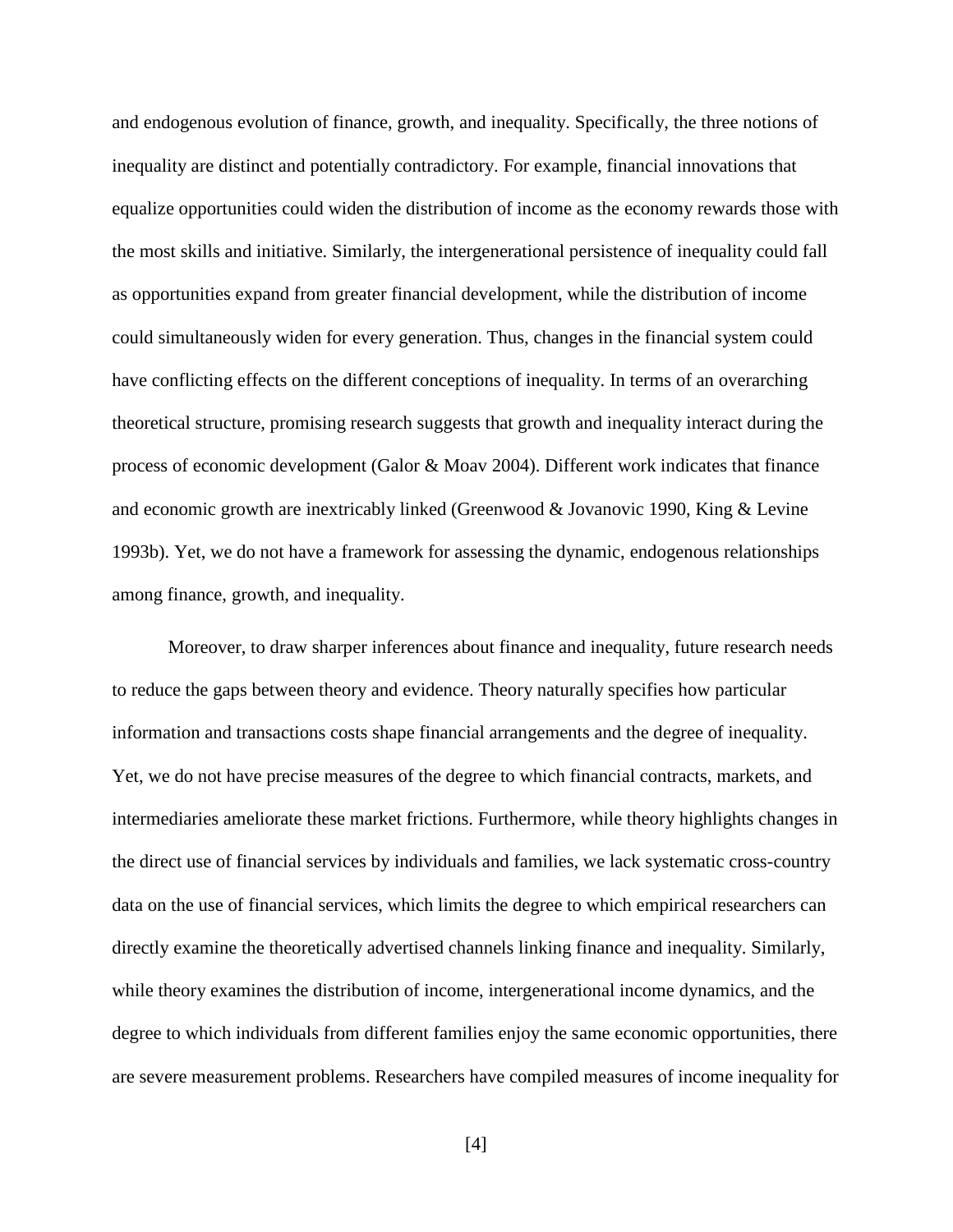many countries over many years, but the problems with their accuracy and comparability are well documented (Deininger & Squire 1996). Moreover, there are no systematic measures of the intergenerational persistence of cross-dynasty relative income differences or equality of opportunity. Constructing more precise measures of financial development, access to financial services, and inequality would make exceptionally valuable contributions.

In light of the gaps between theory and evidence, we first review theories of finance and inequality and then turn to empirical assessments. By discussing the theory in one section, it is easier to develop a coherent conceptual framework and discuss limitations with this framework. By organizing the empirical discussion around distinct econometric methodologies, we can better highlight directions for future research. Throughout, we stress the desirability of improving our understanding of how financial sector laws and regulations affect inequality.

Our examination has noteworthy limitations. First, we examine the connection between finance and inequality. We do not seek to update the *Handbook of Income Distribution*'s sweeping collection of surveys on income distribution. Rather, we examine how the emergence of financial contracts, markets, and institutions under specific laws, regulations, and policies affect inequality. Second, we do not examine the impact of inequality on finance as in Haber (2007), Haber & Perotti (2008), and Perotti & von Thadden (2006). In reviewing the econometric work on finance and inequality, we naturally critique the exhaustive efforts of researchers to identify the causal effects of finance on inequality. Nonetheless, there are good reasons for believing that income distribution shapes public policies, including financial sector policies. Thus, understanding the channels through which the distribution of income shapes the operation of financial systems and the formation of financial sector policies are extraordinarily valuable lines of research. Third, we focus on theories and empirical evidence that abstract from

[5]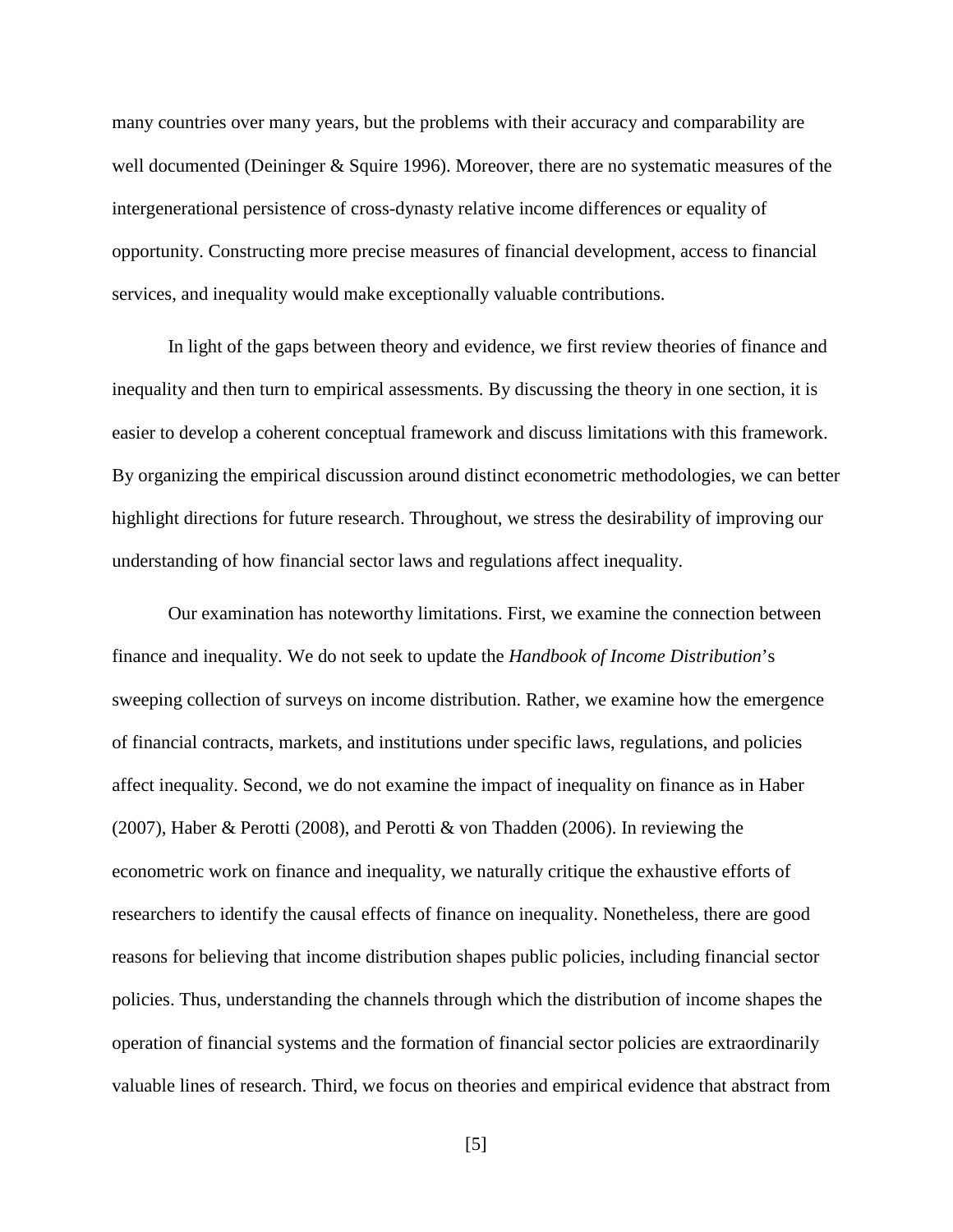the importation of financial services from other economies. Since financial globalization is substantively changing where firms and households access capital and financial services, future research on inequality will benefit from focusing on international finance.

We organize the remainder of the paper as follows. Section 2 reviews theoretical models that highlight potential interactions between the financial system and inequality. In Section 3, we turn to empirical tests of the predictions emerging from these theories, explicitly linking the results back to the theories discussed in Section 2. We offer some concluding thoughts in Section 4.

# **2. FINANCE IN THEORIES OF PERSISTENT INEQUALITY**

# **2.1 Framework**

Finance plays a central role in theories of persistent inequality. In this section, we describe how different assumptions regarding preferences, technologies, and financial market frictions shape the dynastic transmission of wealth, human capital, and investment opportunities, which in turn determine the persistence of inequality. By financial market frictions, we mean information and transaction costs that impede the ability of financial contracts, markets, and intermediaries to screen investments, monitor investments after they are financed, and facilitate risk trading. Theories of inequality are frequently interwoven with theories of economic growth, and our presentation reflects these linkages.

We organize the discussion around a simple equation of total income. Dynasty *i*'s total income in generation  $t$ ,  $y(i,t)$ , is divided into income from wages and income from claims on physical capital:

$$
y(i,t) = h(i,t)w(i,t) + a(i,t)r(i,t), (1)
$$

[6]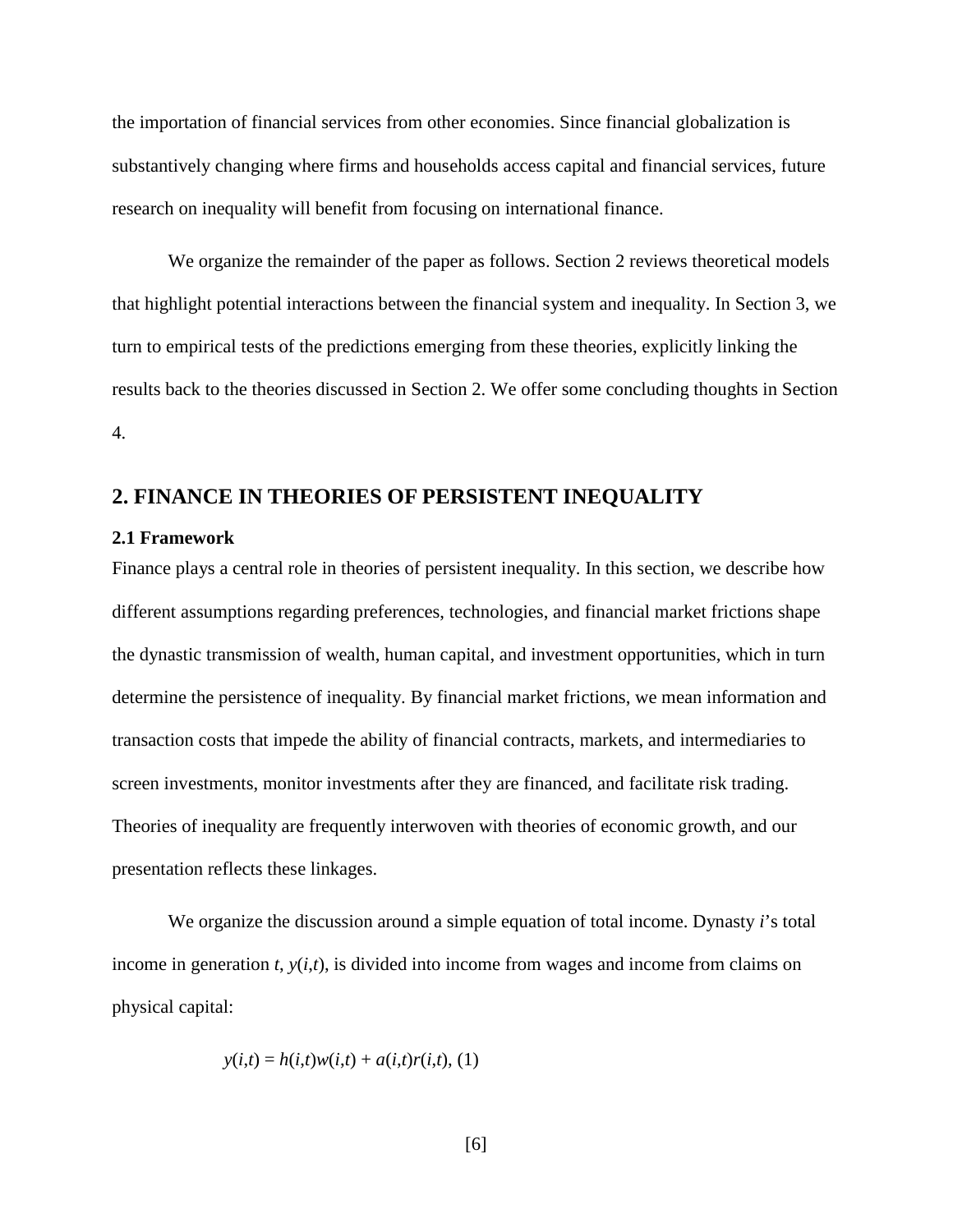where  $h(i,t)$  is the level of human capital in dynasty *i* in generation *t*,  $w(i,t)$  is the wage rate per unit of human capital, which might be dynasty specific as discussed below,  $a(i,t)$  is dynastic wealth in dynasty *i* in generation *t*, and  $r(i, t)$  is the return on assets, which may also vary by dynasty. We describe theories concerning the behavior of each of the components of Equation 1, how this behavior affects the evolution of the distribution of income, and the roles of financial market imperfections in shaping the dynamics of inequality across generations.

### **2.2 Human Capital, Persistence, and Finance**

#### **2.2.1 Human capital investment**

We begin with wage earnings, which account for approximately 70% of the persistence of total earnings across generations in the United States and elsewhere. We first emphasize the role of finance in shaping the persistence of inequality through human capital accumulation. Then, we discuss recent work on how financial market imperfections affect cross-dynasty wage differences even among individuals with the same human capital.

Building on Becker & Tomes (1979, 1986), researchers examine the decision by parents to invest in the human capital of their children and how this determines the persistence of relative incomes across generations. Let  $h(i,t) = h[e(i,t), s(i,t)]$ , where  $e(i,t)$  is the dynastic endowment of ability and *s*(*i*,*t*) is investment in human capital accumulation (schooling). Further assume that ability endowments and schooling are complementary inputs into human capital production, so that ∂<sup>2</sup> *h*/∂*e*∂*s* > 0. Thus, it is socially efficient for kids with high ability endowments to receive the most schooling. If one assumes that ability endowments across dynasties are mean reverting, then ability can be specified as  $e(i,t) = \rho e(i,t-1) + \varepsilon(i,t)$ , where  $0 \le \rho < 1$ , and  $\varepsilon(i,t)$  is the random component of individual ability. The children of high-ability parents tend to have greater abilities

[7]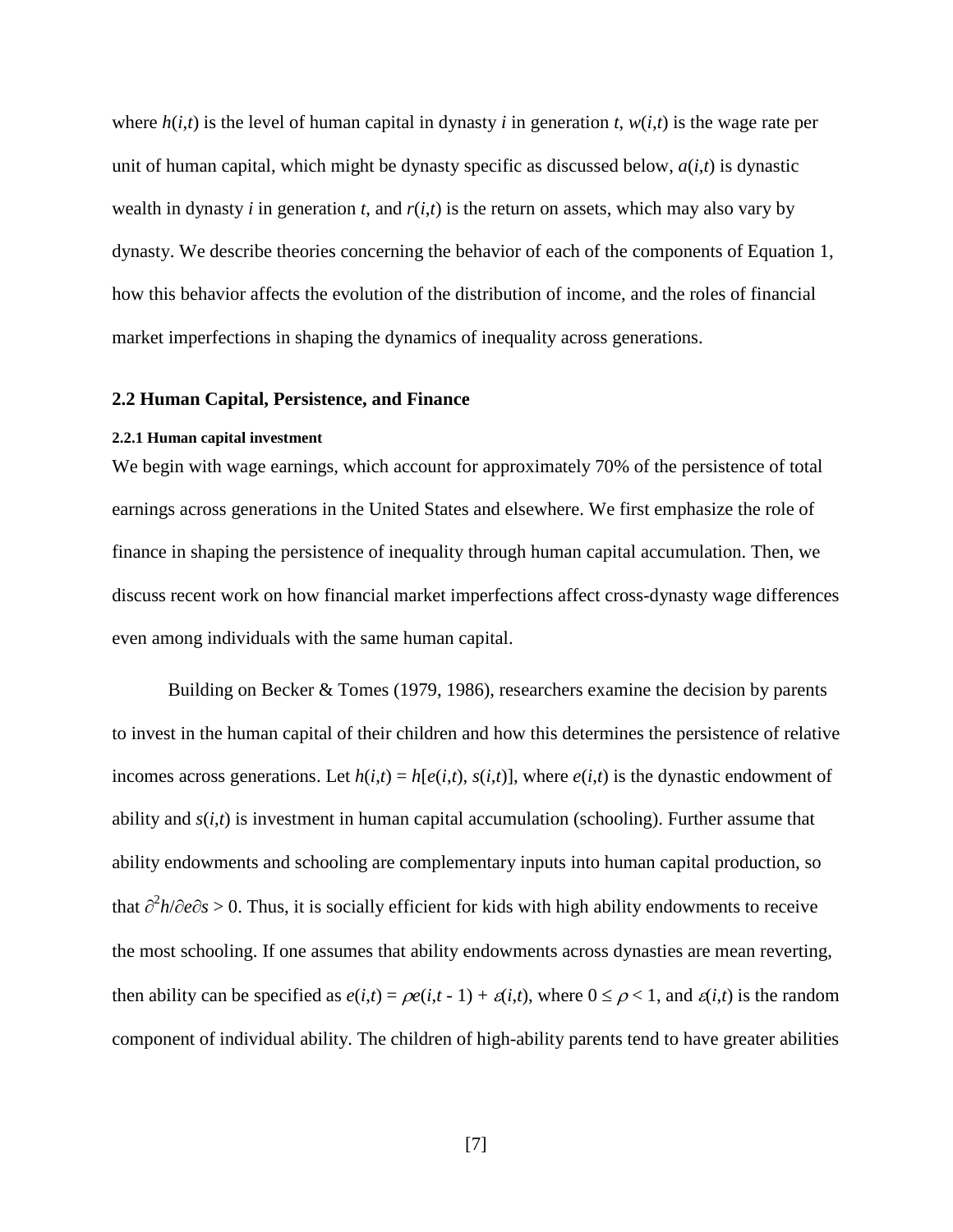than children of low-ability parents, but the relative difference in ability tends to shrink from generation to generation.

With perfect credit markets, high-ability people get schooling irrespective of parental wealth. Human capital, *h*(*i*,*t)*, is a function of ability only, *e*(*i*,*t*), and the economy attains the socially efficient allocation of schooling, *s*(*i*,*t*). That is, an individual's economic opportunities are determined solely by her abilities, not by parental wealth. Since ability regresses to the mean and individuals can borrow to finance education, initial dynastic wealth differences tend not to persist.

Imperfect credit markets increase the persistence of cross-dynasty differences in human capital, with corresponding implications for the persistence of cross-dynastic differences in income and wealth. Even if ability tends to regress toward the mean, there will be a slower reduction in cross-dynasty human capital differences if access to schooling is constrained by parental wealth so that  $s(i,t)$  is a function of  $a(i,t-1)$  and  $h(i,t) = h[e(i,t), a(i,t-1)]$ . Children from rich parents with comparatively low abilities receive more schooling than comparatively high-ability children from poor families. Extensions of this model demonstrate that when families can neither insure against adverse shocks nor borrow to smooth consumption when those shocks hit, some poor families will take their kids out of school and employ them in lowwage jobs even though this hinders high-return human capital accumulation (Jacoby & Skoufias (1997) and Baland & Robinson (1998)). Thus, financial market imperfections can exert a profound impact on economic welfare by hindering the ability of poor families to develop the human capital of their children, which (*a*) increases the cross-dynasty persistence of relative incomes, (*b*) reduces the economic opportunities of individuals born into poor dynasties, and (*c*) lowers the socially efficient allocation of schooling resources.

[8]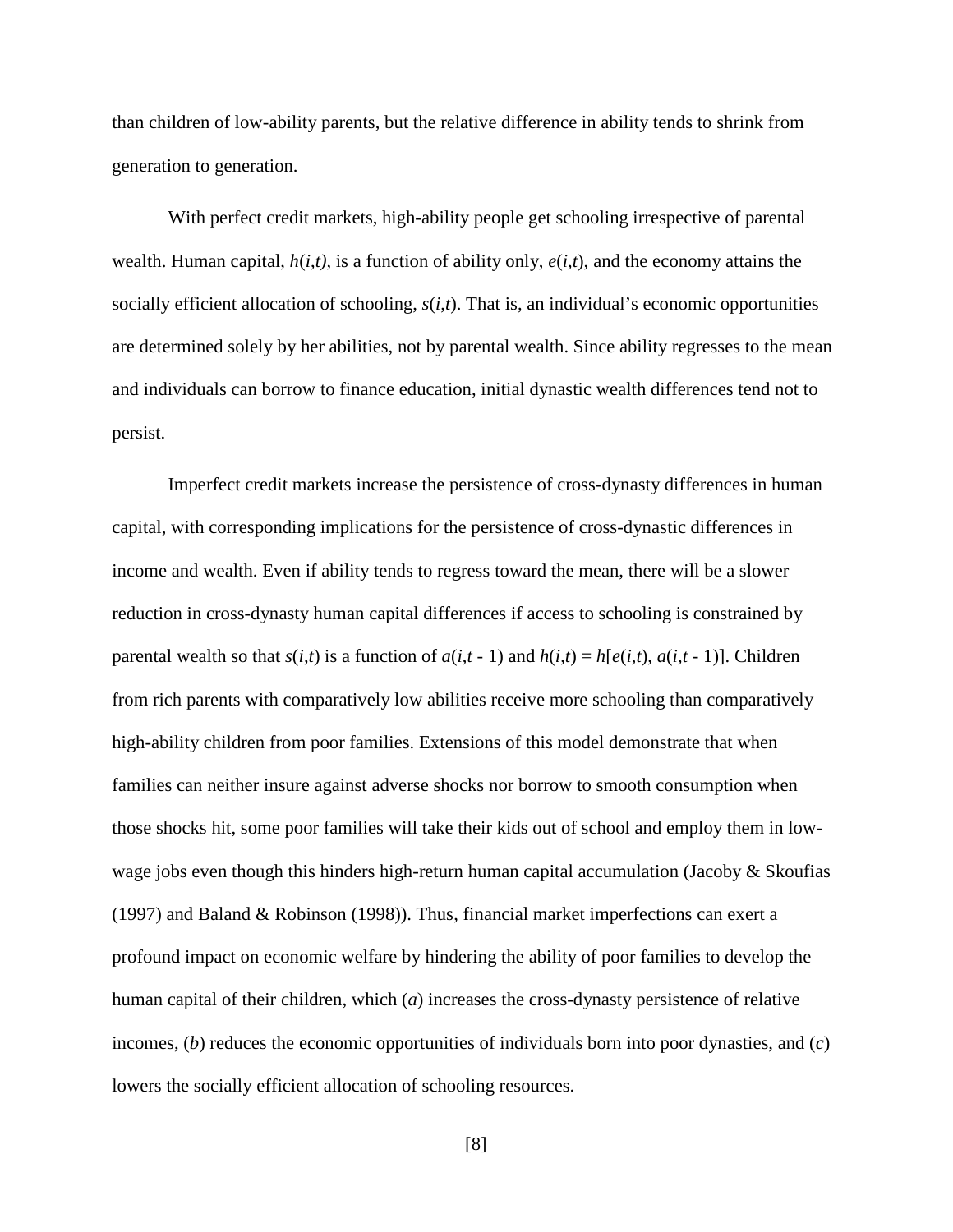There are good conceptual reasons for believing that financial markets are imperfect and will forever remain imperfect, especially when contemplating human capital investments. As Loury (1981, pp. 851-52) argues, "Legally, poor parents will not be able to constrain their children to honor debts incurred on their behalf. Nor will the newly matured children of wealthy families be able to attach the (human) assets of their less well-off counterparts, should the latter decide for whatever reasons to not repay their loans… Moreover, the ability to make use of human capital is unknown even to the borrower." From this perspective, financial market imperfections will impede efficient human capital accumulation with deleterious effects on economic opportunity.

Yet, simply because financial market imperfections are unlikely to be eliminated does not obviate the value of studying how the degree of financial imperfections influences the degree of intergenerational persistence of inequality of opportunity. Financial market imperfections differ markedly across countries, and these imperfections change substantively over time as reviewed by Levine (2005). Thus, financial sector policy reforms and innovations could profoundly alter cross-dynasty investments in human capital.

### **2.2.2 Human capital nonconvexities**

Financial market imperfections can also influence the persistence of cross-dynasty relative income differences even when innate abilities are identical across dynasties. Unlike Becker & Tomes (1986), Galor & Zeira (1993) assumed that individuals have identical innate abilities and instead considered a nonconvex technology for creating human capital in conjunction with financial market frictions. With imperfect credit markets and a fixed cost associated with schooling, self-financed investment in human capital is feasible only for rich dynasties, so that

[9]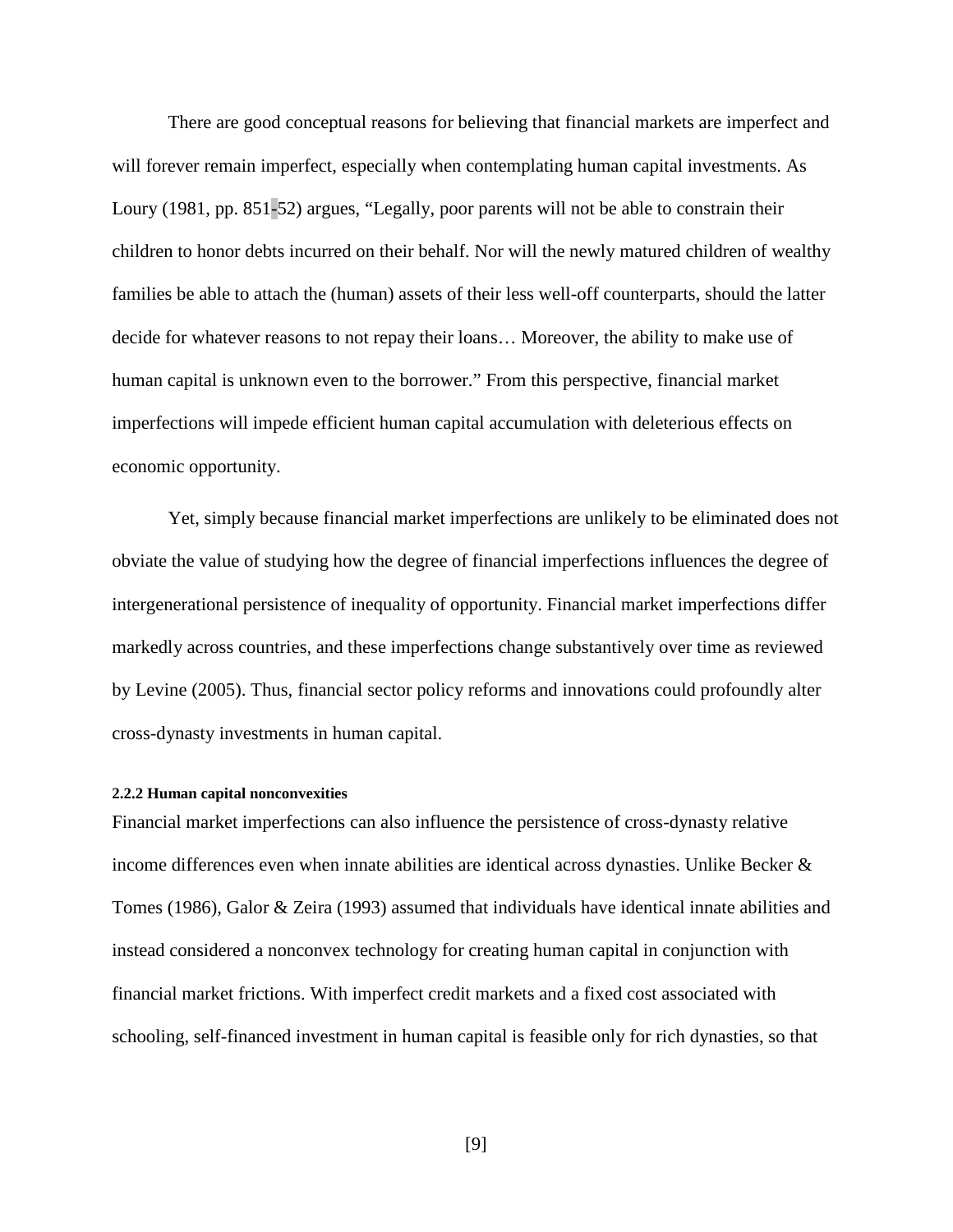financial market imperfections disproportionately impede the accumulation of human capital by the poor.

In this setting, financial market imperfections produce cross-dynastic relative income differences that do not converge even in the long run and also shape the aggregate growth rate of the economy.<sup>1</sup> The initial distribution of wealth interacts with financial market imperfections to determine aggregate levels of human capital accumulation and growth. If the distribution of initial wealth is highly skewed, then few people accumulate human capital, which reduces aggregate efficiency, slows growth, and calcifies cross-dynasty inequality. In the presence of financial market frictions, the initial distribution of wealth is crucial for both long-run growth and the persistence of inequality. As the financial system improves, the poor can borrow to invest in human capital, accelerating aggregate growth and reducing income inequality.

Yet, theory still does not treat financial market frictions as integral, endogenously changing features of the economy. Financial market frictions are taken simply as immutable constants. While this facilitates comparative static exercises, it treats finance in an unrealistically inert manner. The informational asymmetries between producers and investors may change endogenously as technology advances. Laeven et al (2009) modeled the joint evolution of financial and technological innovation. Indeed, they showed that economic growth and technological innovation are associated with financial innovation, not simply the level of financial development. Nevertheless, they did not incorporate inequality into their analyses. The connections among finance, growth, and inequality represent a prime area for future research.

### **2.2.3 Human and physical capital accumulation**

Human capital is intrinsically different from physical capital, suggesting that there are conceptual advantages to assessing the simultaneous accumulation of these factors in a dynamic

[10]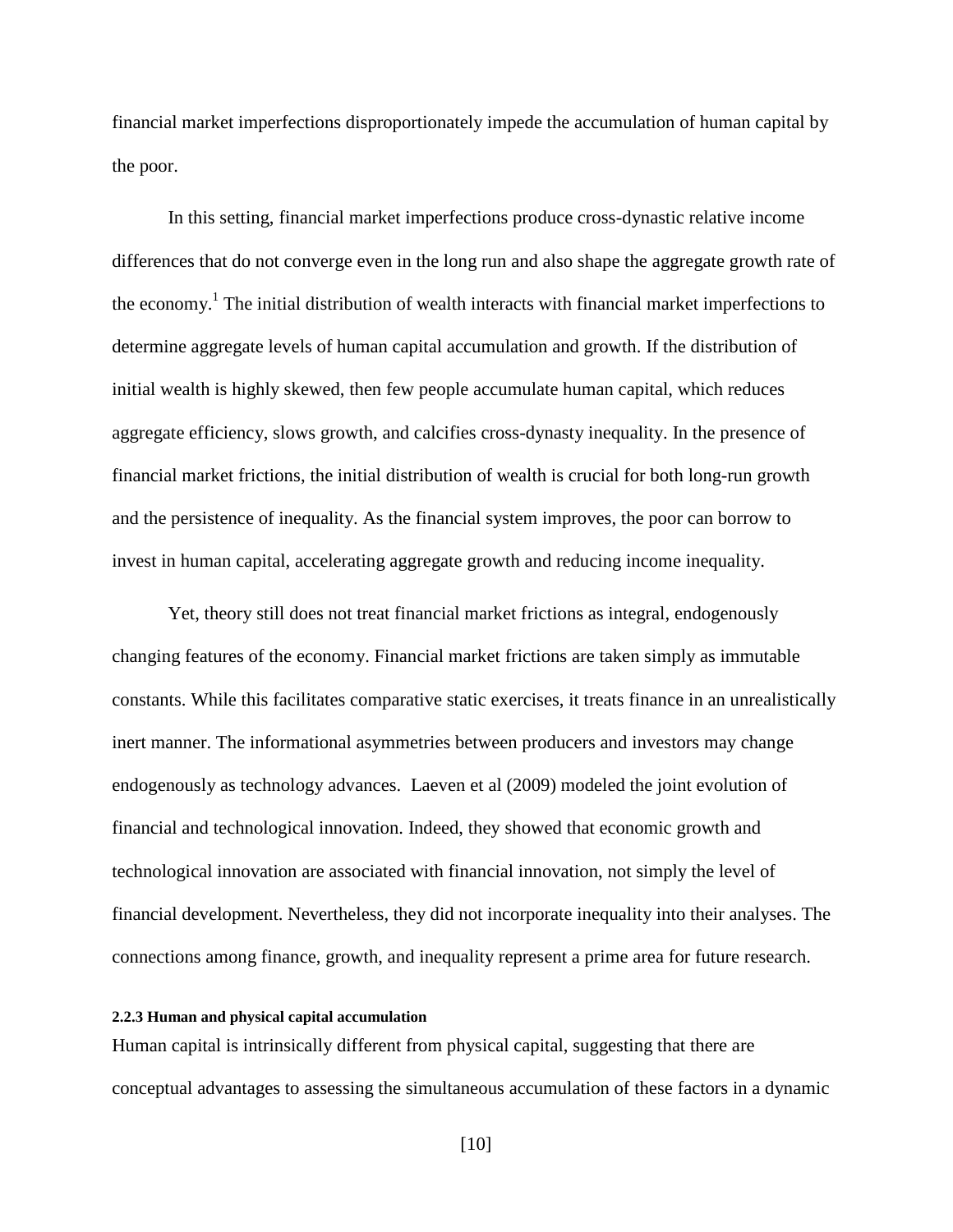model of growth and inequality. Specifically, human capital is embodied in individuals, and investment in human capital is likely to be characterized by diminishing marginal returns at the individual level. If individuals have the same innate abilities, therefore, the economy-wide return to investment in human capital is maximized by spreading this investment equally across all individuals. In contrast, diminishing returns to physical capital do not materialize at the level of individual ownership of capital because physical capital is not embodied in individuals.<sup>2</sup> Thus, economy-wide returns to investment in physical capital are not necessarily maximized by spreading capital ownership across many individuals.

Considering both physical and human capital accumulation, Galor & Moav (2004) illustrated that the relationships among finance, inequality, and growth change during development. They made two key assumptions: (*a*) the marginal propensity to save increases with income and (*b*) the rate of return to physical capital accumulation is greater than the return to human capital during the early stages of economic development, reversing in later stages of development. During the early stages of development, therefore, inequality promotes growth by channeling resources toward individuals with higher marginal propensities to save. In this early stage, financial development that boosts growth will also tend to intensify inequality. In later stages of economic development, dispersed human capital is essential for growth. Although the poor would like to borrow to invest in human capital accumulation, credit market imperfections inhibit their economic opportunities. At this later stage, inequality hurts growth because, for the same average income per capita in the economy, greater inequality implies that fewer people can afford education, thereby slowing growth. Financial imperfections exert a particularly pernicious effect on inequality at higher levels of development as human capital becomes increasingly important.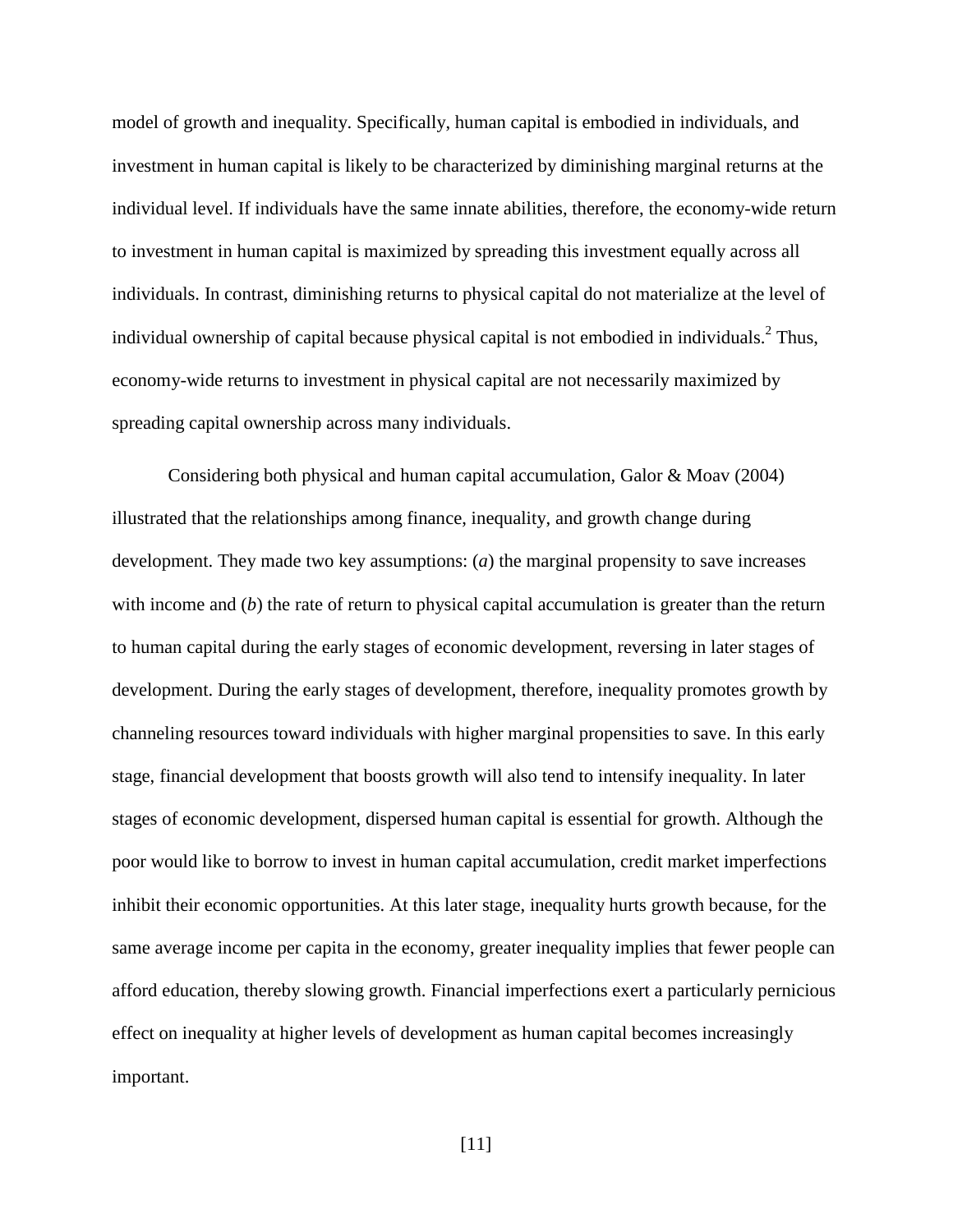### **2.2.4 Human capital, public good, and politics**

In assessing inequality dynamics, some researchers focus on the political economy of providing public goods. For example, people with different wealth levels will disagree about the provision of public goods if these goods are financed with a proportional tax on capital. The tax burden falls primarily on the wealthy. The benefits are shared more equality. In the case of education, low-income individuals will prefer greater redistribution through a higher tax rate and better public education, especially if poor dynasties cannot borrow to finance their children's education. The rich will prefer lower tax rates and faster capital accumulation, especially when the rich can either self-finance or borrow to finance their children's education. Building on this structure, some theories predict that greater income inequality will increase the proportion of the population favoring greater redistribution and higher taxes, whereas economies with a more equal distribution of income will favor lower taxes and less redistribution, as suggested by Alesina & Rodrik (1994), Bertola (1992), Perotti (1993), and Persson & Tabellini (1994).

Benabou (2000), however, posited a U-shaped relationship, instead of monotonic link, between inequality and redistribution. He suggested that, when inequality is very small, there is very strong support for redistribution because it does not cost much and it boosts aggregate growth. As inequality rises, more people are hurt by redistribution, which enhances the political constituency against redistribution. A lower redistribution rate further increases inequality because the poor cannot borrow to finance schooling, while the rich can either borrow or selffinance schooling. At very high levels of inequality, the large proportion of the population below the mean level of wealth vote for redistribution.

Finance remains a lynchpin of persistent inequality in these political economy models. For example, Galor & Moav (2006) argued that the natural process of economic growth

[12]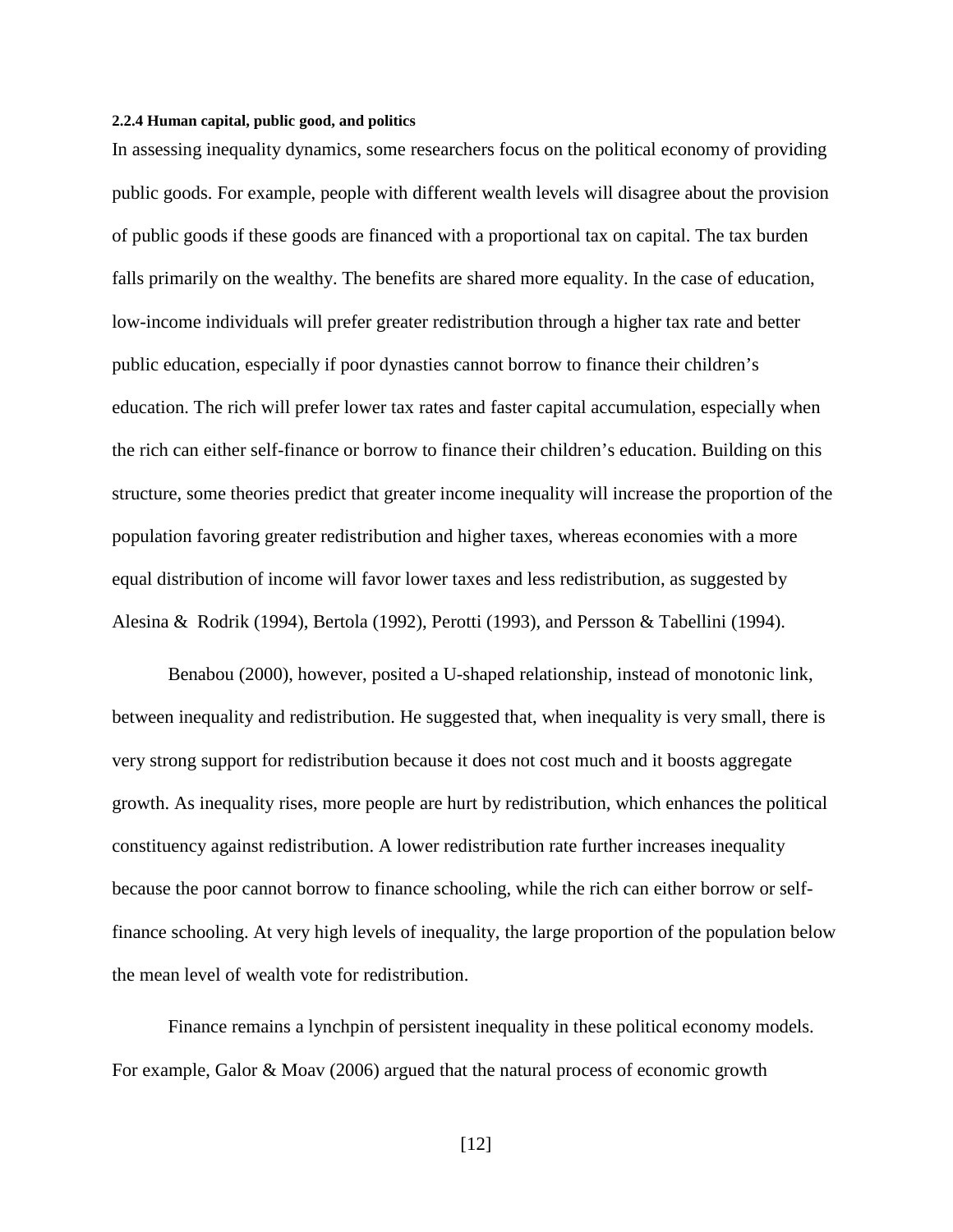influences different groups' views about the use of tax revenues to finance growth-enhancing public education that raises wages and reduces inequality. In a model with financial market imperfections that prohibit poor workers from financing their own education to optimal levels, they showed that the long-run accumulation of physical capital increases the returns to human capital accumulation and induces the capitalists to support the provision of public education for the poor. While capitalists benefit from the aggregate accumulation of human capital in society, landowners lose, assuming that human capital complementarities are lower for landowners. Because individuals face diminishing returns to human capital accumulation, the aggregate stock of human capital is larger if its accumulation is widely spread. Without public education, investment in human capital is socially suboptimal owing to borrowing constraints. The acquisition of human capital skills increases wages relative to the return on capital. Thus, inequality will persist, and the economy will stagnate in this model, unless the industrialists and labor can exert sufficient political power to finance public education, or financial markets can be developed sufficiently to facilitate more investment in human capital accumulation by poor families.

Finance is also a crucial component of local-externality explanations of persistent inequality (Benabou 1993, 1996; Fernandez & Rogerson 1996, Durlauf 1996). Specifically, if the marginal private benefits of having more educated neighbors are higher for more educated people, then market forces push toward self-segregation. Highly educated people are ready to pay a marginally higher rent (or taxes or other inconveniences) to live next to highly educated people. Local externalities, therefore, can make market equilibria Pareto inefficient by impeding the human capital accumulation of comparatively poor dynasties, perpetuating cross-dynasty inequality. In these models, however, the rich become segregated only if the poor cannot borrow

[13]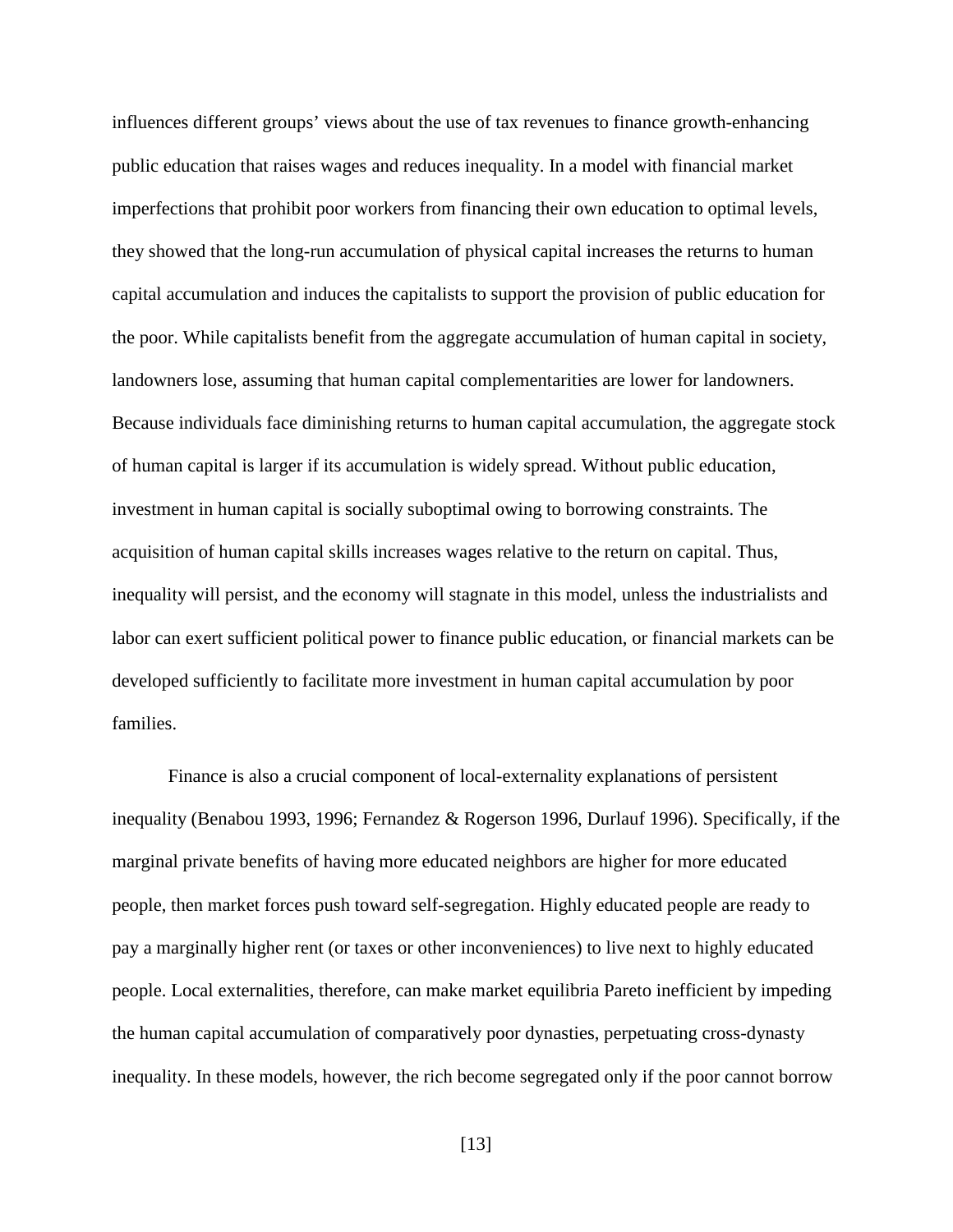sufficiently to build a home in high-education neighborhoods. Since financial market implications are unlikely to be eliminated, this suggests that local externalities exert a continuing influence on inequality.

### **2.2.5 Wages, discrimination, persistence, and finance**

Next, consider the wage rate per se, rather than human capital accumulation. It is common to think of the wage rate per unit of human capital as invariable across individuals. As Gary Becker (1957) articulated, however, employers might discriminate by particular characteristics, such as race. For example, blacks with exactly the same skills as whites might receive lower wage rates because employers have a preference for hiring white workers, i.e., employers are willing to forgo some profits to satisfy their "taste" for hiring white workers. At a broader level, employers might discriminate by sex, religion, ethnicity, chaste, or any other characteristic. Discrimination could contribute to the intergenerational persistence of inequality.

Becker (1957) argued that discrimination is cheaper when there is little competition. When an owner is earning large rents, the marginal cost of hiring a more expensive worker from a "preferred" group rather than an equally productive and less expensive worker from a "discriminated" group is not a very large share of the profits. With more intense competition, when new employers with less of a taste for discrimination can enter the market, the cost of discrimination increases. As with any efficiency, discrimination will be competed away if the barriers to new firm entry are sufficiently low.

Finance fits comfortably within Becker's theory of discrimination, as emphasized by Levine, Levkov, and Rubinstein (2009). Financial sector reforms that spur banks to fund the best firms rather than simply financing established firms will intensify competition among firms. For example, if a bank has a monopoly, it may lend comfortably to those with whom it has a long,

[14]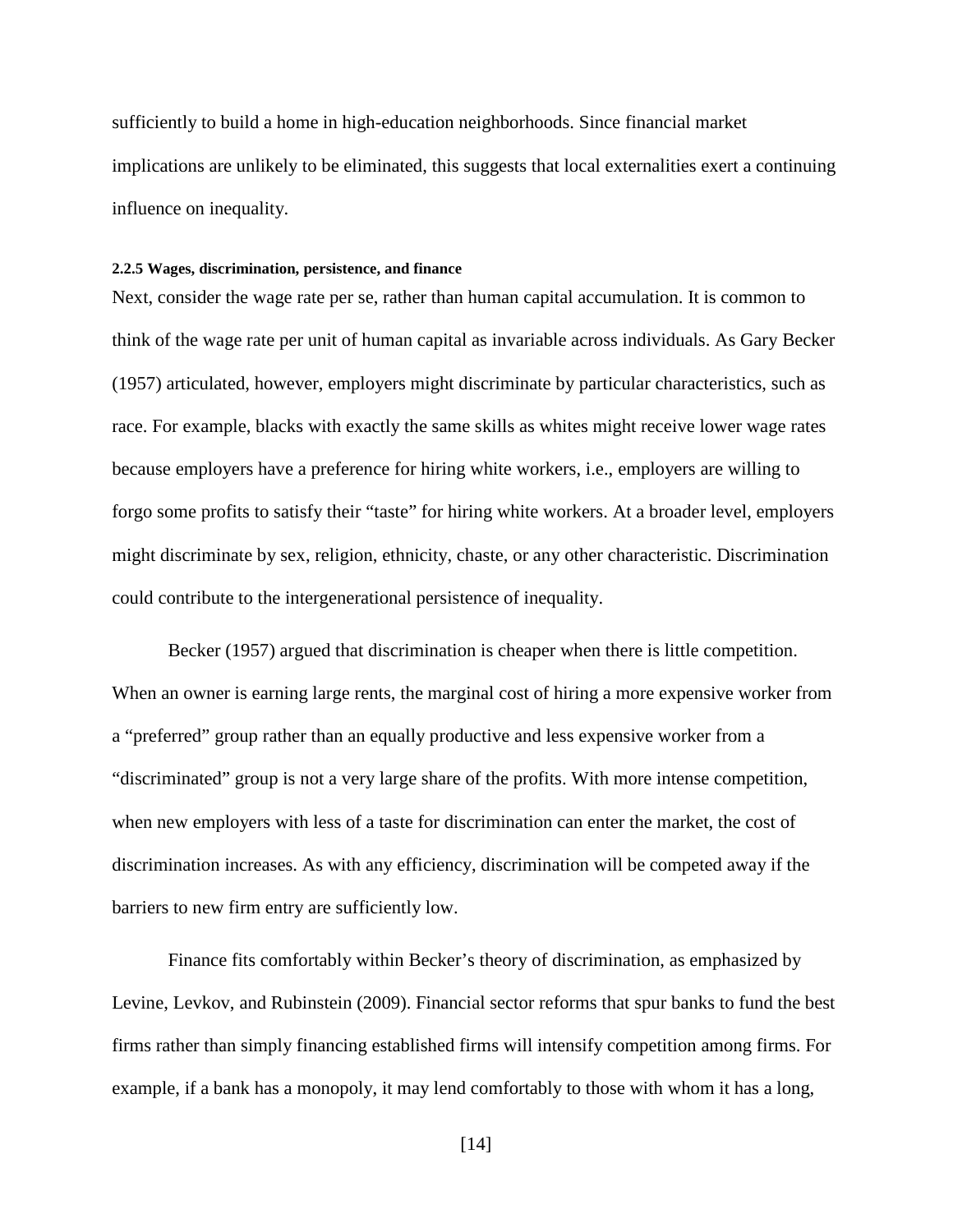multidimensional relationship. There may be other existing or potential firms with better projects, but the bank earns comfortable profits by lending to cronies. Regulatory reforms that expose this bank to more competition, however, might induce the bank to search more rigorously for projects with the highest risk-adjusted rates of return. In turn, firms will increasingly need to demonstrate their superiority in product markets to attract bank capital. Thus, intensified competition in banking can reduce the barriers to the entry of new nonfinancial sector firms, boosting competition throughout the economy. According to Becker (1957), therefore, financial sector reforms that intensify competition will reduce discrimination and expand the economic opportunities of disadvantaged groups.

### **2.3 Investment Opportunities, Savings, Persistence, and Finance**

#### **2.3.1 Investment opportunities**

Finance can also affect cross-dynasty returns to investment. With lower levels of financial development, a potential producer's wealth has bigger effects on the adverse selection and moral hazard problems that constrain the producer's opportunities. Thus, financial market imperfections increase the degree to which the level of assets  $a(i,t)$  influences the returns that are available to dynasty *i* in generation *t*. Investment opportunities become a function of dynastic assets,  $r[a(i,t),t]$ .

When an individual's investment opportunities are constrained by parental wealth, this can create another convexity that fosters persistent inequality. For example, minimum investment requirements or fixed costs associated with high-return investments, including highreturn entrepreneurial activities, imply higher returns to wealthier individuals,  $\partial r(a(i,t),t)/\partial a(i,t)$  $> 0$ , that can perpetuate inequality. Indeed, empirical evidence suggests that liquidity constraints impede the business opportunities of the poor (Evans & Jovanovic 1989, Evans & Leighton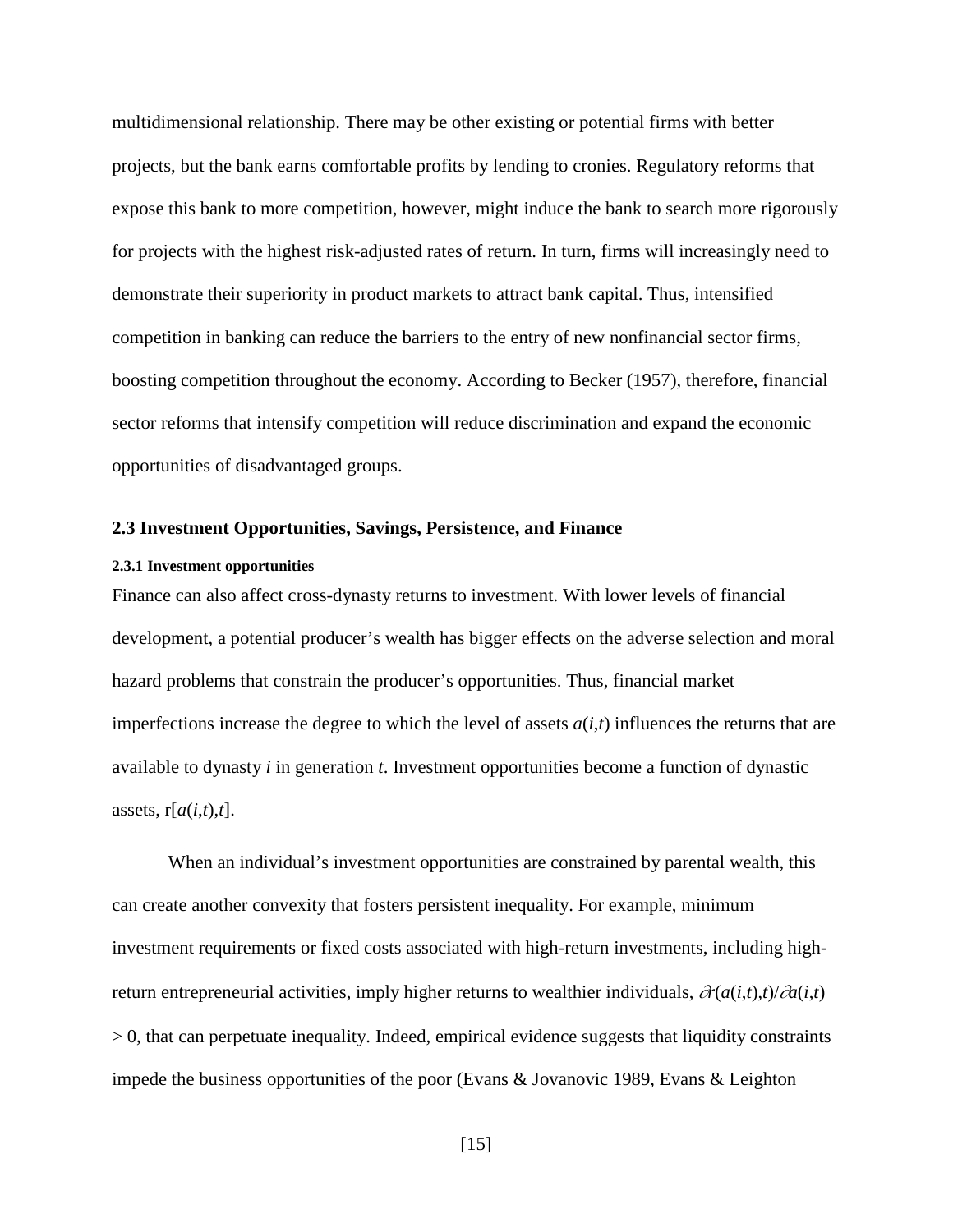1989, Holtz-Eakin et al. 1994, Black & Lynch 1996, Blanchflower & Oswald 1998, McKenzie & Woodruff 2006).

Greenwood & Jovanovic (1990) examined growth and inequality dynamics in a model where finance affects dynastic access to higher expected-return projects. It is costly to assess the quality of projects. Whereas financial intermediaries enjoy economies of scale in screening projects, there is a fixed cost of joining financial intermediaries. Joining the financial intermediary also improves the efficiency of social resource allocation, spurring aggregate growth. Growth means that more individuals can afford to join financial intermediaries, which gives more individuals access to higher rates of return.

Under these conditions, the relation between growth and income distribution depends on financial development. At low levels of economic development, few people join intermediaries because of the high fixed costs relative to income, so growth is slow and the distribution of income is equal. Over time, some people join the financial intermediary and enjoy greater returns. Both growth and income inequality increase. Eventually, many people can afford to join the intermediary, which maximizes growth and reduces inequality. In a valuable extension, Townsend & Ueda (2006) showed that slight alterations in assumptions concerning technologies and preferences complicate the transitional dynamics. The overall evolution of inequality is not necessarily monotonic on the growth path. Nonetheless, the efficiency of the financial system in identifying high-return investments is critical for both economic growth and changes in inequality.

Greater financial development speeds the convergence of the economy to a state with no persistent cross-dynasty income differences. The inverse of the cost of joining the financial intermediary represents the level of financial development. As financial development improves,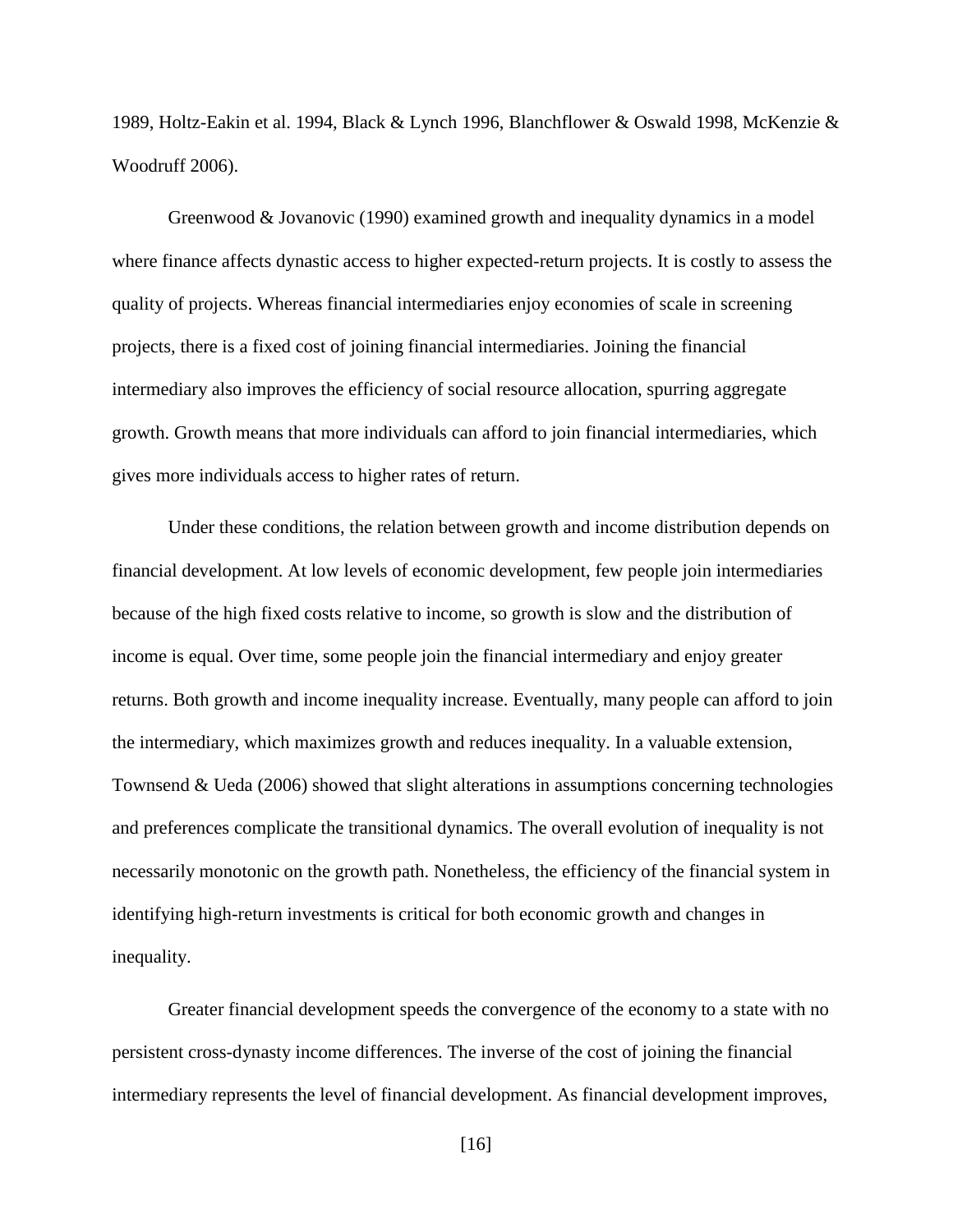more people join the intermediary and receive higher returns. This expedites the transition from (*a*) a low level of economic development with little income inequality and slow growth to (*b*) a high level of economic development with little income inequality and fast growth. In the Greenwood & Jovanovic (1990) model, the transition period during which there are substantial cross-dynasty income indifferences shrinks as the level of financial development increases.

Other theories focus on the role of financial frictions in affecting the ability of individuals to become entrepreneurs or select other occupations, with material implications for inequality (Mookherjee & Ray 2003, Jeong & Townsend 2007, 2008). These theories stress that returns to physical capital investment can become dynasty specific when there are fixed costs associated with becoming an entrepreneur. With financial market frictions, the initial distribution of wealth influences which dynasties can obtain external finance and acquire the business acumen to initiate projects. Both moral hazard and adverse selection can generate credit constraints, as discussed by Aghion & Bolton (1997), Piketty (1997), and Bardhan (2000). Thus, the initial distribution of wealth can influence total output and the future distribution of income. In particular, with financial market imperfections and nonconvexities to becoming an entrepreneur, poverty traps and persistent income inequality may arise (Kanbur 2000 p. 799). Low wealth  $[a(i,t)]$  prohibits entrepreneurship. Thus, low  $a(i,t)$  implies low  $r(i,t)$ , thus perpetuating the dynasty's relatively low income level. In addition, by impeding talented, but poor, individuals from becoming entrepreneurs, credit constraints lower the overall level of economic efficiency (Piketty 2000, p. 455). Banerjee & Newman (1993) showed that (*a*) if everyone is very poor, there is only subsistence self-employment because nobody can afford to be an entrepreneur, so that there is a low level of inequality and slow growth and (*b*) with some initial inequality, the rich become entrepreneurs, hire workers, and obtain high returns, so that growth is accompanied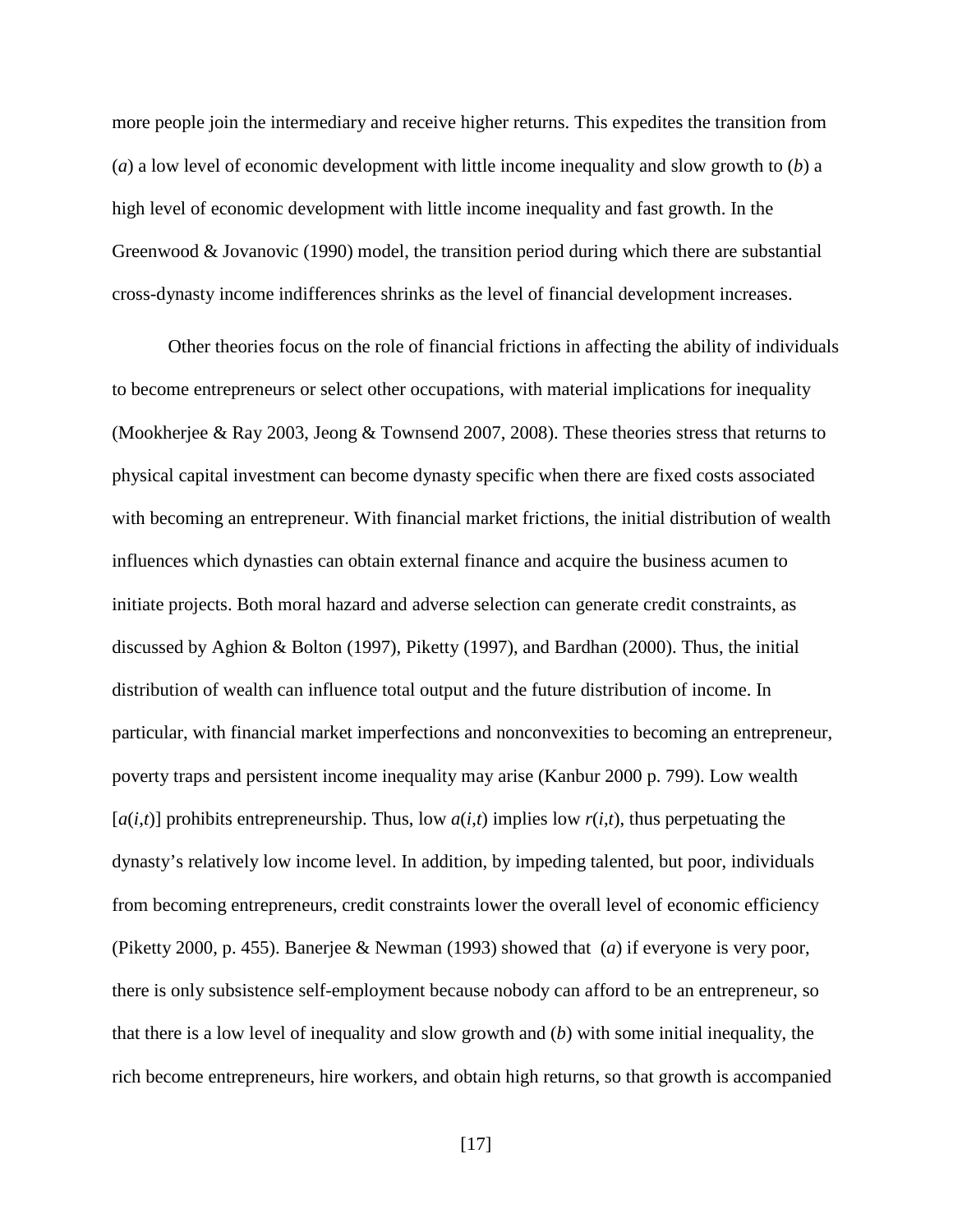by widening income differences. Well-functioning financial markets, however, diminish the link between investment in a project and the wealth of the project owner.

#### **2.3.2 Risk and opportunity**

The degree to which financial contracts, markets, and institutions facilitate risk diversification, pooling, and trading can also affect cross-dynasty investment opportunities (Stiglitz 1974, Newbery 1977, Atkinson & Stiglitz 1980, Townsend 1982, Eswaran & Kotwal 1985, Bardhan et al. 2000). As with other dimensions of financial development, changes in the financial system that improve the provision of risk-diversification services can affect investment opportunities on both the extensive and intensive margins. For example, a drop in the fixed cost of ameliorating risk will disproportionately affect poor dynasties. Of course, reductions in the marginal cost of diversifying, pooling, and trading risk might also work on the intensive margin and therefore disproportionately help those who are already using these services. Thus, policies affecting the risk services offered by the financial system could substantively impact the intergenerational persistence of relative incomes.

#### **2.3.3 Savings behavior**

We conclude by reviewing theories of how savings behavior affects intergenerational income dynamics. At one level, this is the most obvious vehicle through which richer dynasties remain comparatively rich; richer parents give more assets to their children than do poorer ones. Under standard assumptions, the intergenerational correlation of income will be positive if inheritance (savings) is a positive function of parental income  $[\partial a(i,t)/\partial y(i,t-1)] > 0$ , i.e.,  $a' > 0$ . Rich parents bequeath more money than do poor parents, which perpetuates relative income differences. The positive correlation between parental and child wealth, however, does not necessarily imply that cross-dynasty relative income differences persistent in the long run.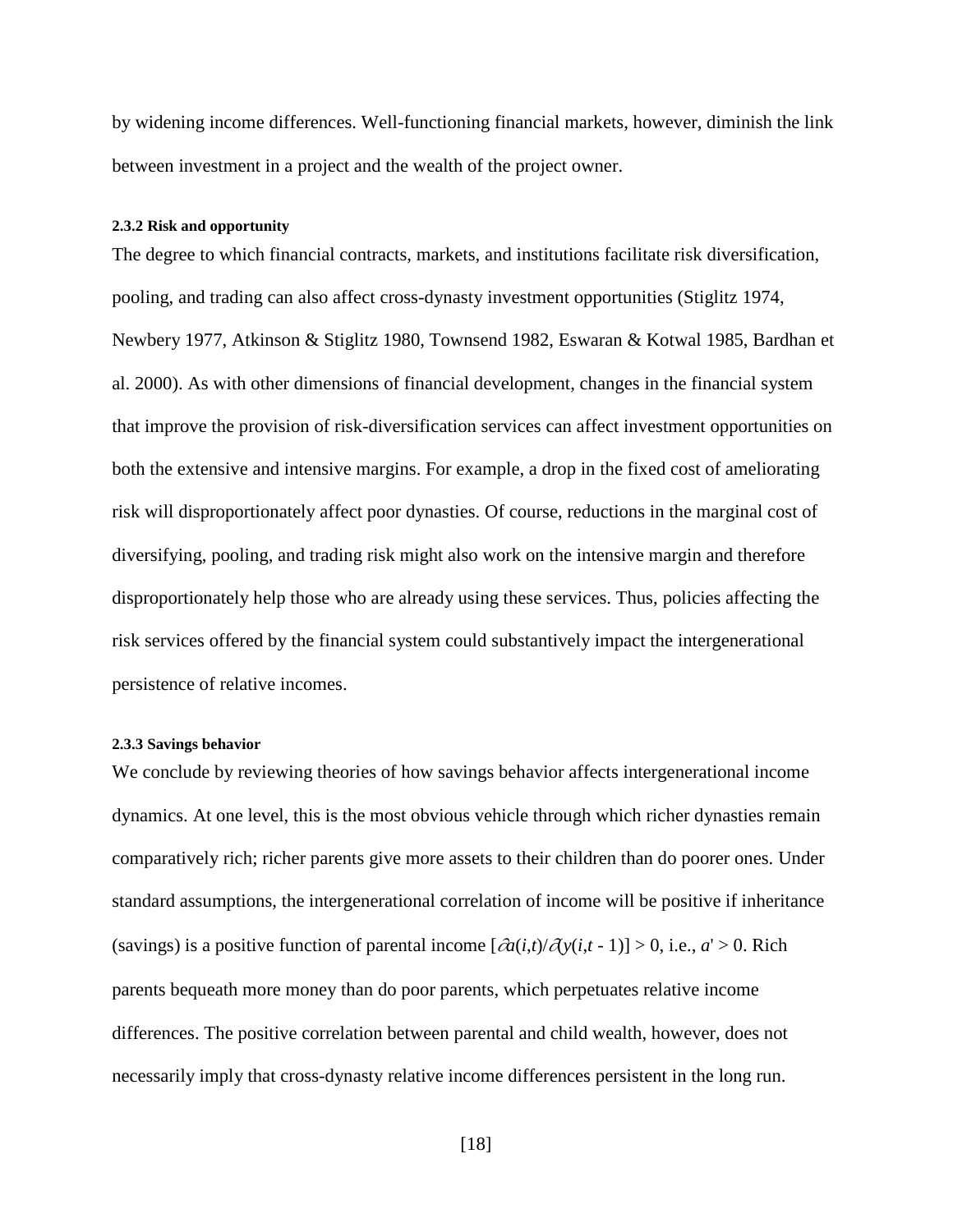Holding labor income constant, if the inheritance (savings) function is a concave function of parental income,  $a' > 0$   $a'' < 0$ , then average savings rates  $a/y$  decline as income *y* rises. Consequently, relative income differences between dynasties decline across generations (Stiglitz 1969).

In this setting, inequality persists in the long run when rich parents bequeath (save) a higher percentage of their incomes to their children than do poor parents. With a convex bequest (savings) function,  $a' > 0$  and  $a'' > 0$ , average savings rates  $a/y$  rise with income, putting upward pressure on wealth inequality (Bourguignon 1981).<sup>3</sup> With no financial market frictions and no cross-dynasty differences in labor income, convex bequest preferences can produce long-run persistence in cross-dynasty relative income differences.4

Finance has not played a central part in theories linking savings behavior with the dynamics of income inequality, perhaps because research indicates that changes in financial development do not alter aggregate savings rates (King & Levine 1993a, 1993b) , Levine & Zervos 1998, Levine 2005). Yet, future work could investigate whether finance affects savings behavior of poor families differently from rich households. Financial development might operate both on the intensive margin by improving the financial services employed by those already accessing the financial system. Finance might also influence the extensive margin by allowing poorer families to reduce liquidity constraints, expand investment opportunities, and manage risk. By differentially affecting the rich and poor, financial development might affect the distribution of savings and hence the dynamics of cross-dynasty relative income levels without affecting the aggregate savings rate. This warrants more serious investigation.

[19]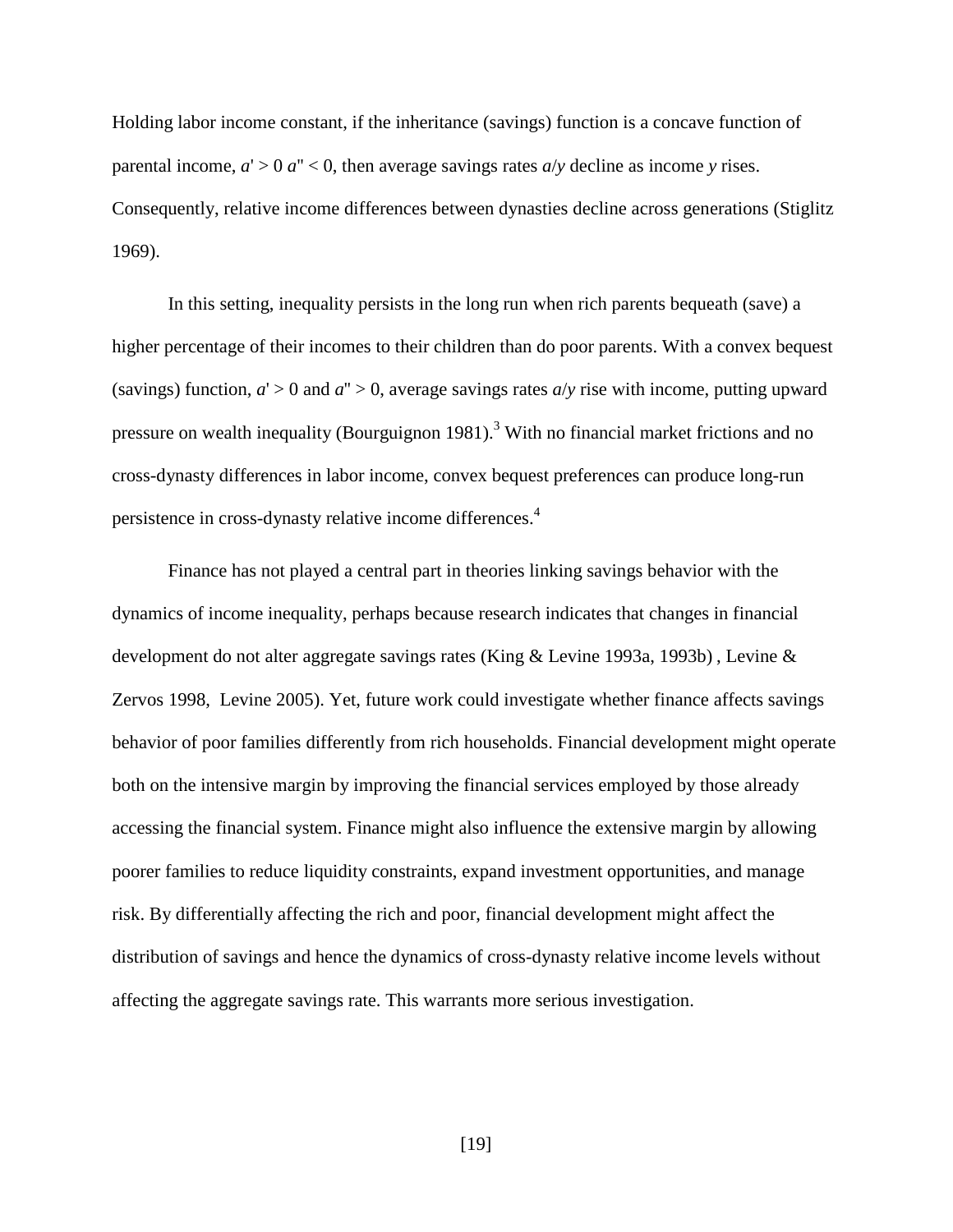## **2.4 Discussion and Predictions**

As shown, finance plays a central---if sometimes understated---role in theories of inequality. Many theories predict that reductions in financial market frictions will reduce the promulgation of dynastic income differences through time. This is not a uniform prediction, however. Financial developments that reduce information and transaction costs can have complex, countervailing effects on the distribution of economic opportunities, the distribution of income, and the evolution of cross-dynasty relative income differences. In this section, we summarize the major predictions from theory.

Much of the literature on finance and inequality focuses on the extensive margin: the direct use of financial services by individuals who had not been using those services. For example, many models emphasize information and transactions costs associated with financing education (e.g., Becker & Tomes 1979, 1986; Galor & Zeira 1993), so that poor families cannot borrow to pay for education, thereby strengthening the connection between parental wealth and human capital accumulation. Inequality falls in these models when poor families borrow to pay for more education. Thus, it is the direct use of finance by families that did not have access to those financial services that affects economic opportunities. Other models emphasize the connection between education and the smoothing of adverse income shocks (e.g., Jacoby  $\&$ Skoufias 1997, Baland & Robinson 1998). With underdeveloped financial markets, shocks to family income might force parents to remove their kids from school and employ them in incomeearning activities. Thus, financial underdevelopment disproportionately inhibits human capital accumulation in poor families. In these models, inequality falls when the poor use financial markets to smooth income shocks. As a final example, consider entrepreneurship. Influential models predict that poor dynasties will tend to remain poor in the presence of financial markets that lend to those with sufficient collateral, rather than to those with the best business ideas

[20]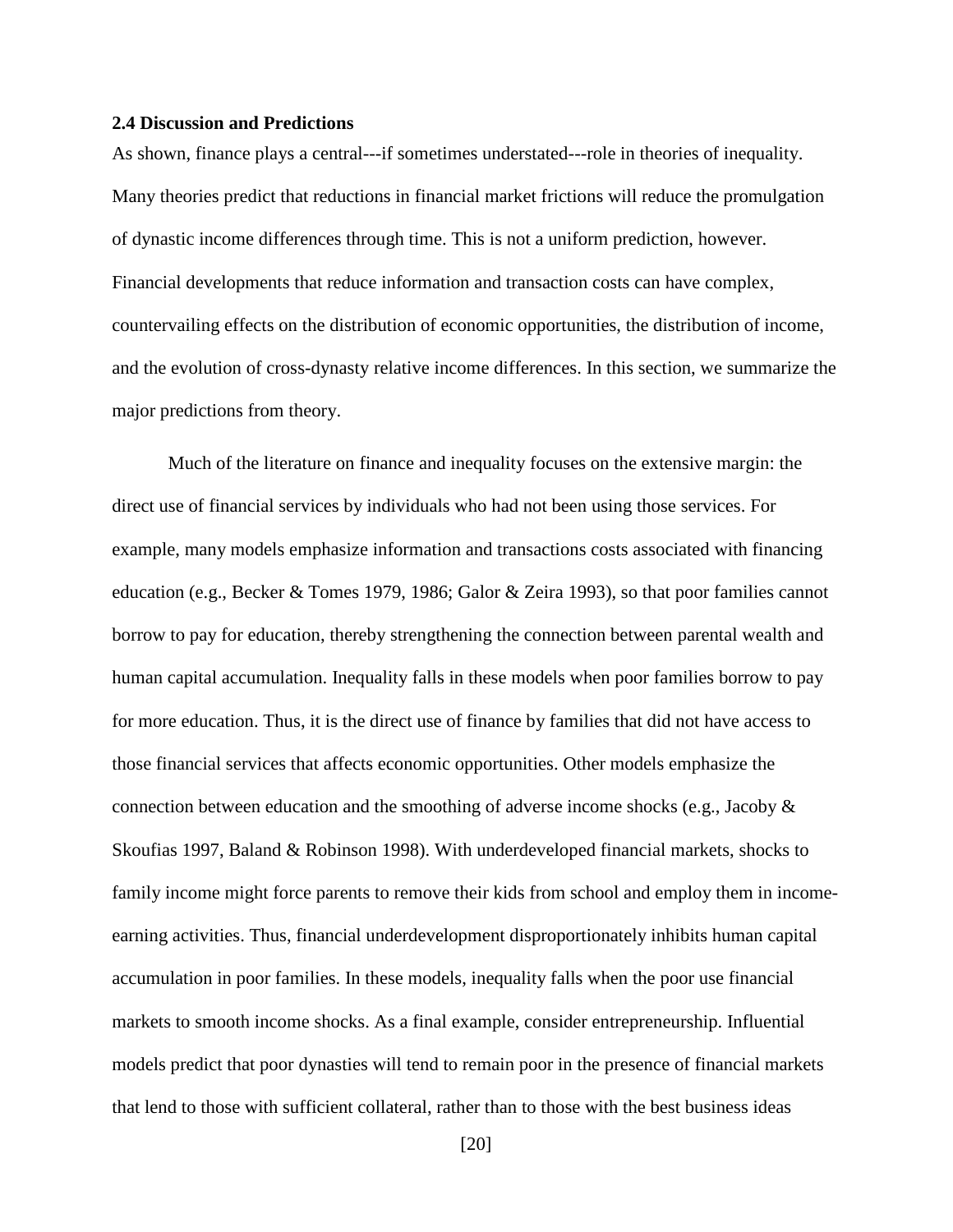(Aghion & Bolton 1997, Bardhan 2000). Again, when a very promising, though poor, entrepreneur is able to borrow because of improvements in the financial system, this will weaken the connection between familial wealth and economic opportunity. These direct, extensive margin effects, however, are not the only mechanisms linking finance and inequality.

Financial development can also operate on the intensive margin. Improvements in the quality and range of financial services might primarily benefit households and firms that are already using financial services. In particular, improvements in the financial systems that do not lower the fixed costs of accessing financial services will not tend to broaden access to financial services, but they will instead improve the quality of financial services enjoyed by those already purchasing financial services (Greenwood & Jovanovic 1990). The direct benefits of these intensive margin effects accrue primarily to the rich, widening both the distribution of income and disparities in economic opportunity. This direct intensive margin effect, however, does not obviate potential indirect, general equilibrium effects from financial development.

Even if the initial effect of financial development operates on the intensive margin and widens inequality, financial development may have dynamic, general equilibrium effects that mitigate this effect. For example, financial development may improve the efficiency of resource allocation, accelerate economic growth, and boost wage rates. Under these condition, the fixed cost of accessing financial services falls relative to wage rates, potentially permitting a greater proportion of the population to access financial services. Thus, although the initial effects of financial development might intensify inequality by operating on the intensive margin, the broader effects of financial development may ultimately work to expand economic opportunities.

Financial development could also affect the economic opportunities and outcomes of many families without directly altering their use of financial services (Beck et. 2009**)**, Gine &

[21]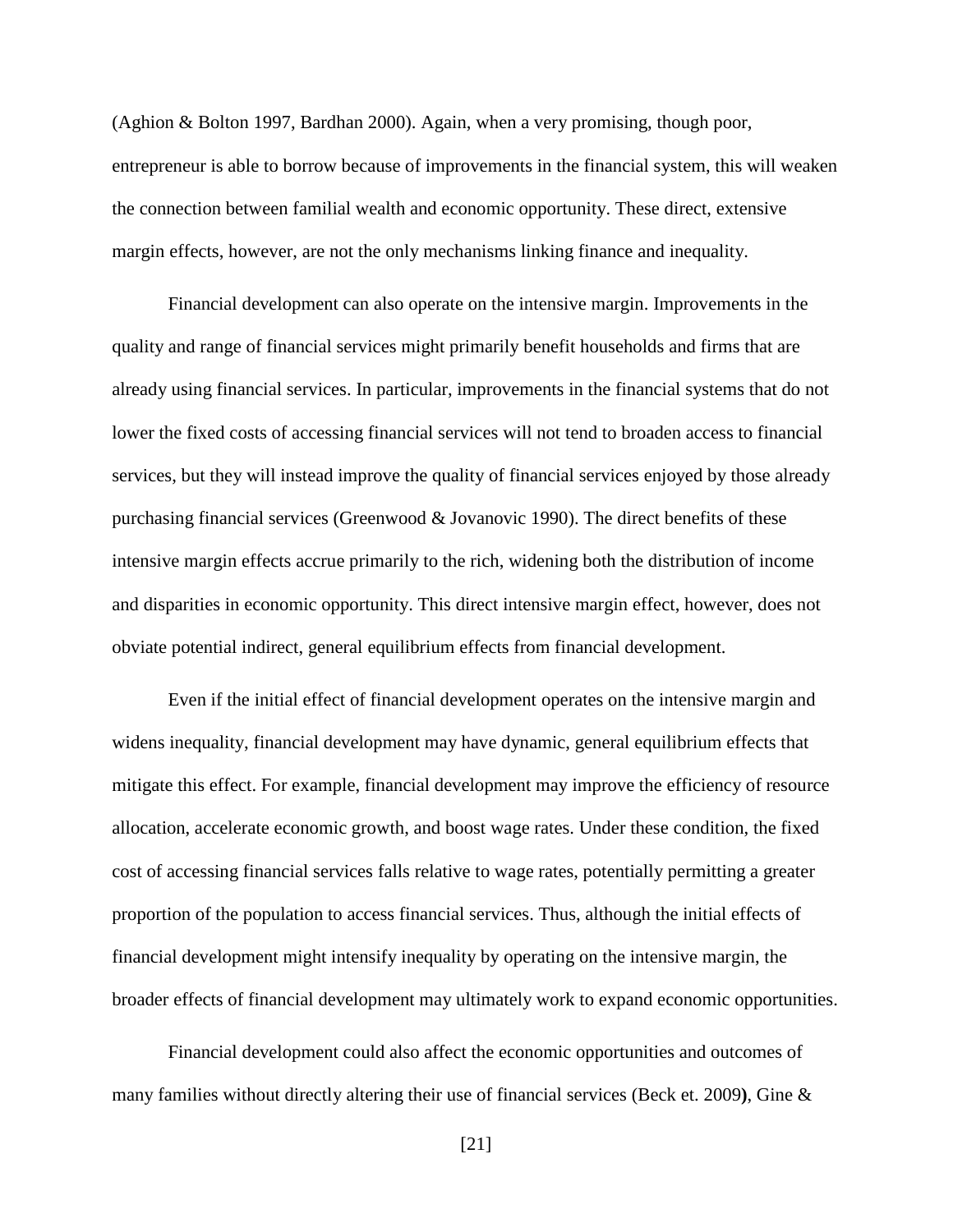Townsend 2004, Townsend & Ueda 2006). For example, financial development that enhances economic activity could boost the demand for labor. If this increased demand for labor falls primarily on low-skilled workers, then this indirect effect of financial development will reduce inequality. Thus, even if financial development does not increase the direct use of financial services by the poor, it might tighten the distribution of income by augmenting the demand for labor services provided by the poor. This effect, however, depends critically on whether financial development primarily boosts the demand for low- or high-wage earners (Jerzmanowski & Nabar 2007).<sup>5</sup> If financial development exerts a disproportionately positive impact on the demand for skilled workers, for example, then the indirect effect of financial development on inequality through the labor market would tend to boost inequality.

Finally, theory distinguishes between the distribution of income and the distribution of opportunity. Financial development could widen the distribution of income by increasing the returns to skills or the returns to entrepreneurial ability. When the talented entrepreneur successfully uses a bank loan to create or expand a business, the result is an increase in income that neighbors do not necessarily experience. At the same time, the distribution of economic opportunities could become more equal. With expanded access to financial services, more individuals have the chance to obtain a loan to initiate or enlarge a business, which would weaken the link between parental wealth and economic opportunity. Under these conditions, financial development could reduce the intergenerational persistence of relative income differences, but widen the distribution of actual outcomes in each generation.

In sum, theory provides ambiguous predictions about the impact of finance on the distribution of economic opportunities and the distribution of actual outcomes. Thus, it is the goal of empirical research to sift through the complex and potentially countervailing effects of

[22]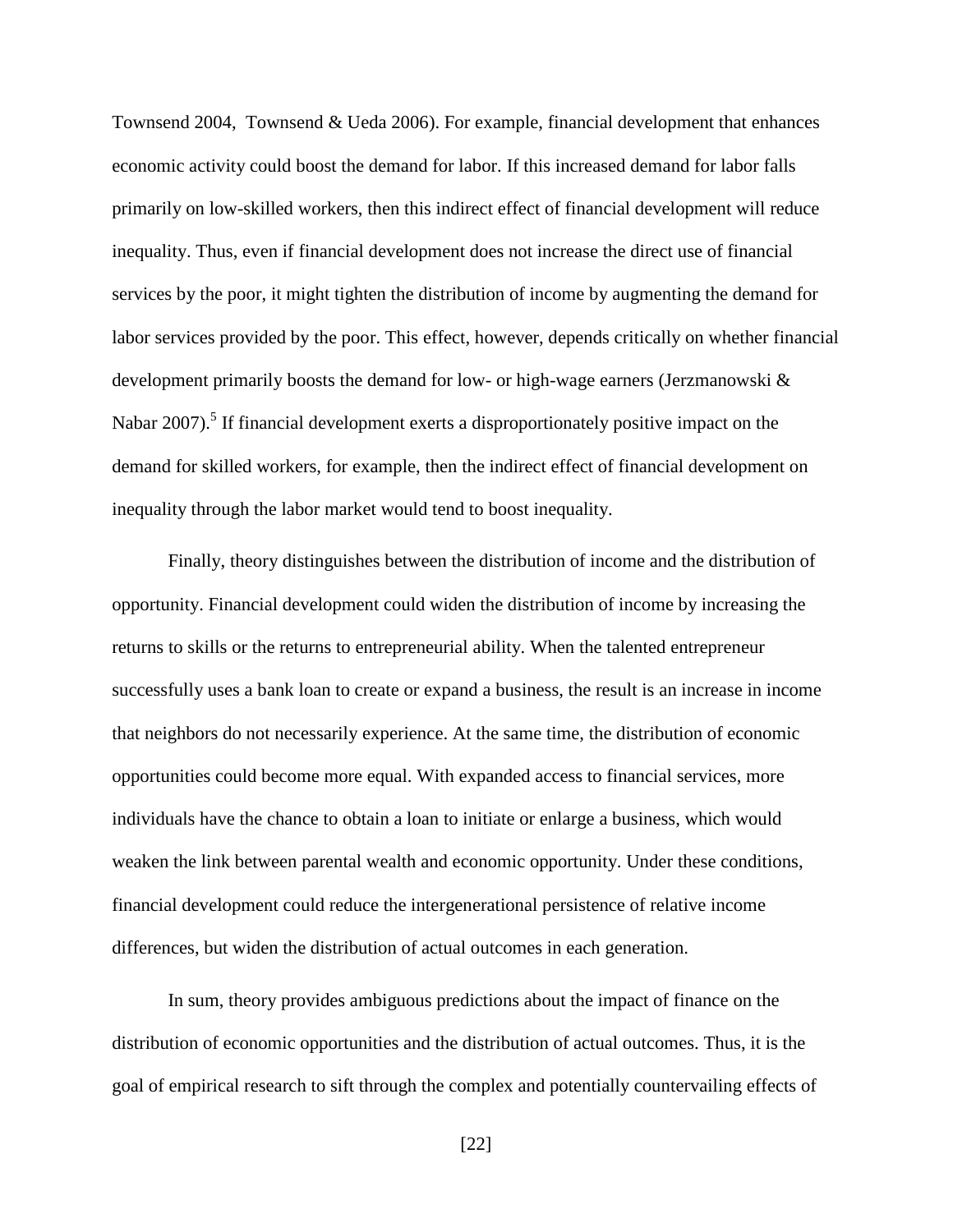financial development to assess different hypotheses and provide greater insight into the potentially rich relationship between the operation of the financial system and the intergenerational persistence of relative incomes.

## **3. EVIDENCE**

The empirical evidence on finance and inequality is highly varied, including the use of computable general equilibrium models, regressions based on natural experiments, microeconomic analyses using firm- and household-level surveys, as well as cross-country regressions. Researchers focus both on the microeconomic mechanisms linking finance and economic opportunity and on the macroeconomic assessments of an economy's distribution of income. For example, while some studies investigate the impact of finance on savings behavior, schooling, and investment returns, others take a more reduced-form approach and assess the association between finance and the Gini coefficient of income inequality. Studies also differ in the methodologies employed, the extent to which they identify causal relationships, and the empirical proxies they use to capture inequality and access to finance.

Three tentative conclusions emerge from the evidence. First, there are indirect effects of finance on economic opportunity matters. Although the bulk of theoretical and empirical research emphasizes the direct use of financial services by the poor, this is not the only channel linking finance and opportunity. Second, each methodological approach has weaknesses. Thus, results that emerge from many different econometric strategies with imperfectly correlated statistical and data problems should be greeted with greater confidence than findings based on only one approach. Finally, although theory provides ambiguous predictions about the financeinequality relationship, the evidence suggests that better functioning financial systems disproportionately help the poor.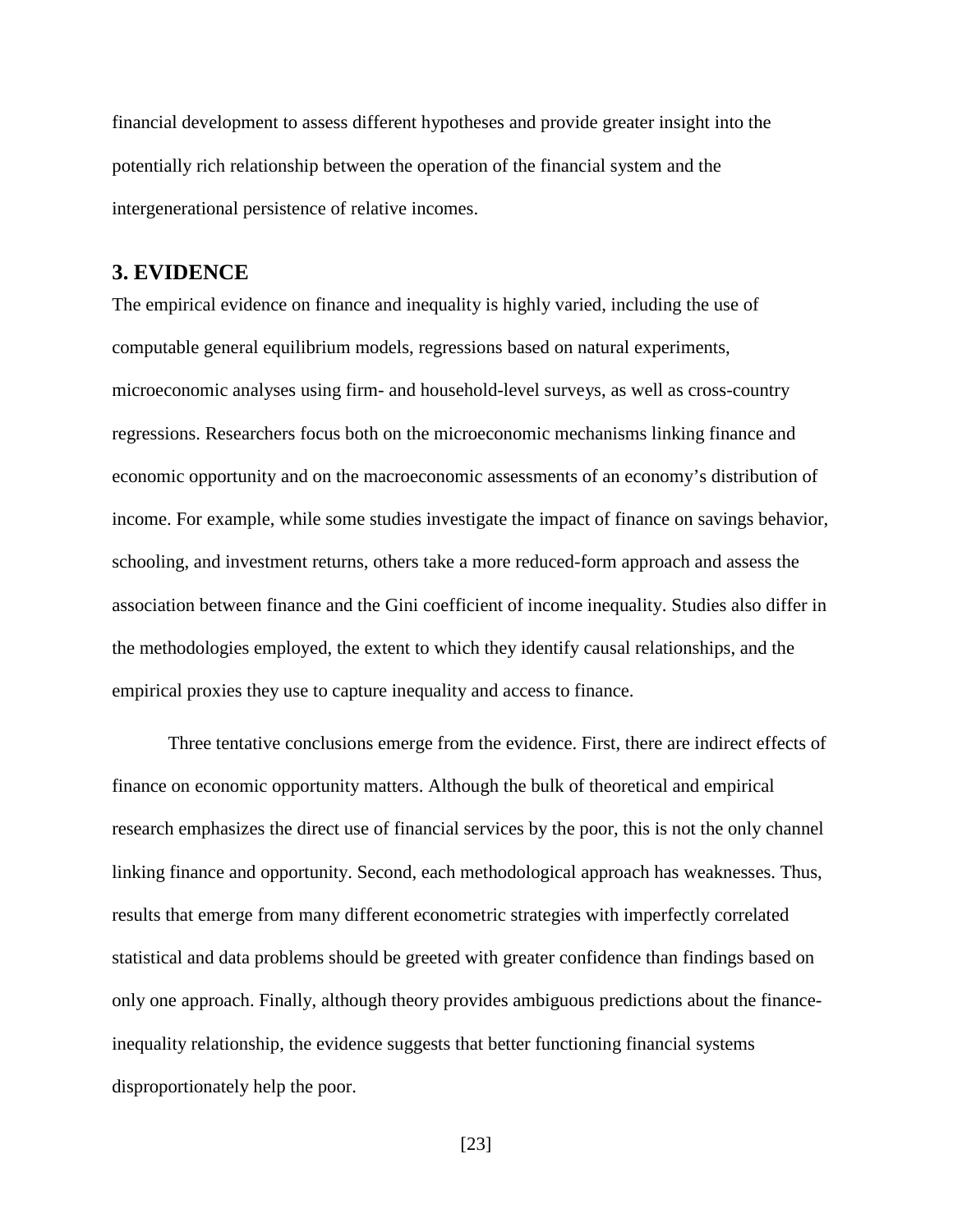### **3.1 Impact on Households**

#### **3.1.1 General equilibrium models**

General equilibrium models represent a natural bridge between theory and evidence. Notably, Robert Townsend, with various coauthors, develops, estimates, and calibrates general equilibrium models to analyze the impact of financial development on growth, income inequality, and household welfare, typically drawing on surveys of Thai households, stretching from 1976 to 1996. Gine & Townsend (2004) built a model using information about wealth, wage rates, financial transactions, and occupational choices. They estimated some of the model's parameters and calibrated others to help the model fit the evolution of Thai growth and savings rates. Then the authors used this model to simulate how increases in the share of households with access to credit affects entrepreneurship, employment, wages, growth, and income distribution. They showed that financial liberalization and the accompanying increase in access to credit can explain the fast GDP per capita growth in Thailand over the sample period. Underlying these developments are the occupational shifts from subsistence sector into the intermediated sector, which increase employment and wages.

Although increased access to financial services accelerates economic growth and boosts demand for labor, there are both comparative winners and losers and the distributional consequences evolve and change. Initially, gains are concentrated disproportionately on a small group of talented but low-wealth individuals, who without credit could not become entrepreneurs, as in the model of Banerjee & Newman  $(1993)$ <sup>6</sup> But, eventually, a much wider class of workers also benefits from increases in employment and wages, as the new entrepreneurs are able to build and expand their businesses with greater access to credit. Savers also benefit in the form of higher interest rates on their savings. Those who lose from improved

[24]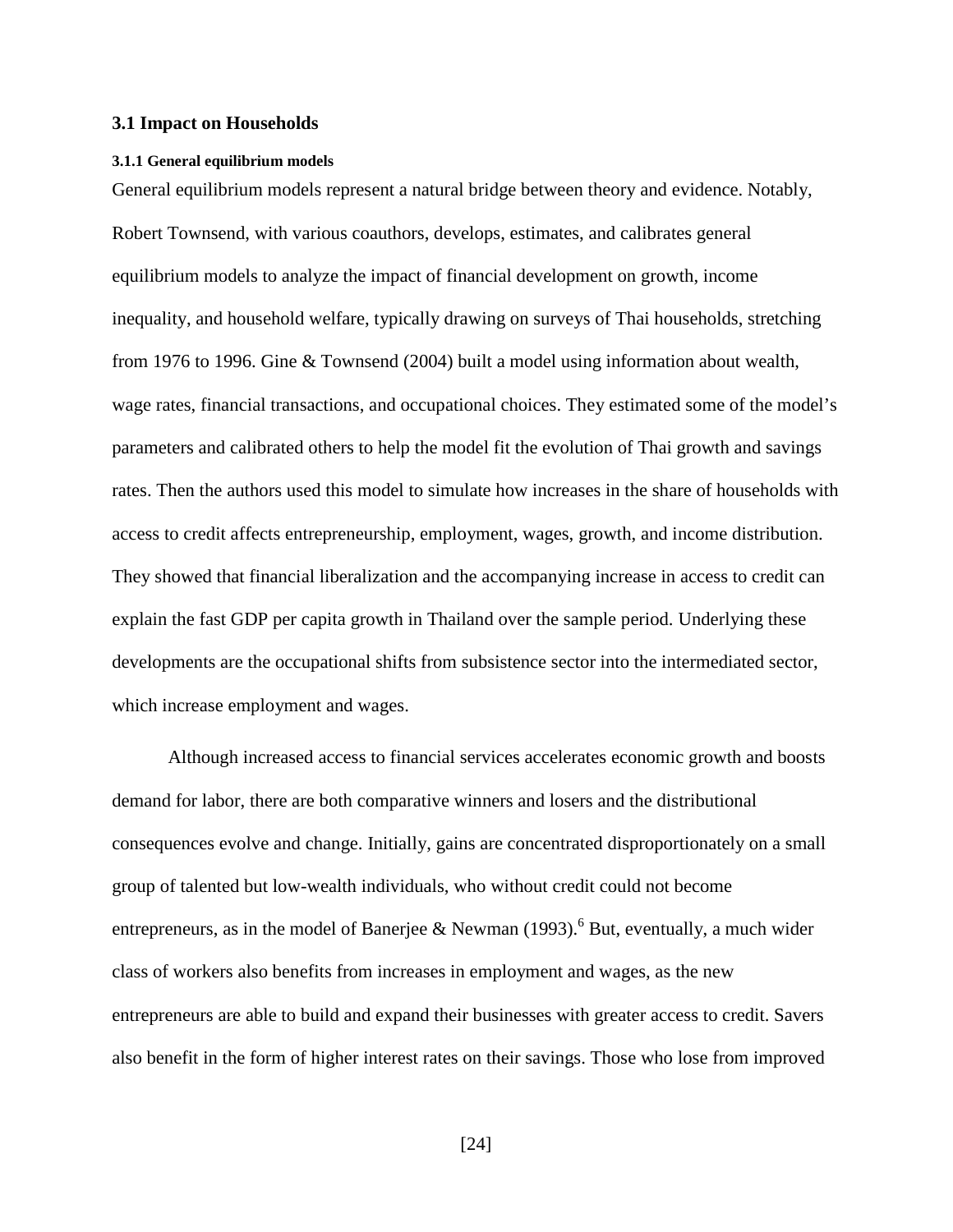access to finance are the former entrepreneurs who now have to pay much higher wage rates and face greater competition.

The general equilibrium model of Gine  $&$  Townsend (2004) suggests that the greatest quantitative impact of improved access on income inequality comes through indirect labor market effects of higher employment and wages. Reductions in inequality do not arise primarily from individuals at the lower end of the income distribution intensifying their use of financial services or from poor individuals accessing the financial system for the first time. Rather, depending on the model calibration, finance reduces inequality by increasing the demand for labor in the long term, which off-sets the short-term increases in inequality as a result of gains that accrue to new entrepreneurs.<sup>7</sup>

Research also seeks to identify the underlying financial market imperfections that limit entry into entrepreneurship. The literature stresses two main financial constraints limiting entrepreneurship. In Evans & Jovanovic (1989), the financial constraint is due to limited liability, where wealth facilitates the pledging of collateral that limits default. With limited liability, borrowing does not automatically imply entrepreneurs do not have the wealth to self-finance a project. Agents can supplement their personal stake in entrepreneurial activity by borrowing to diversify risk. Hence, borrowing can increase with wealth. Another source of financial constraints can be moral hazard, as in the model of occupational choice featured in Aghion & Bolton (1997). In this case, entrepreneurial effort is unobserved and repayment is possible only if a project succeeds. Hence, with moral hazard, poor borrowers who have little to lose if a project fails, also have little incentive to be diligent, thus increasing the likelihood of project failure and default. This requires lenders to charge higher interest rates to low-wealth borrowers. In contrast to the limited-liability case, when there is moral hazard and wealth increases, constrained

[25]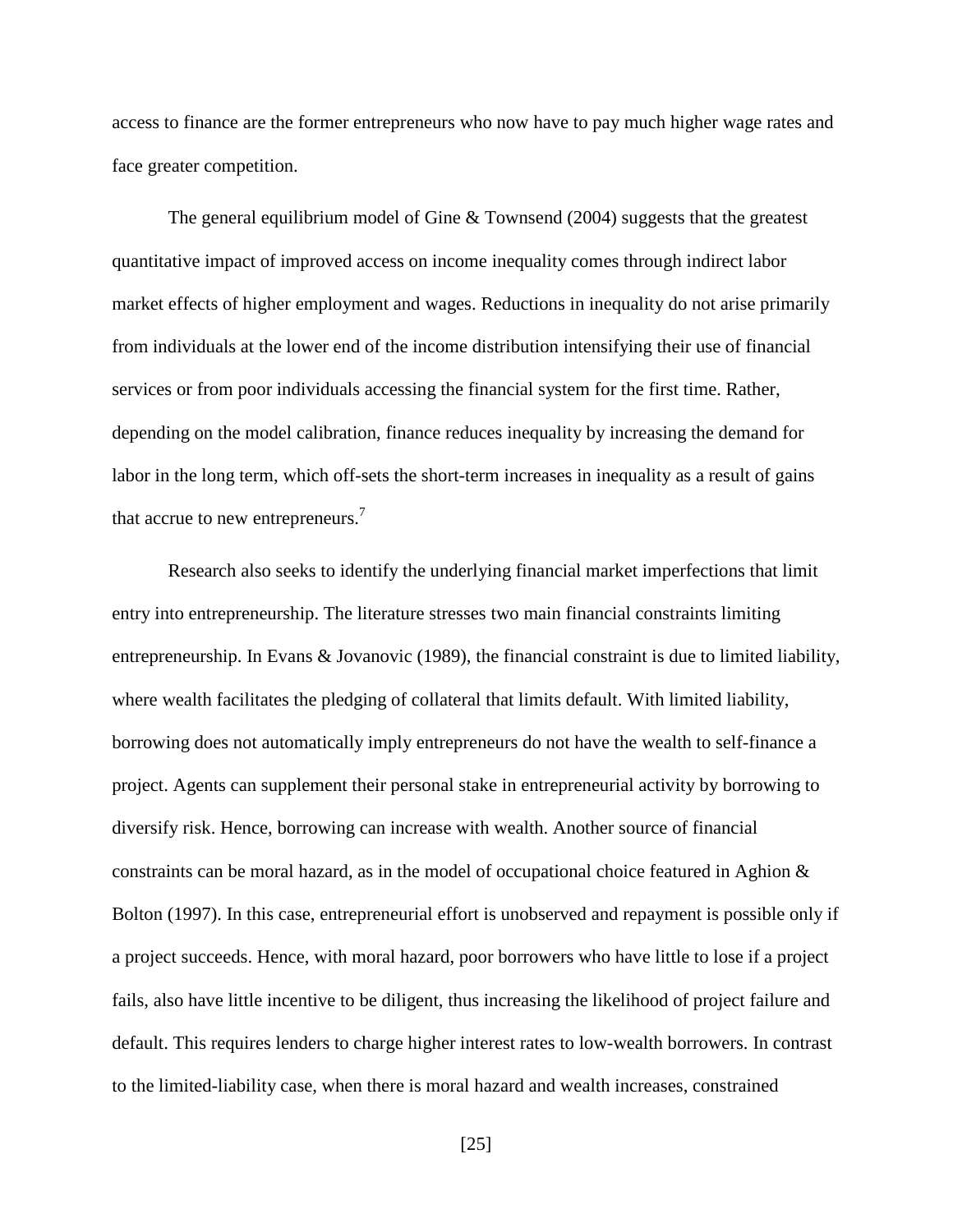entrepreneurs will increasingly self-finance and borrowing diminishes. In a moral hazard environment, all entrepreneurs who borrow are constrained. Paulson, et al. (2006) estimated a general equilibrium model using Thai survey data to see if they can distinguish limited liability from moral hazard. Their results indicate that the dominant source of the financing constraints preventing new entry is moral hazard and that limited liability alone cannot explain differences in entrepreneurship across Thailand.

General equilibrium models illustrate important aspects of the relationship between improved access to finance and the development process. Within the context of a controlled laboratory, one can carefully scrutinize the mechanisms linking finance and inequality. As suggested by Jeong & Townsend (2007), however, general equilibrium models do not capture the full complexity of even the simplest economies.

### **3.1.2 Natural policy experiments**

Natural policy experiments represent an additional way of assessing the impact of financial development on economic opportunity. Instead of building a general equilibrium model and examining the impact of parameter changes within the model, natural policy experiments evaluate the impact of an actual policy change on different outcomes. A crucial element in using policy experiments is identifying an exogenous change in policy.

One such experiment involved the Indian government's policy on bank branching, imposed between 1977 and 1990. In 1977, the Reserve Bank of India mandated that a commercial bank could open a new branch in a location that already had bank branches only if it opened four others in locations with no branches. The policy led to the opening of 30,000 new rural branches as well as an increase in deposit and credit volume in states with initially low levels of financial development.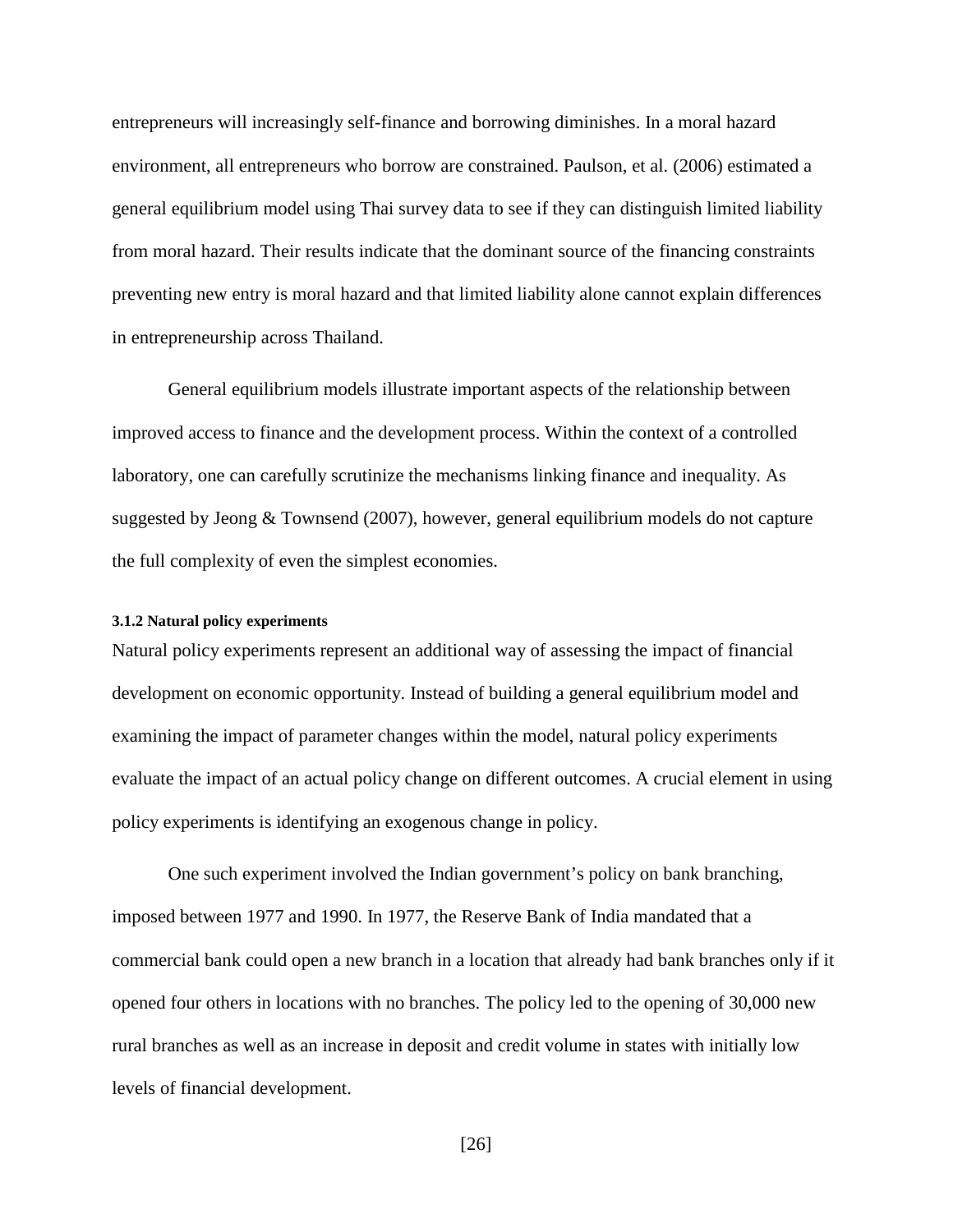Burgess & Pande (2005) found that India's bank-branching policy led to faster poverty declines in states that started the period with a lower level of financial development during the program period. Furthermore, wages of agricultural workers grew faster over this period, while the wages of urban factory workers did not show such a time pattern. This seems to suggest the branch regulation---and the improved access to finance that resulted from it---led to faster reductions in poverty.

Another natural experiment arises from the deregulation of geographic restrictions on banking across the individual states of the United States. For most of the twentieth century, each state imposed various restrictions on the ability of banks to branch within state borders (intrastate regulations) and the ability of banks from one state to operate in other states (interstate regulations). From the mid-1970s to 1994, however, technological innovations made it easier to provide banking services from a distance, which diminished the economic and political power of banks benefiting from geographic restrictions. These technological innovations interacted with preexisting state-specific differences concerning the power of local banks to shape the timing of regulation across the states of the United States. Considerable research indicates that the timing of bank deregulation was largely exogenous to preexisting differences and trends in labor market conditions and income inequality (Kroszner & Strahan 1999, Black & Strahan 2002, and Beck et al. 2009, Levine et al. 2009, Levine & Rubinstein 2009). Moreover, bank deregulation improved the functioning of state banking systems. For example, Jayaratne & Strahan (1996) found that a state's rate of economic growth accelerated after removing intrastate branching restrictions.

Beck et al. (2009) exploited this quasi-natural experiment associated with bank deregulation to examine both the impact of finance on inequality and the mechanisms driving the finance-inequality relationship. They found that after a state deregulates geographical

[27]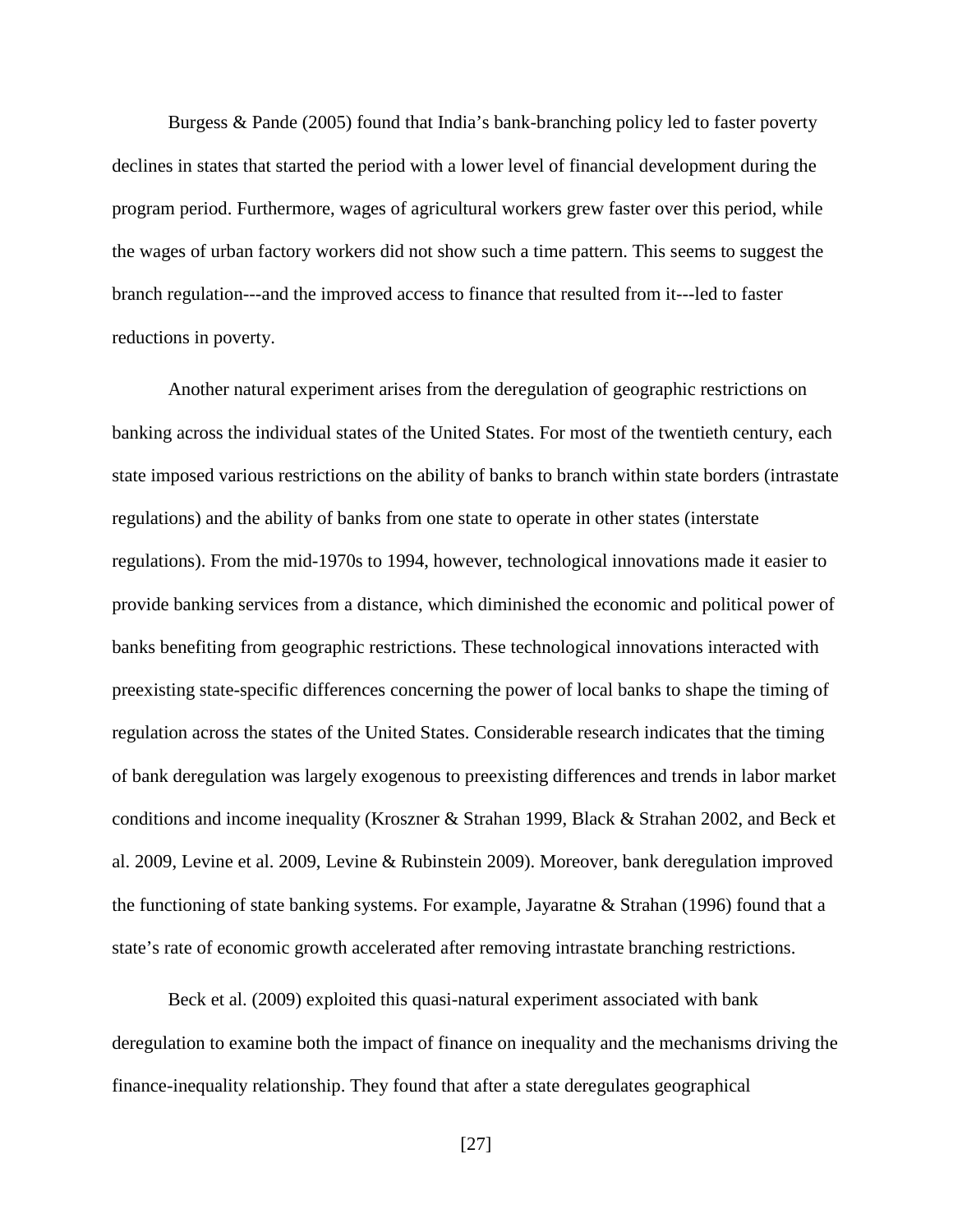restrictions, the Gini coefficient of income inequality decreases relative to other states and relative to the state's own level of inequality before deregulation. This effect is large, explaining 60% of the variation of inequality relative to state and year averages. Importantly, deregulation reduced inequality by disproportionately helping the poor, not by hurting the rich.

These results also highlight the indirect effects of financial development on inequality. Deregulation does not reduce income inequality primarily by directly increasing the business income of poor individuals relative to rich individuals. Rather, deregulation exerts a disproportionately positive increase in the demand for lower-skilled workers, which increases the annual earnings of lower-income workers relative to higher-income individuals. Approximately three-quarters of the reduction in income inequality due to deregulation is explained by a tightening in the distribution of wage earnings, whereas less than 10% is accounted for by a tightening of the distribution of income among entrepreneurs. Financial development primarily expanded the economic opportunities through this indirect, labor market channel.

Moreover, bank deregulation that reduced credit market constraints enhanced the rate of human capital accumulation of poor individuals in the United States, as suggested in theories by Becker & Tomes (1979, 1986), Galor & Zeira (1993), and others. More specifically, Levine & Rubinstein (2008) also used bank deregulation across the states of the United States to identify an exogenous intensification of bank competition and a corresponding reduction in lending rates. They showed that bank reduction eased credit market constraints and lowered high-school dropout rates. As expected, this effect holds only among poor households.<sup>8</sup> Thus, financial sector reforms that reduced the cost of borrowing increased the rate of human capital accumulation among lower-income families.

[28]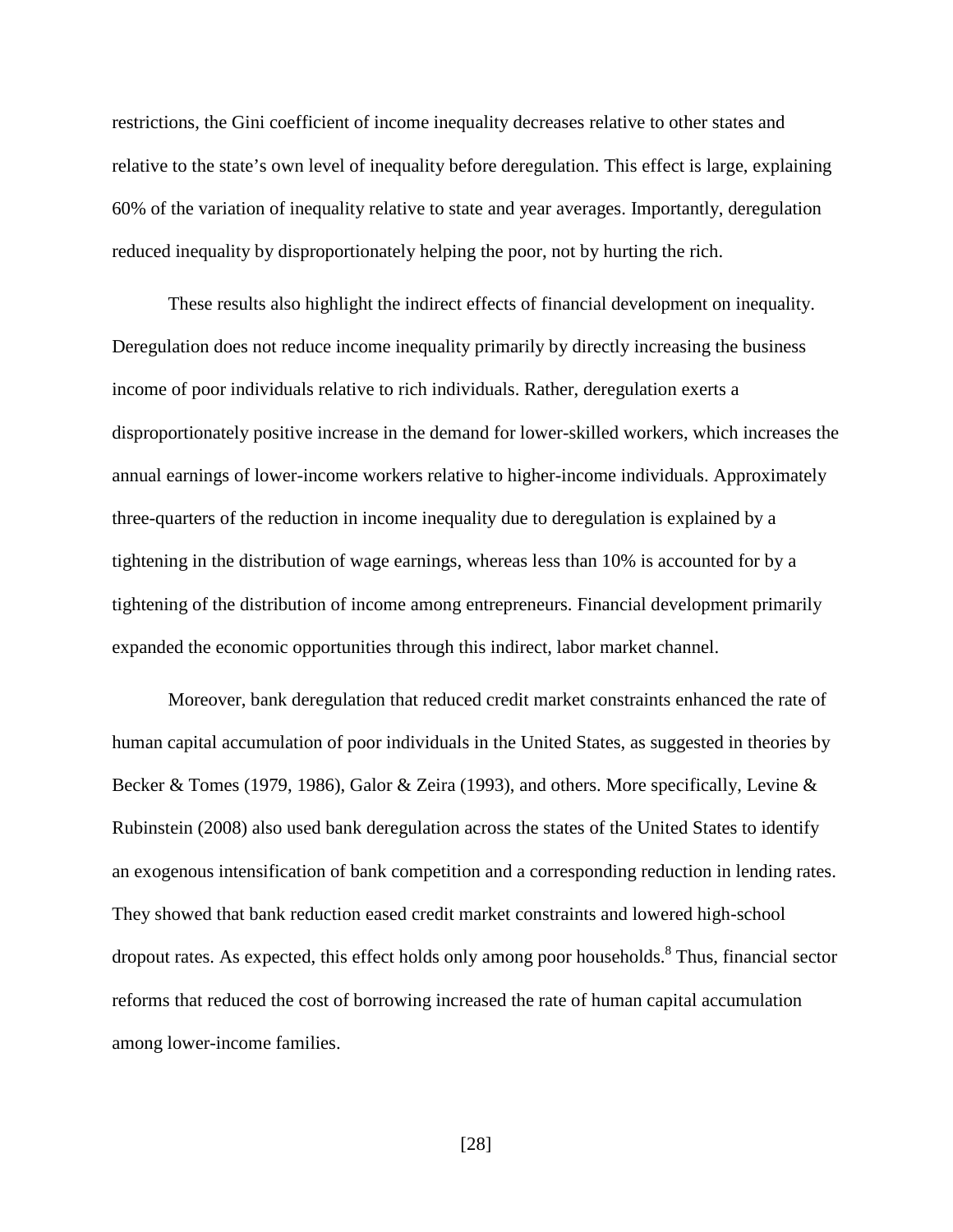Another study used bank deregulation to provide further evidence on the impact of financial development on economic opportunity. As we have stressed, the distribution of economic opportunity is different from the distribution of realized income. Financial development could affect the return to skills and hence alter the distribution of realized incomes without necessarily affecting the opportunities for obtaining those skills. Thus, finance could affect income inequality without affecting economic opportunity. Similarly, financial development could expand economic opportunities, without necessarily tightening the distribution of income. For example, finance could make it easier for the most talented to excel regardless of parental wealth. This would expand opportunity, but not necessarily tighten the distribution of realized income for any generation. Levine et al. (2009), however, examined racial discrimination, which is directly linked with opportunity. Discrimination curtails the economic opportunities of a particular disadvantaged group. Financial development can expand economic opportunities, therefore, by ameliorating the pernicious effects of discrimination.

More specifically, Levine et al. (2009) used bank deregulation to identify an exogenous intensification of competition in the nonfinancial sector and then assessed the impact of competition on racial discrimination in labor markets. The study is motivated by Becker's (1957) argument that an employer's taste for discrimination becomes more expensive to satisfy with more intense competition. For example, whereas a monopolist might be willing to forgo profits to hire a less-qualified white worker, a firm facing stiff competition will find it comparatively more expensive to hire less-cost-efficient workers. Because past work shows that bank deregulation eased entry barriers in the nonfinancial sector and thereby intensified competition, Levine et al. (2009) examined whether racial discrimination fell after states deregulated. They examined the difference between the wage rates of white males and black males after controlling

[29]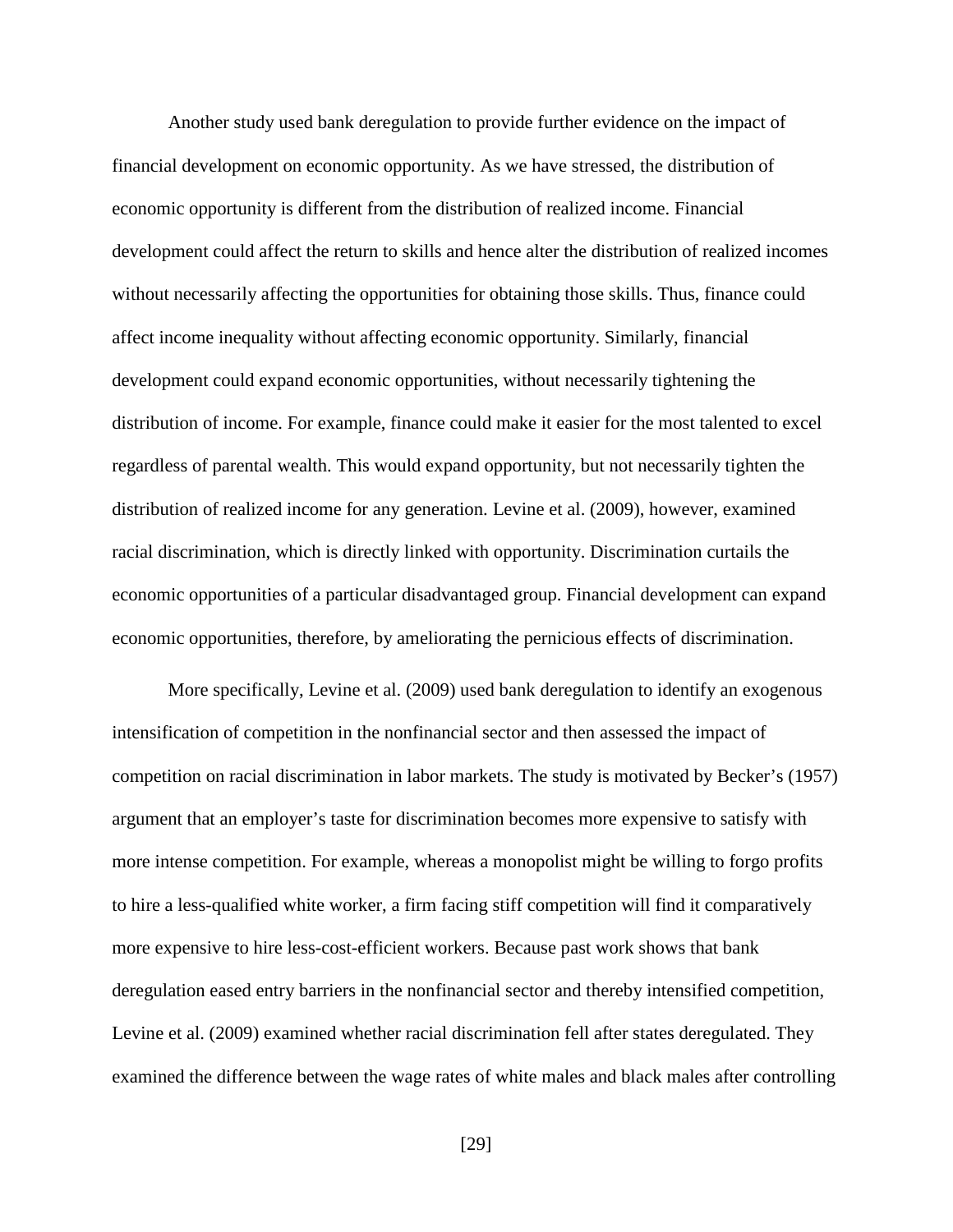for a wide array of personal characteristics. The estimated race gap is the difference between white and black wage rates that is unaccounted for observable characteristics. As in other studies, they found a positive race gap: White wage rates are above black wage rates when holding other traits constant.

They found that the race gap falls after bank deregulation. Specifically, the race gap drops by approximately 20% after a state removes restrictions on interstate banking. The researchers showed that the reduction in the race gap is not due to the impact of deregulation on the wages of the poor; deregulation exerts an independent and positive impact on the wages of black workers relative to those of white workers with the same characteristics. Financial development broadened the economic opportunities of a group that has been discriminated against for many generations.

Although these natural policy experiments help in drawing causal interpretations, they have limitations. Major, exogenous policy changes are infrequent and difficult to measure. Furthermore, it is difficult to generalize from one policy action to broad policy strategies and from the experiences in one country to other economies. In turn, researchers use many other approaches to assess the relationship between finance and the persistence of intergenerational relative incomes.

### **3.1.3 Evaluation of specific schemes and experiments**

A large body of research examines specific policy interventions that improve access to finance for some households or firms, but not others. These evaluations frequently do not consider the potential indirect effects of financial development on inequality. Rather, these studies focus on the direct impact of a particular policy intervention on households or firms.

[30]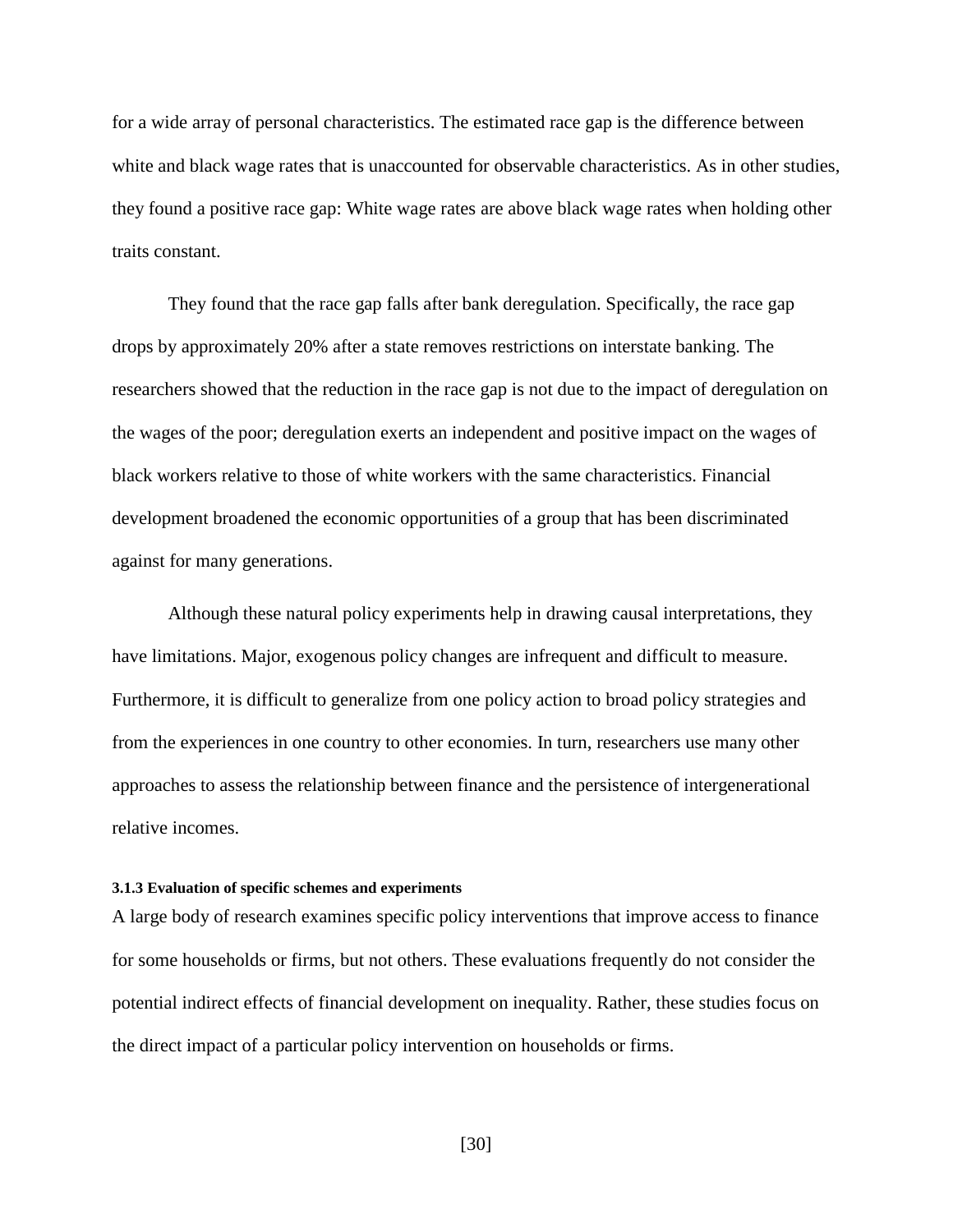Identification issues are a consuming concern in empirical assessments of access to finance. For example, households or enterprises that receive a loan may simply have greater prospects. They may have flourished even in the absence of the loan. Indeed, they may have received the loan because of their greater prospects. Alternatively, a household or enterprise may excel for reasons having nothing to do with using financial services. For example, some third factor might drive both the receipt of the loan and the firm's success, making it inappropriate to conclude that the loan caused the firm to succeed.

The debate surrounding the impact of microfinance loans from Bangladesh's Grameen Ban---the most famous microfinance institution---illustrates the difficulty of identifying the effect of credit on performance. Pitt & Khandker (1998) studied the impact of access to credit on the clients of Grameen Bank and two other microfinance institutions in Bangladesh. For identification, they exploited an exogenous eligibility criterion: To borrow from these institutions, households could not own more than one-half acre of land. Using a regressiondiscontinuity approach, they attributed differences in the fortunes of the households with land ownership just under and just above this half-acre threshold to finance. Pitt and Khandker found small but significant effects of the use of credit on household expenditures, household assets, labor supply, and the likelihood that children attend schools.

Others, however, challenge the finding that the Grameen Bank's microcredit programs boosted economic outcomes. Many doubt that the half-acre rule was systematically and rigorously applied, leading to concerns that selection bias still plagued the analysis. Using the same data, but a difference-in-differences approach and comparing microfinance recipients with a control group of households in areas not served by any microfinance program, Morduch (1998) failed to find any significant impact of microcredit on borrowers' income, consumption, or

[31]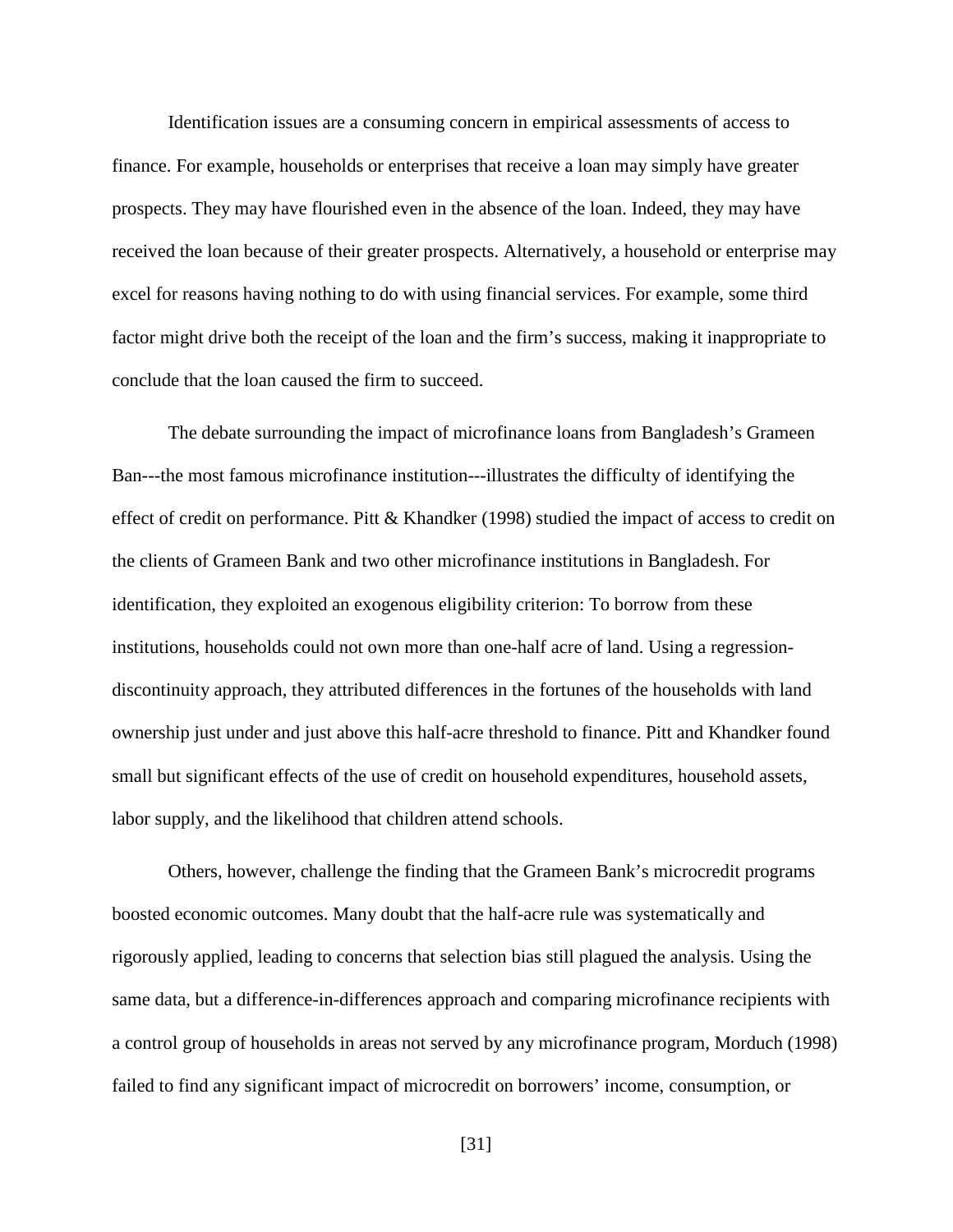likelihood of sending children to school, although he did find an effect on consumption smoothing, i.e., a substantially lower variation in consumption and labor supply across seasons. Furthermore, Pitt & Khandker (1998) could include only fixed effects at the village level and could not deal with the endogeneity of household participation because they did not have a household panel. In an extension, Khandker (2003) used a panel of household surveys to control for unobserved, time-invariant borrower characteristics. The resulting estimates suggest a much smaller impact of credit on household welfare than the original findings with Mark Pitt.

In another influential study, Coleman (1999) found that microcredit did not materially help borrowers in northeast Thailand. To deal with selection issues, he exploited the facts that six communities had been identified as future locations for village banks and that there was a list of self-selected villagers who wanted to apply for loans once the banks were established. Instead of simply surveying a random group in the not-yet-served villages, Coleman (1999) compared actual borrowers with borrowers in waiting, in a technique known as pipe matching. He found no significant impact of microcredit on physical assets, savings, production sales, productive expenses, labor, or expenditures on health care or education.

A cleaner way of dealing with selection bias is to construct a genuine experiment in which the subjects and the control group are chosen randomly. One such experiment was conducted by Karlan & Zinman (2007), who convinced a South African consumer lender to choose a subset of marginally rejected applicants at random and reverse the loan decision. Two years later, those granted access were in better shape than a control group that remained without loans. Borrowers were significantly more likely to retain wage employment, less likely to experience hunger in their household, and less likely to be impoverished.<sup>9</sup> These findings contradict predictions of behavioral models that suggest consumers may overborrow because

[32]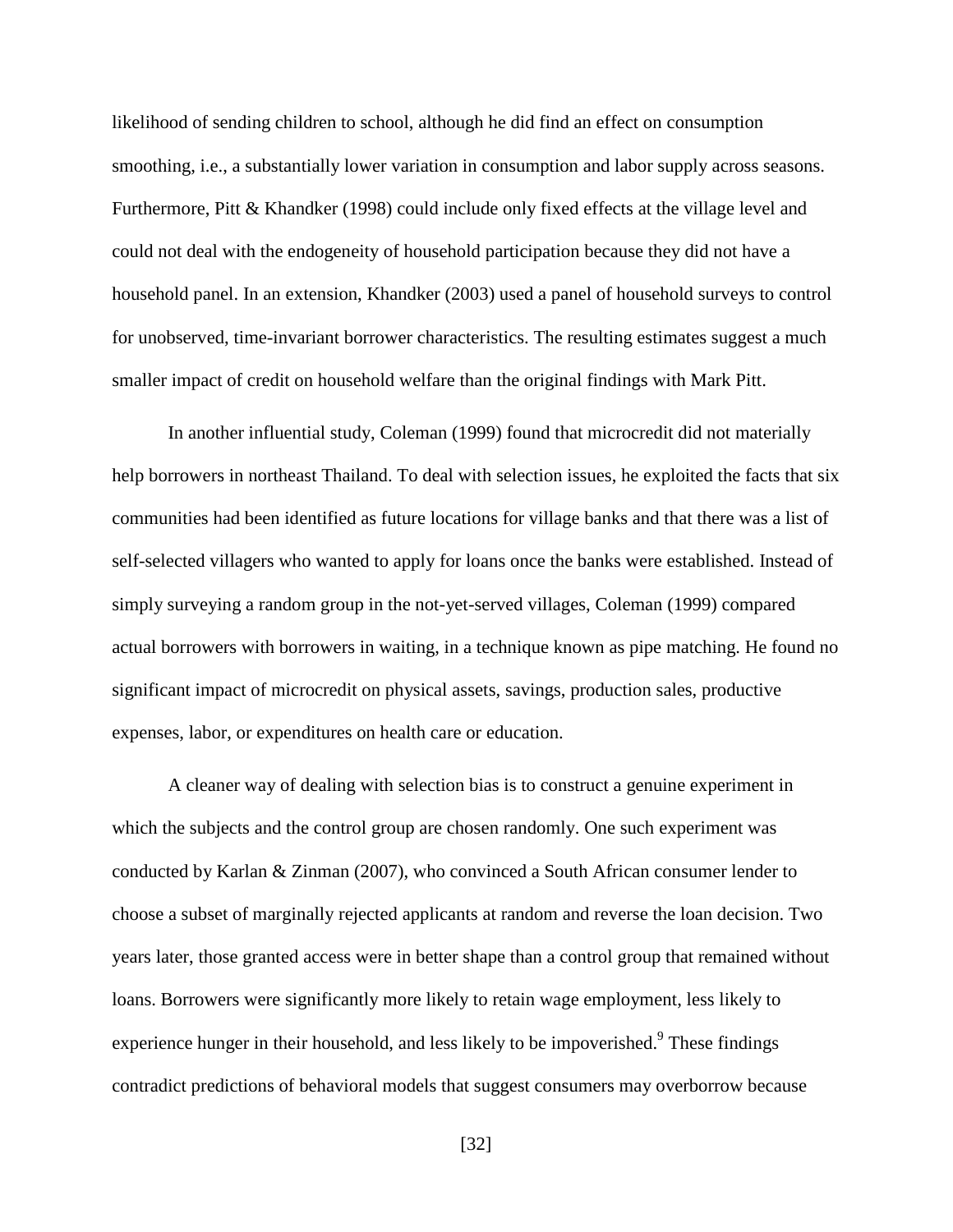they underestimate borrowing costs, have present- biased preferences, and are overly optimistic (see Laibson et al. 2007, Ausubel 1991, Stango & Zinman 2006).

Randomized experiments and direct measures of access to finance are critical for assessing the impact of finance on welfare. Nonetheless, such studies tend to focus only on the direct use of financial services, not the spill-over effects from better-functioning financial systems on the economy. General equilibrium models and natural policy experiments suggest that the indirect effects of financial development are relevant for the poor.

### **3.1.4 Other household studies**

Other studies have used household data to assess the impact of access to finance on a household's ability to educate, nourish, and care for its children. For example, using household data from Peru, Jacoby (1994) investigated how quickly children with different family backgrounds progress through the primary-school system. He found that children start withdrawing from school earlier in households with lower income and durable-goods holdings, but these factors influence only schooling to the extent households are predicted to be borrowing constrained on the basis of their reported loan activity. The results suggest that lack of access to credit perpetuates poverty because poor households reduce their children's education. In another paper, Jacoby & Skoufias (1997) showed that households from Indian villages without access to credit markets tend to reduce their children's schooling when they receive transitory shocks more than do households with greater access to financial markets. Furthermore, Flug et al. (1998) used cross-country panel regressions over 1970--1992 to show that lack of access to financial markets reduce average secondary-school enrollment rates.

Financial market imperfections also encourage child labor, with adverse implications on human capital accumulation in poor families. Beegle et al. (2006) used a household panel survey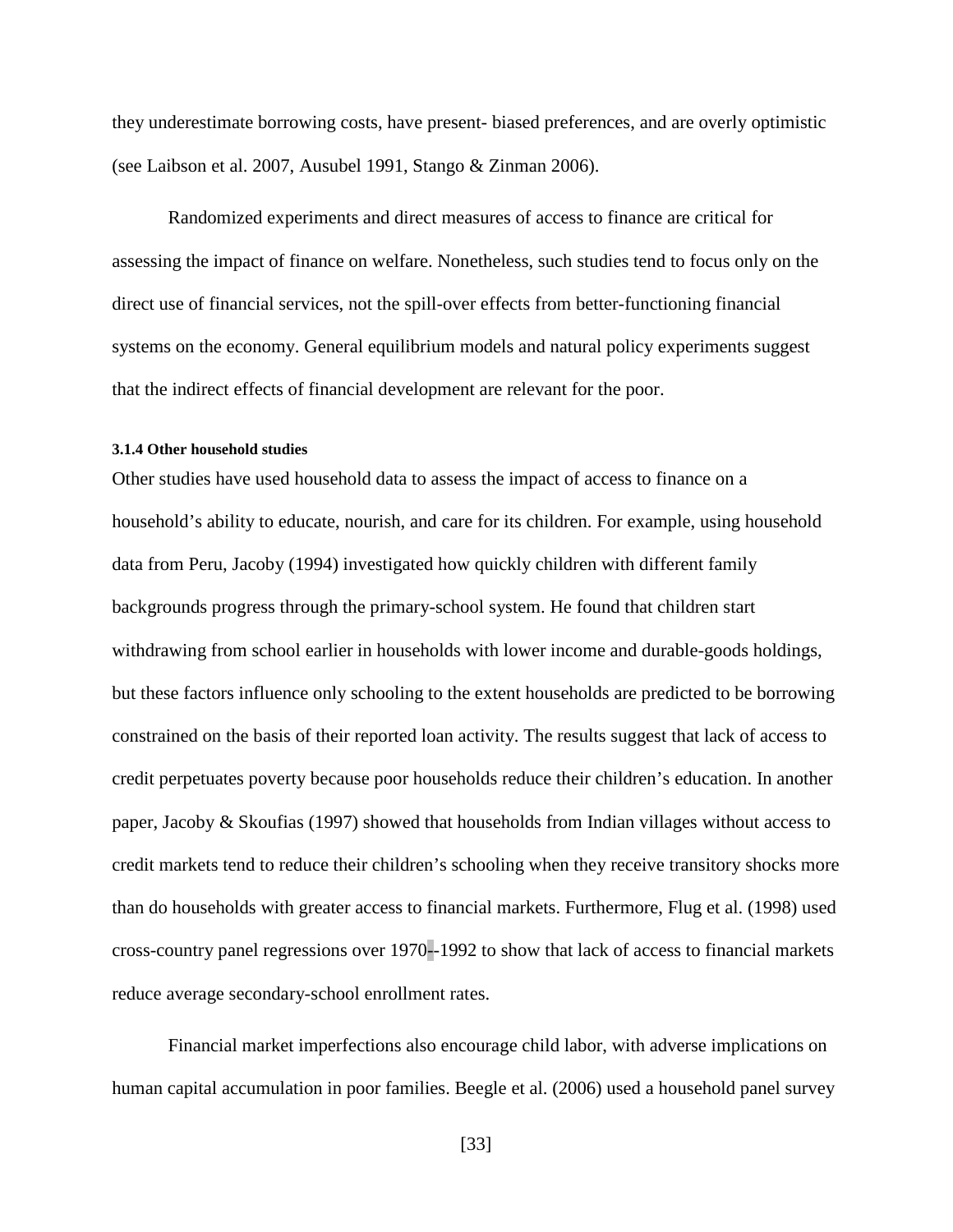in Tanzania to show that transitory income shocks (crop shocks) lead to greater increases in child labor in households with fewer assets (which are used both as buffer stocks and collateral for borrowing). Guarcello et al. (2002) used data from Guatemala and showed that child labor increases in response to broadly defined income shocks and self-reported credit rationing. If the household has assets, including pension assets (which they can use either as a buffer or as collateral to borrow), child labor does not increase with the negative income shock (Edmonds 2004). Hence, access to credit is likely to be important. Using cross-country analyses, Dehejia & Gatti (2005) found that financial development in the period 1960--1995 is associated with a reduction in child labor.<sup>10</sup>

Finance can also affect intergenerational persistence of relative income differences through child health. Foster (1995) studied the fluctuations in child growth in rural areas of Bangladesh during and after severe floods in 1988. He showed that growth patterns in children in landless households were influenced by credit market imperfections and concluded that because the high cost of transferring resources between periods appears to be an important contributor to fluctuations in child growth in the poorest households, small-scale credit programs targeting these households may provide significant benefits in terms of reducing these fluctuations.

In another study, Gertler et al. (2003) examined the roles of both large commercial and microfinance institutions in helping families insure consumption against major illness in Indonesia. The authors used measures of individuals' physical abilities to perform activities of daily living to identify serious health problems and found that families cannot insure against the costs of a major illness and see their consumption decline. They also showed that wealthier households reduce consumption considerably less as a result of illness. Finally, they estimated the effect of geographical proximity to financial institutions on consumption smoothing. They

[34]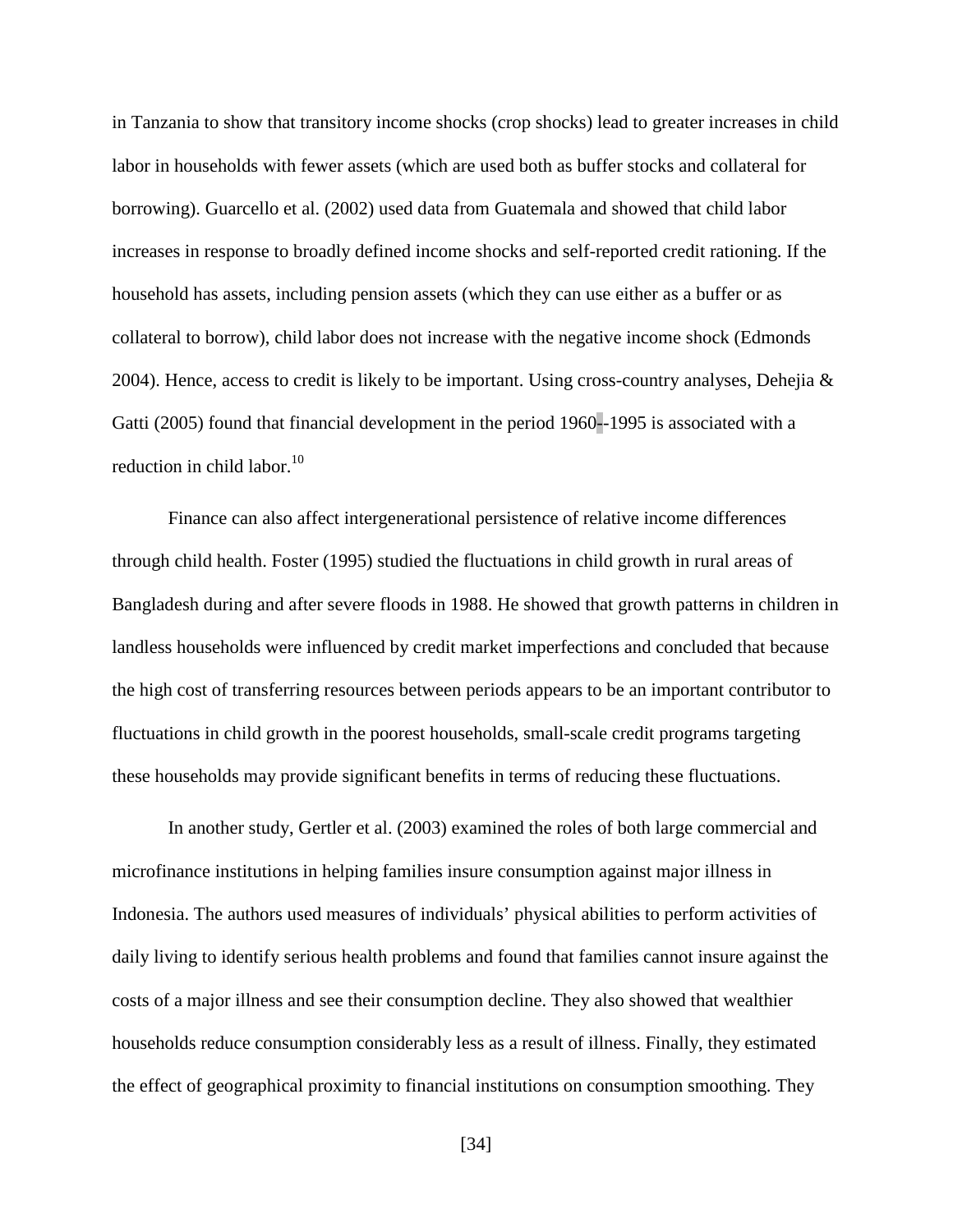found households that are closer to financial institutions are better able to insure consumption and that the estimated effects of being close to a commercial bank are similar to that of being close to a BRI branch---the largest microfinance lender in the country. Although it is difficult to interpret the effect of bank branches---because commercial banks are likely to be located in prosperous areas---being close to a BRI branch is less likely to suffer from endogenous location choice because microfinance branching decisions are not made on the basis of profitability. Hence, these results suggest significant welfare effects of being able to access finance.

The degree to which the financial system allows families to manage risk affects their entrepreneurial opportunities. For example, Rosenzweig & Wolpin (1993) and Rosenzweig  $\&$ Binswanger (1993) found that low-wealth families without access to risk amelioration services choose lower-return, low-risk production process relative to families without these constraints. Hausman (1979) showed that, in the absence of well-developed financial markets that allow poor entrepreneurs to diversify risk, the higher discount rates of the poor will stymie entrepreneurial behavior. This work suggests that financial developments that make it easier for entrepreneurs to diversify, manage, and pool risks might materially expand the economic opportunities faced by many individuals and thereby affect the evolution of dynastic income differences. Clearly, more work is needed on these themes.

Finally, research has focused on the impact of wealth and liquidity constraints on selfemployment decisions and entrepreneurial survival. Specifically, researchers have looked into the determinants of the switch into self-employment and its subsequent success (Paulson & Townsend 2004, Demirgüç-Kunt et al. 2008). Their results suggest wealthier households are more likely to start new businesses. Furthermore, the results suggest that chance of survival for new entrepreneurs is higher if there is an existing prior relationship with a financial institution

[35]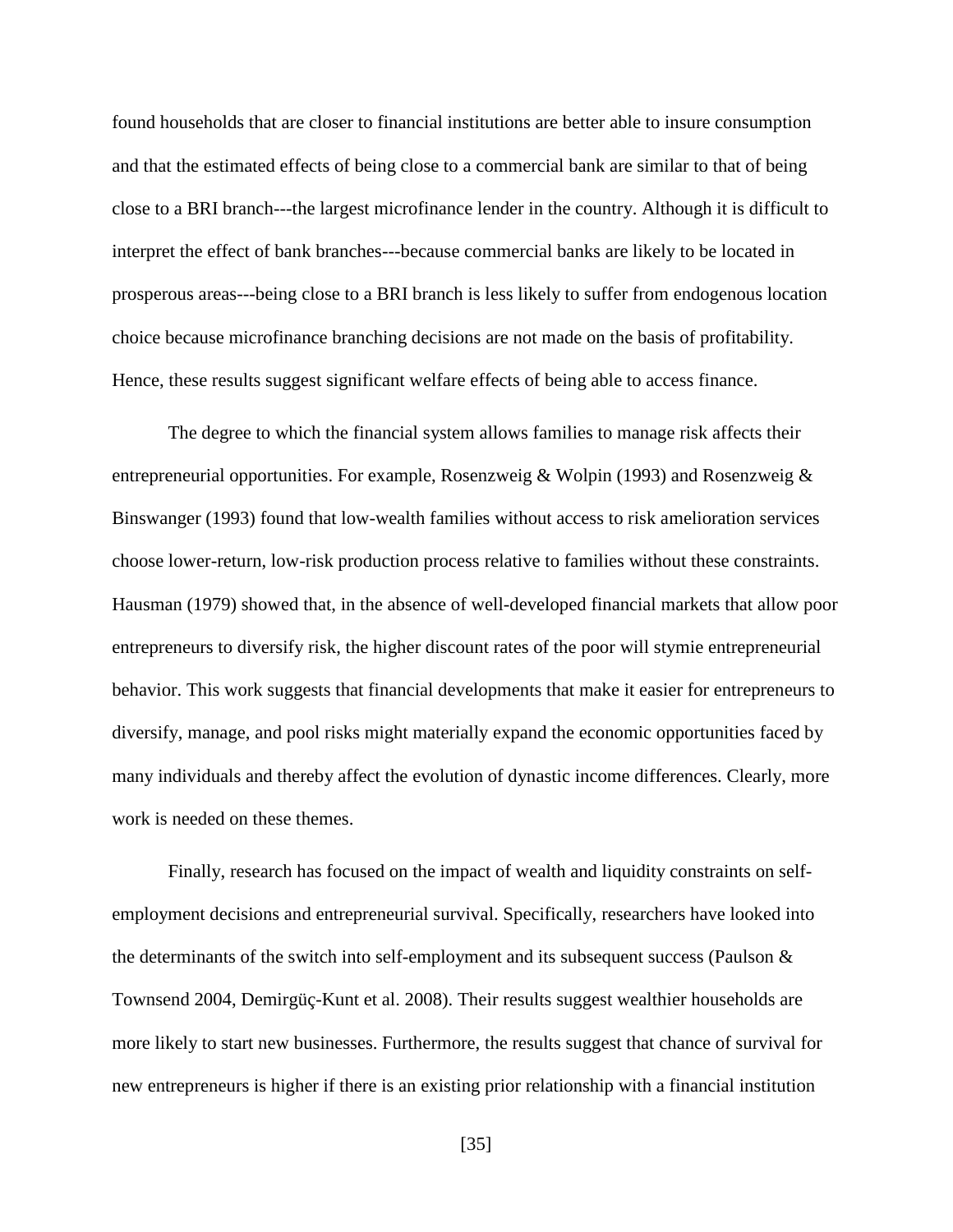(Demirgüç-Kunt et al. 2008). Earlier studies using U.S. data similarly emphasize the importance of wealth and liquidity constraints in starting businesses (see, for example, Evans & Leighton 1989, Evans & Jovanovic 1989, Holtz-Eakin et al. 1994.)<sup>11</sup> Thus, access to financial institutions expands the economic opportunities of individuals that are unable to tap into the dynastic wealth of their families to fund their entrepreneurial endeavors.

### **3.1.5 Summary**

Overall, empirical research suggests that households benefit significantly from financial development, though considerable work remains. On the one hand, general equilibrium models and natural policy experiments that investigate both the direct and indirect effects of finance frequently find that, although both effects are operational, the indirect effects are more important in reducing inequality. On the other hand, randomized experiments of specific interventions and other household studies often focus just on identifying the direct impact of using financial services on households and do not examine potential indirect effects of improvements in the financial system. Furthermore, some studies use proxy measures of access to finance, such as durable assets or land, which can be used as collateral, or distance from a financial institution, rather than the actual use of financial services. This shortcoming makes it difficult for some studies to draw sharp inferences about the role of financial frictions since it is difficult to distinguish between wealth and access to finance.

### **3.2 Impact on Firms and Industries**

Although an enormous body of research examines the impact of financial services on firm performance, we seek to focus only on the subset of this research that provides information on linkages between finance and the intergenerational persistence of relative income differences. Toward this end, we first review firm-level and industry-level studies that examine the impact of

[36]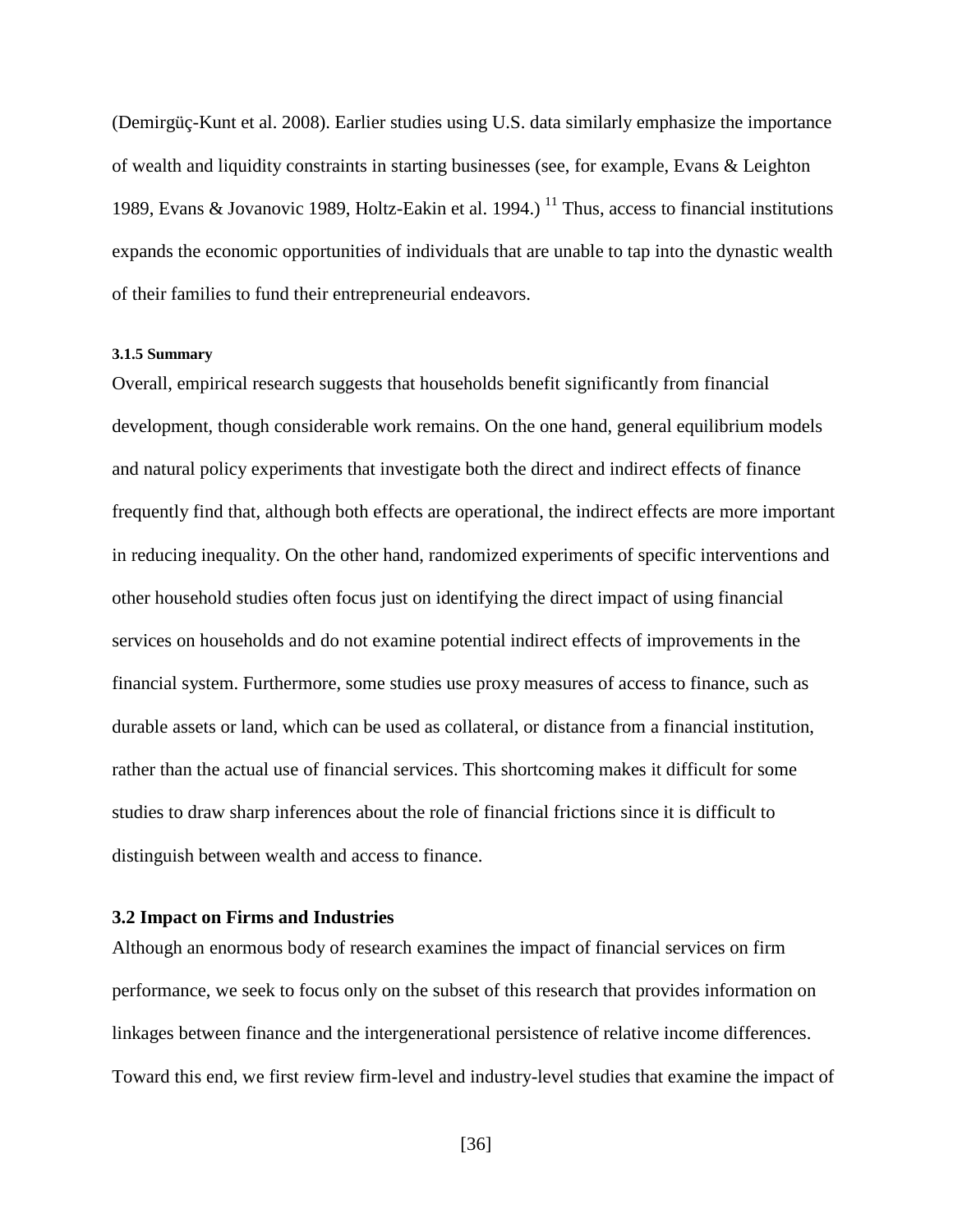financial development on economic growth. As discussed above, economic growth that increases wage rates may indirectly broaden access to financial services by reducing the comparative cost of using those services. Thus, we briefly note empirical research making this aggregate point.

We then turn to research on whether financial development disproportionately helps small firms. This does not provide direct, unambiguous information on intergenerational persistence of relative incomes. Very rich dynasties can own many small firms. Furthermore, financial development that spurs the growth of small firms could primarily increase demand for highly skilled labor, intensifying income inequality. Nonetheless, it is valuable to review research on whether financial development exerts a particularly pronounced effect on the growth opportunities of small, or even start-up, firms because this may shed empirical light on the distributional effects of financial development. Future research should seek to link findings on the impact firms of different sizes to the broader concept of economic opportunity.

#### **3.2.1 Cross-country firm- and industry-level studies**

Research establishes a robust correlation between improved access to finance and economic performance by exploiting firm- and industry-level heterogeneity. These studies address causality issues by identifying firms or sectors that are more likely to suffer from limited access to finance and then test whether financial development exerts a differential effect on the growth of these firms and industries. This research starts by observing that if financial underdevelopment prevents firms (or industries) from investing in profitable growth opportunities, it will not constrain all firms (or industries) equally. Firms that can finance themselves from retained earnings, or industries that depend less on external finance for technological reasons, will be minimally affected, whereas firms or industries relying on external finance may be severely constrained. By also examining a specific mechanism though which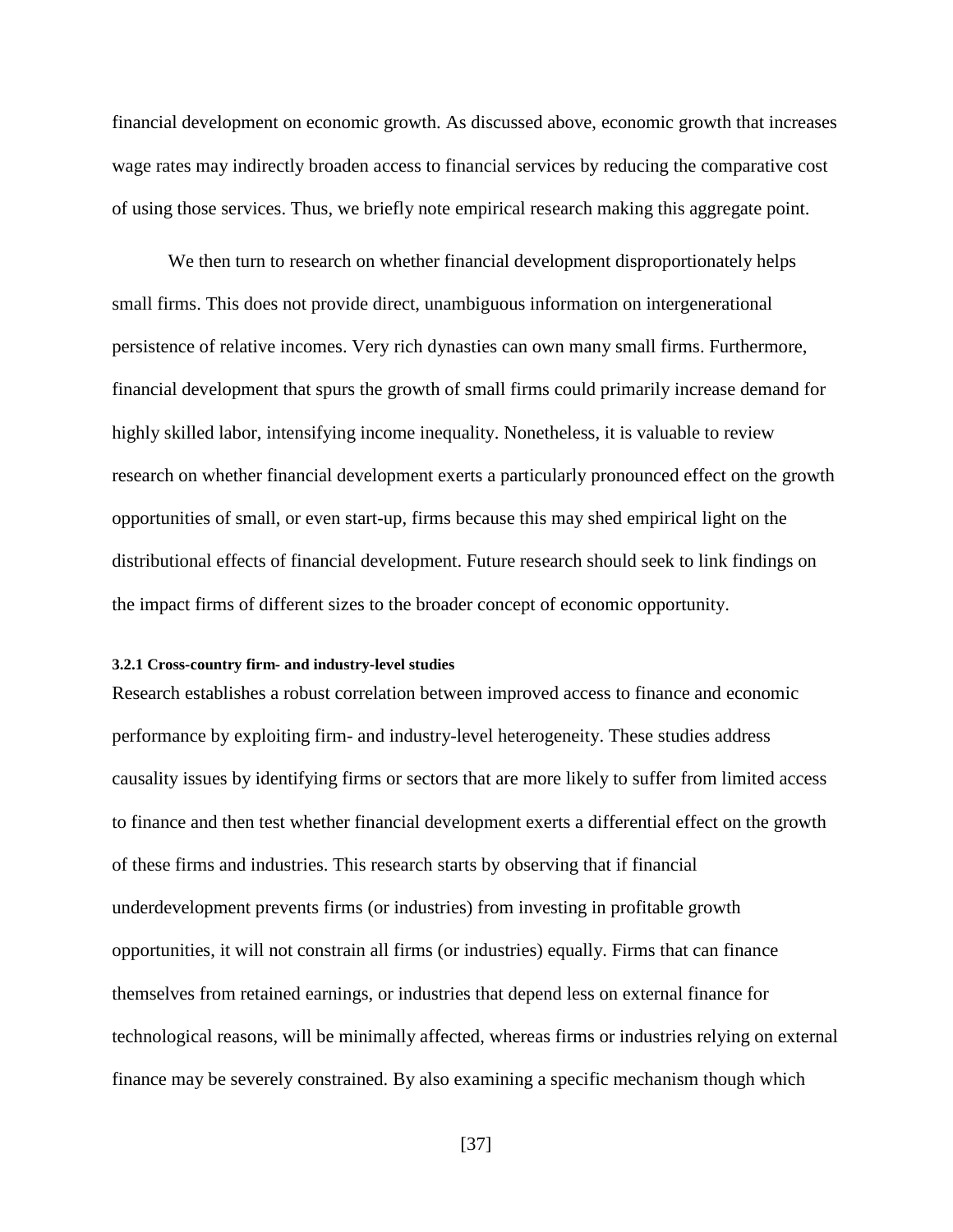finance might affect growth---ability to access external finance---both the cross-firm and crossindustry studies seek to provide evidence on the causal impact of finance on growth.

Whether using a firm- or industry-level approach, research suggests that improvements in the financial system boost economic growth. Specifically, Demirgüç-Kunt & Maksimovic (1998) used firm-level data from 8500 large firms in 30 countries and a financial planning model to predict how fast those firms would have grown if they had no access to external finance. They found that in each country the proportion of firms that grew faster than this rate was higher, the higher the country's financial development and quality of legal enforcement. Rajan  $\&$  Zingales (1998) instead used industry-level data across 36 sectors and 41 countries and showed that industries that are naturally heavy users of external finance benefit disproportionately more from greater financial development compared with other industries. Natural use of external finance is measured by the finance intensity of U.S. industries because the U.S. financial system is relatively free of frictions, so each industry's use of external finance in the United States is assumed to be a good proxy for its demand.

Besides using cross-country, firm- and industry-level data to assess the causal linkages between finance and growth, researchers use these data to test whether financial development disproportionately benefits small firms because they face more severe credit constraints (Banerjee & Newman 1993). In particular, Beck et al. (2008a) used the industry-level approach to assess this possibility, whereas Beck et al. (2005) exploited the firm-level approach. Both papers indicate that financial development eases the obstacles that firms face to growing faster and that this effect is particularly strong for smaller firms. More recent survey evidence also suggests that access to finance is associated with faster rates of innovation and firm dynamism, consistent with the cross-country finding that finance promotes growth through productivity

[38]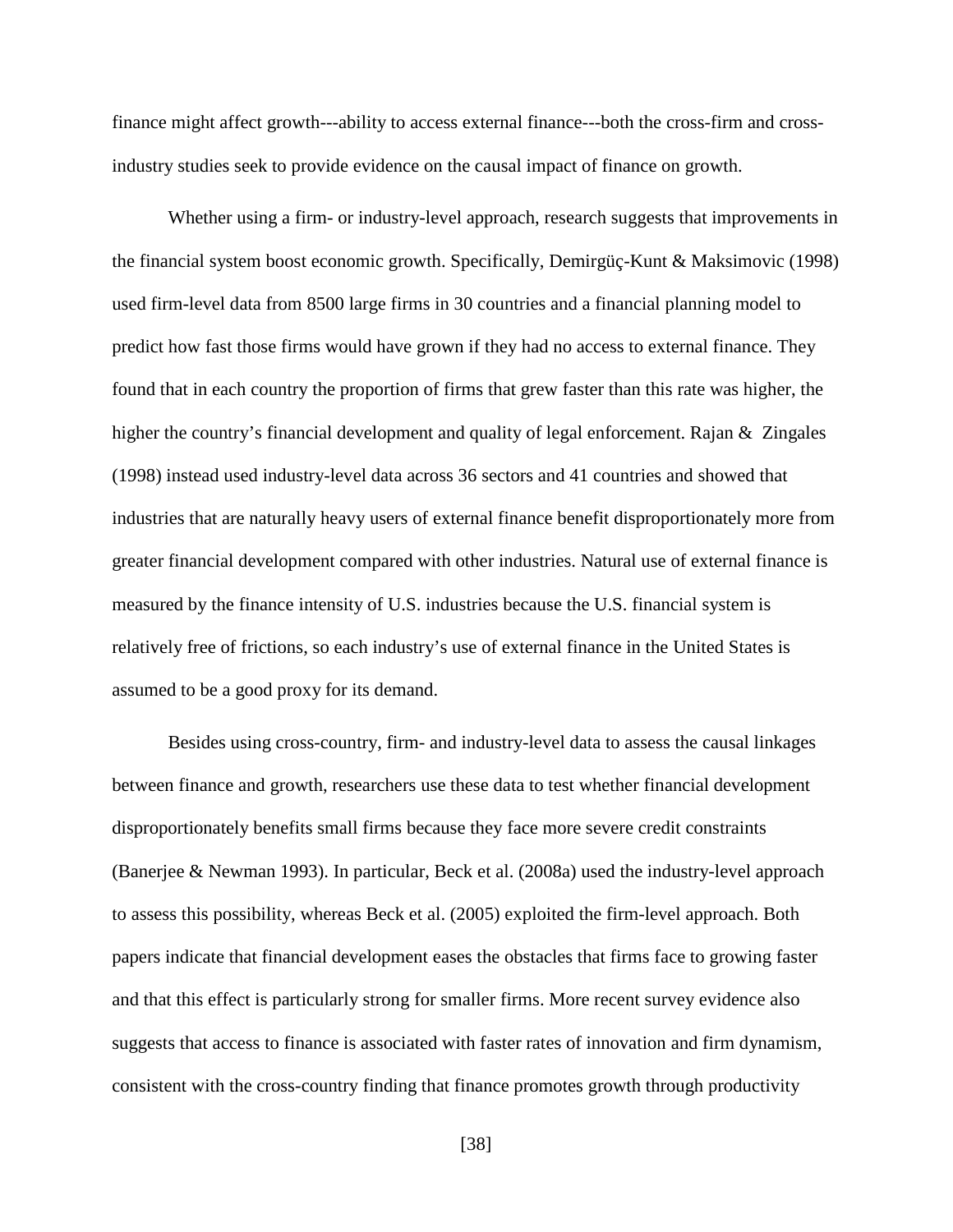increases (Ayyagari et al. 2007). Another approach is to examine start-up firms and trace their subsequent growth rates. Using entry rates for different industries in developed and transition economies, Klapper et al. (2006) showed that financial regulations that facilitate firm access to finance (such as accounting standards and property rights) have a positive effect on entry and subsequent growth rates.

While providing valuable insights, these cross-country firm or industry-level investigations are not without their own identification weaknesses. For example, although the analysis by Rajan & Zingales looks at within-country, between-industry differences and is therefore less subject to criticism due to omitted variables, the main underlying assumption that industry external dependence is determined by technological differences may not be accurate. After all, two firms with the same capital-intensive technology may have very different financing needs because their ability to generate internal cash flow would depend on the market power they have or the demand they face. Moreover, the level of competition faced by the firm may depend on the development of the financial system, thereby introducing additional concerns about endogeneity bias.

### **3.2.2 Country case studies**

Researchers also examine the connection between finance and firm performance within a single country. Although focusing on a single country raises questions about the broader applicability of the results, abandoning the cross-country dimension reduces potential biases due to comparability of data and omitted variables. Moreover, focusing on a single country frequently permits researchers to use exceptionally detailed information that is unavailable across countries.

For example, Banerjee & Duflo (2004) studied detailed loan information on 253 smalland medium-sized firms from a bank in India both before and after they become eligible for a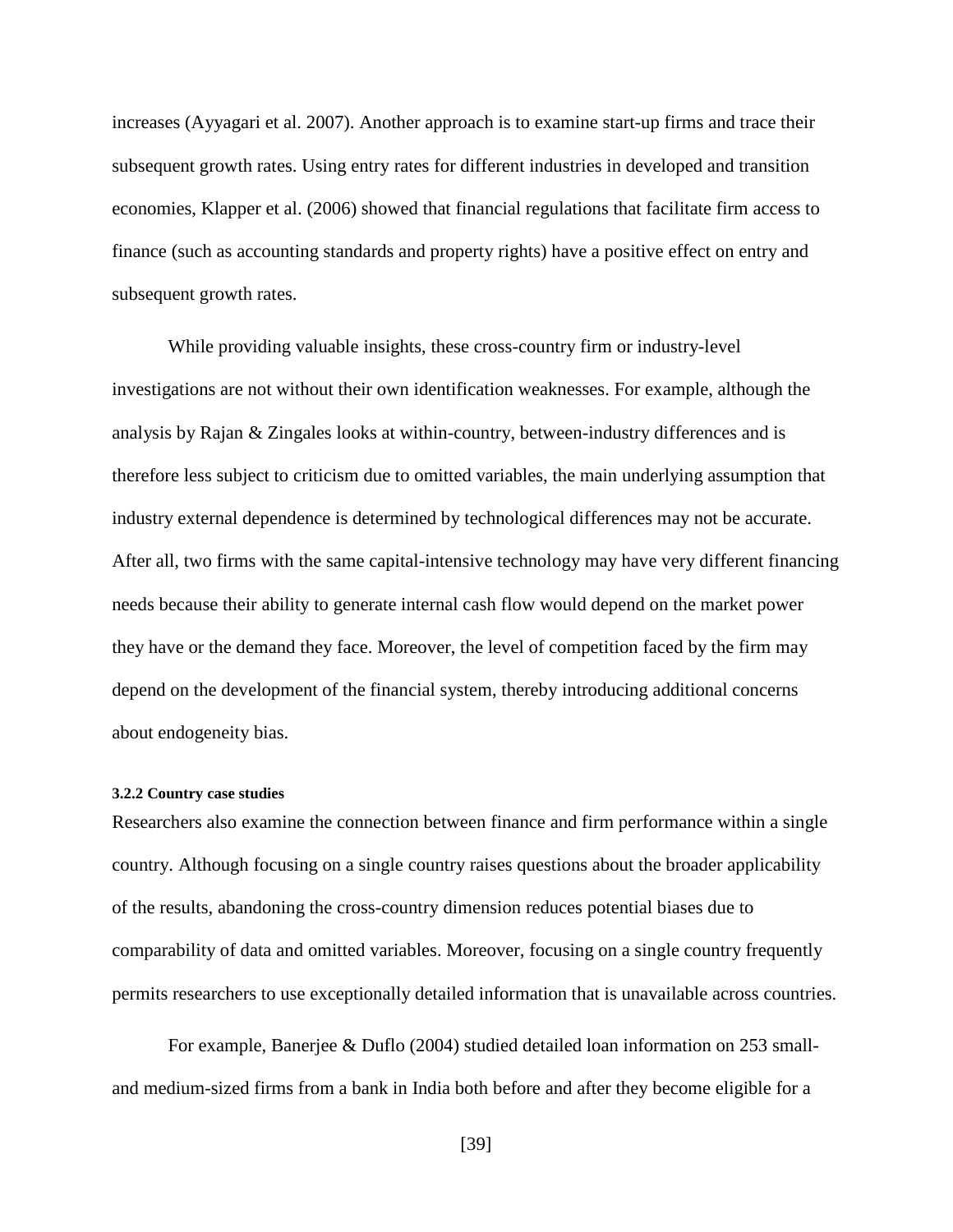directed credit program. The size definition of the direct credit program was reduced in 1998, enabling a new group of medium-sized firms to obtain loans at subsidized interest rates. When these firms began to borrow under this favored program, they did not simply substitute subsidized credit for more costly financing. They expanded production proportionally with the additional loan resources. Their response strongly suggests that these firms had been severely credit constrained. For our purposes, these findings suggest that underdeveloped financial systems in India are curtailing the economic opportunities of small business with exceptional growth prospects.

Evidence from bank deregulation across the individual states of the United States further suggests that financial development is particularly beneficial for facilitating the entry of new firms. As discussed above, the deregulation of restrictions on interstate banking between 1978 and 1994 form a natural experiment for studying the impact of financial development on the economy. Interstate deregulation permitted the country's most innovative banks to purchase banks throughout the country. In particular, interstate deregulation helped spread sophisticated credit-scoring techniques for evaluating small businesses to states that deregulated both directly through cross-state acquisitions and indirectly by creating a more effective takeover market in banking that spurred inefficient banks to adopt better evaluation and monitoring technologies (Hubbard & Palia 1995).

Black & Strahan (2002) and Kerr & Nanda (2007) showed that interstate deregulation boosted the entry rate of new firms and had a disproportionately positive impact on small firms. By stimulating improvements in the acquisition and processing of information about firms, especially new and prospective firms, interstate deregulation enhanced entrepreneurship and opportunity. Similarly, by facilitating risk diversification through geographic expansion,

[40]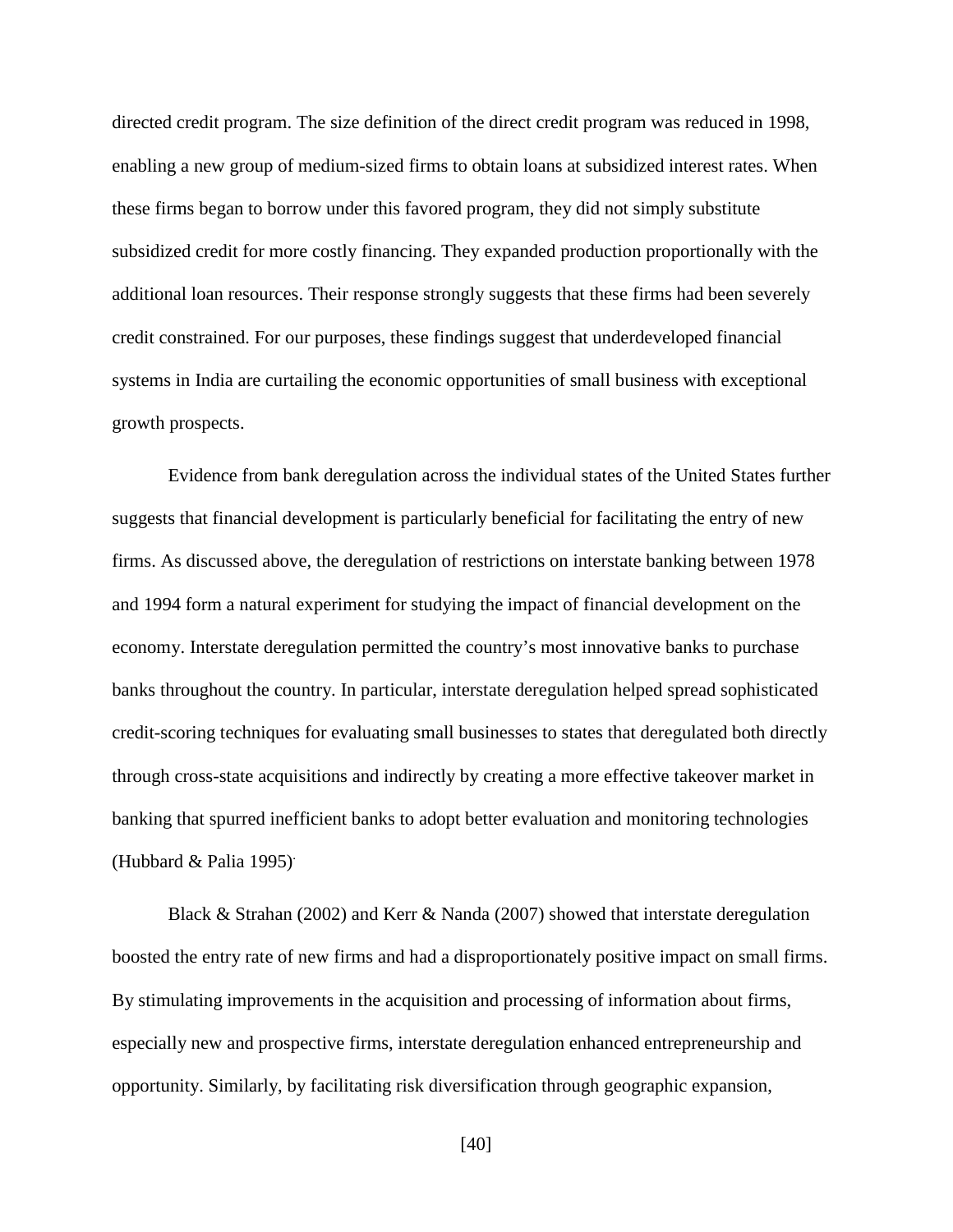interstate deregulation reduced the monitoring costs of lending to new, more opaque---and hence riskier---firms. Black & Strahan (2002) found that interstate deregulation helped entrepreneurs start new businesses, with the rate of new incorporations per capita in a state increasing by six percentage points following interstate deregulation. Kerr & Nanda (2007) found that interstate deregulation increased the number of new start-ups by six percentage points and expanded the number of facilities of existing firms by four percentage points, with their findings holding across all sectors in the economy. Furthermore, they found a dramatic increase in both the entry and exit of firms, suggesting that interstate deregulation increased the contestability of markets. These studies suggest that policy shocks that improve the operation of the banking system in an economy enhanced competition in the nonfinancial sector, especially by easing barriers to the entry of new firms.

#### **3.2.3 Impact on microenterprises**

To draw sharp inferences about finance and firm performance, researchers have also used randomized experiments and other survey-based methods for identifying causal effects. Cotler & Woodruff (2007) assessed the impact of very small firms, i.e., microenterprises, receiving credit. Using the pipe-matching methodology, they evaluated the impact of credit on microenterprises that receive credit and those that were selected to receive it in the future by a microfinance lender in Mexico. They found a positive and significant effect only for the smallest retailers, but a negative effect on larger retailers' sales and profits. <sup>12</sup> Thus, finance can exert a particularly positive impact on very small enterprises.

Randomized experiments provide stronger insights on the connection between finance and firm performance. Specifically, de Mel et al. (2007) and McKenzie & Woodruff (2006, 2008) gave funds to small retail firms in Sri Lanka and Mexico, respectively, providing an

[41]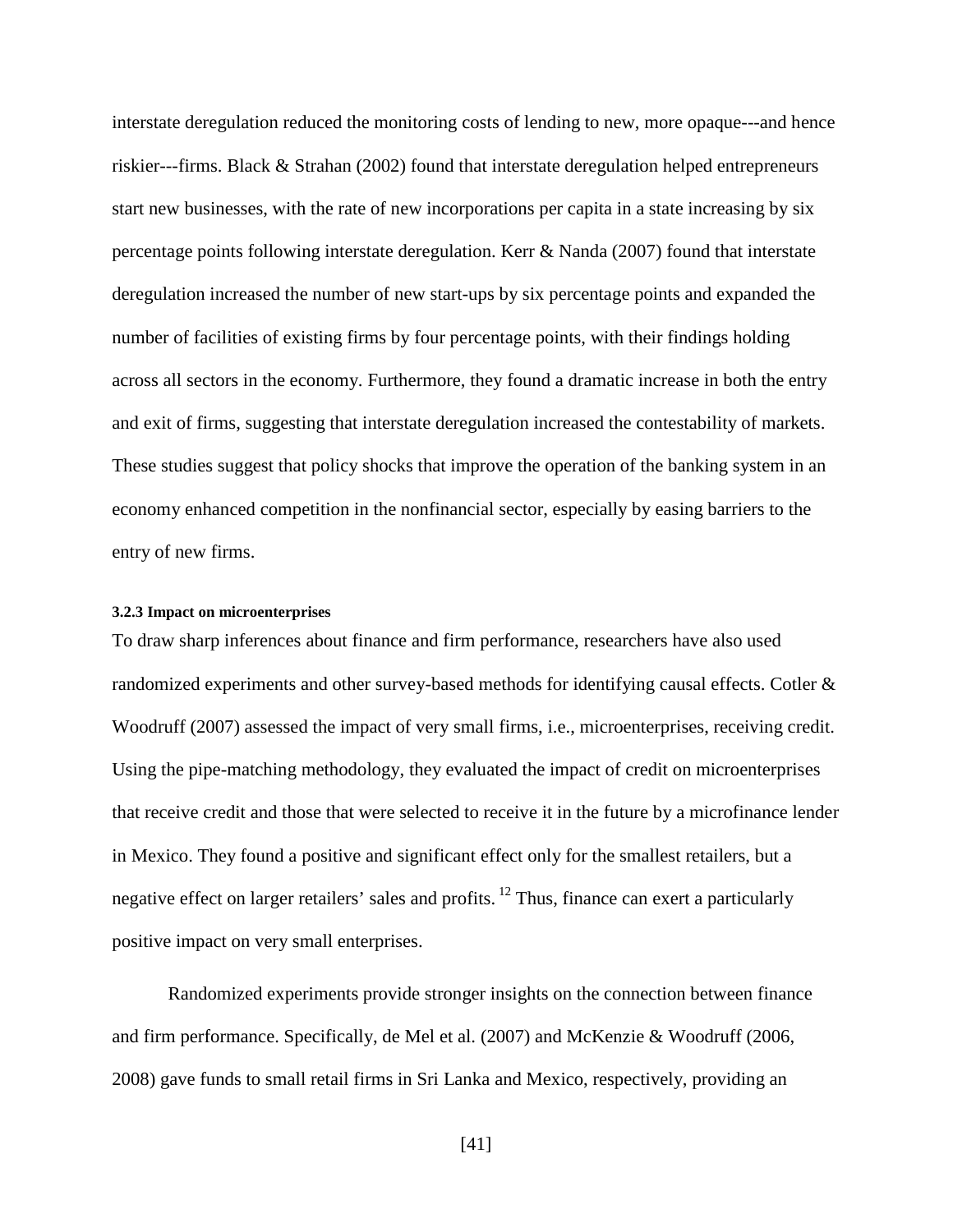exogenous shock to capital. They showed that this shock generated large increases in profits, indicating returns to capital that are substantially higher than market interest rates.<sup>13</sup> McKenzie  $\&$ Woodruff (2008) also showed that increases in returns were especially high among the most constrained enterprises in Mexico, indicating that capital constraints are an important source of inefficiency. But rigorous empirical evidence based on credible control-treatment evaluations remains scant, and the same researchers found much weaker effects on returns to capital for female microentrepreneurs in a randomized controlled trial in Sri Lanka. Furthermore, the studies do not incorporate risk considerations. A high return from injecting capital in a firm is not synonymous with making a sound investment because of risk. Hence, more work is required to illustrate that these enterprises would be willing to borrow or able to obtain financing.

### **3.2.4 Summary**

Without understating the methodological limitations of each approach, the main messages emerging from firm-level studies, industry-level studies, country case studies, and randomized experiments point to a similar conclusion: Direct access to finance critically and positively affects firm performance. This is in contrast to findings for households, where the impact of direct access is much less clear. More importantly for the purposes of this paper, the empirical research also highlights a distributional effect. Financial development exerts a particularly positive impact on small firms and facilitates the entry of new firms. These results are important because the bulk of the labor force is employed by small- and medium-sized enterprises in developing countries, so any disproportionately positive impact on them would have significant labor market effects for the poor.

[42]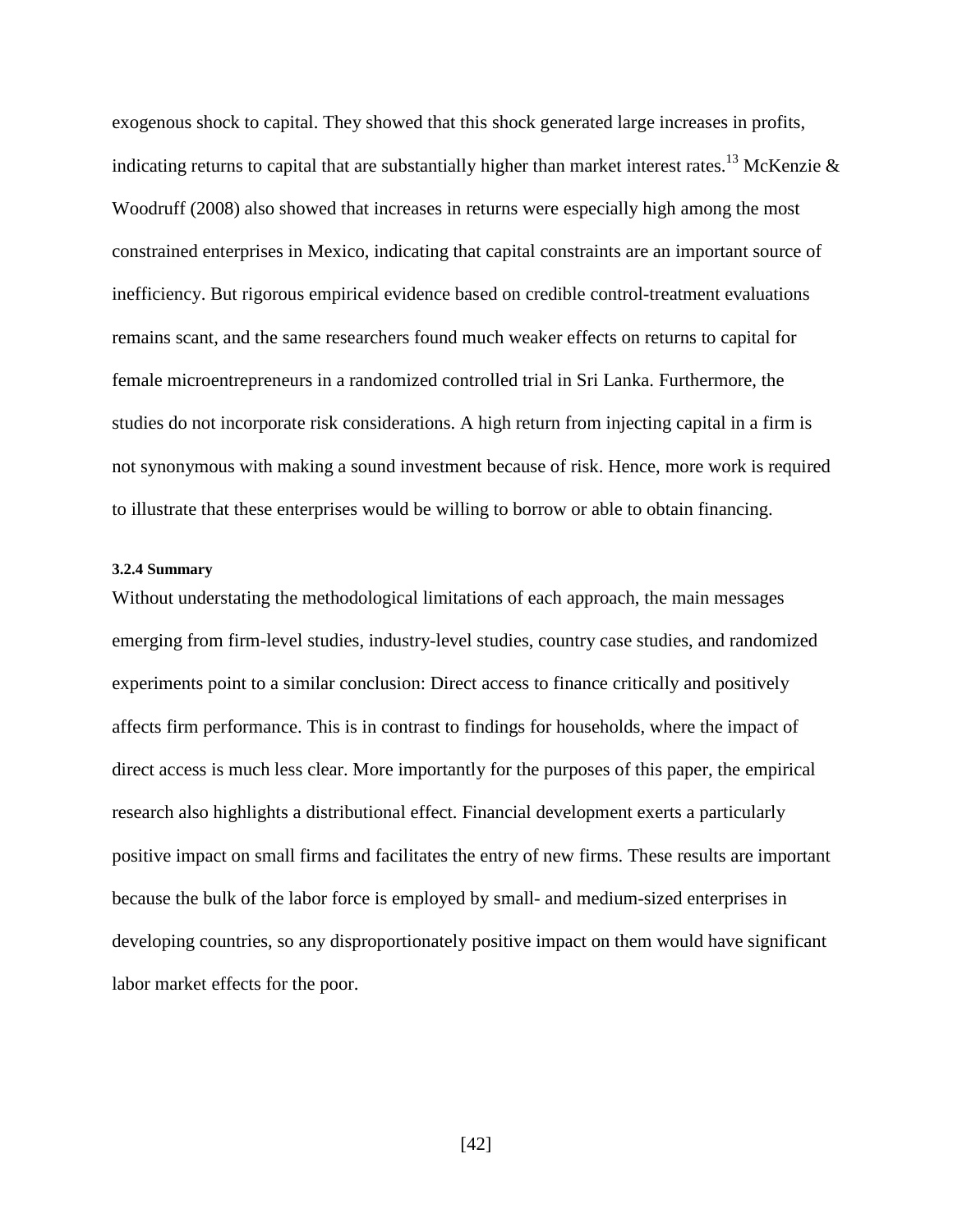## **3.3 Impact at the Aggregate Level**

In examining the relationship between finance, income inequality, and poverty at the aggregate level, it is helpful to recall that (*a*) a large literature finds that financial development---as measured by measures of depth, such as credit extended to the private sector divided by GDP per capita---accelerates aggregate economic growth and (*b*) there is an identity linking aggregate growth, income of the poor, and inequality. Specifically, if  $Y_P$  equals the per capita income of the lowest quintile, *Y* equals average income per capita, and *L* is the Lorenz curve, which relates the share of income received to the share of the population, then  $Y_p = Y^*L(0.2)/0.2$ . Differentiating with respect to time and letting  $g(x)$  represent the growth rate of variable *x* yields  $g(Y_p) = g(Y) + g(Y_p)$  $g[L(0.2)]$ . The growth of per capita income of the poorest quintile equals the growth of average per capita income plus the growth of the Lorenz curve, which captures changes in income distribution. Thus, if financial development does not intensify income inequality (too much), financial development will reduce poverty by boosting overall economic growth. If, however, financial development intensifies income inequality, then this income distribution effect could negate---or even reverse---the poverty-reducing influence of financial development that operates through overall growth. Or, finance might disproportionately help the poor, in which case financial development would affect poverty through two channels: overall growth and a flattening of the distribution of income.

To assess the relationship between the operation of the financial sector and the distribution of income in an economy, researchers examine the evolution of national Gini coefficients. Beck et al. (2007a) found that there is a negative relationship between financial development and the growth rate of the Gini coefficient, which holds when controlling for real per capita GDP growth, lagged values of the Gini coefficient, and a wide array of other countryspecific factors, and when using panel instrumental variable procedures to control for

[43]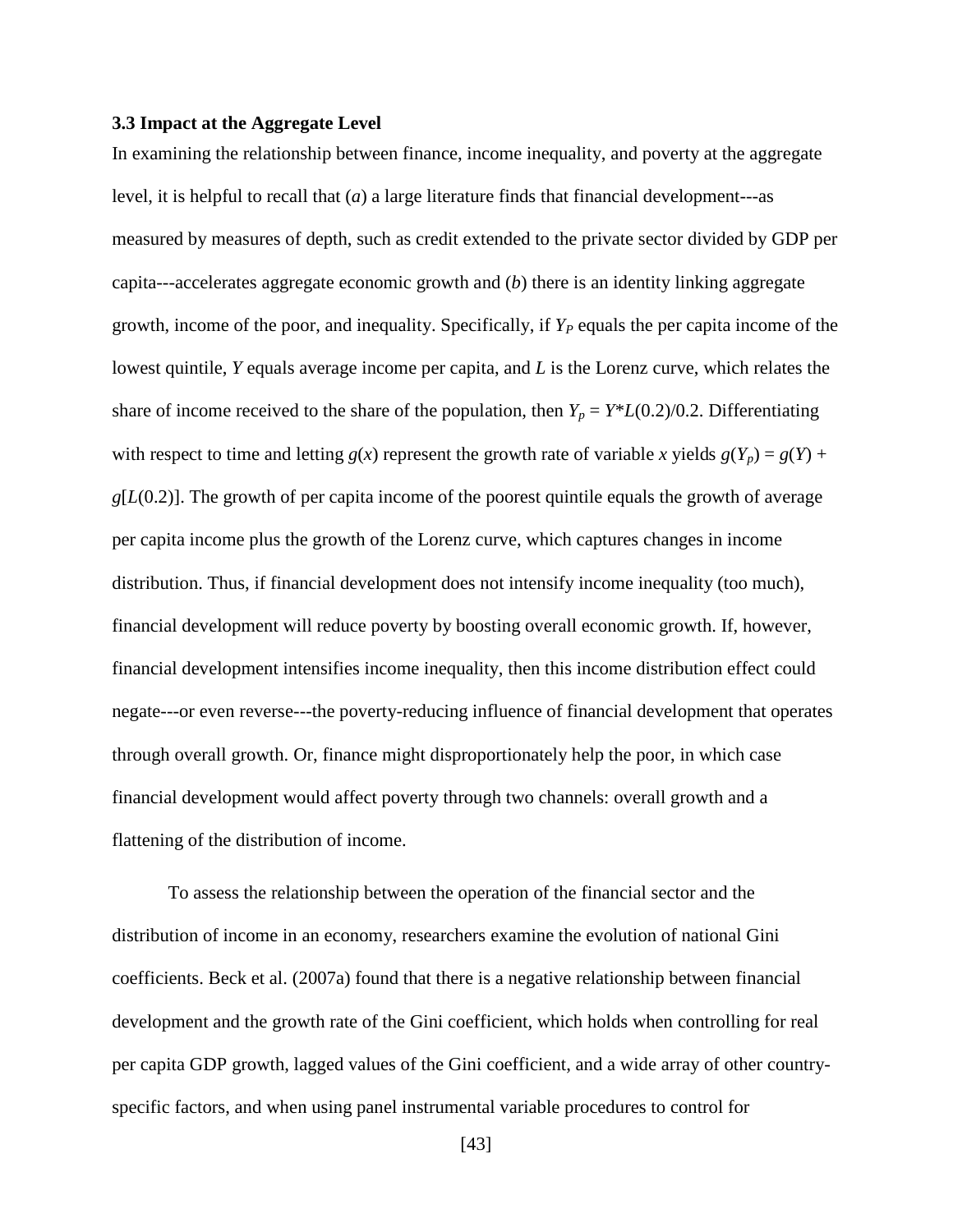endogeneity and other potential biases. They also found that financial development exerts a disproportionately positive impact on the relatively poor. Financial development boosts the growth rate of the income share of the poorest quintile, thus helping the poor above and beyond the impact on aggregate growth. Specifically, approximately 40% of the impact of financial development on the income growth of the poorest quintile is the result of reductions in income inequality, whereas the remainder of the impact is due to the effect of financial development on aggregate economic growth. These results are robust to conditioning on many country traits and when employing a panel instrumental variable estimator to control for potential endogeneity  $bias<sup>14</sup>$ 

The finding of a negative relationship between financial development changes in income inequality are fully consistent with the theory of Galor  $\&$  Moav (2004), who stressed that the level of financial development will affect the rate of human capital accumulation and hence changes in inequality over time. These results and the relationship between finance and changes in inequality also complement work examining the impact of finance on the level income inequality. Clarke et al. (2006) and Li et al. (1998) found that financial development is associated with lower levels of income inequality. Thus, the evidence suggests that finance lowers both the level and growth rate of income inequality. Nonetheless, the Gini coefficient measures of inequality measures deviations of perfect income equality regardless of where in the distribution these deviations arise. In particular, the finding that finance reduces inequality does not necessarily imply that finance helps the poor.

Other work finds that financial development is negatively correlated with poverty and the growth rate of poverty. In particular, Beck et al. (2007a) regressed growth of poverty, which is measured as the fraction of the population living on less that \$1 per day (or \$2 per day) on the

[44]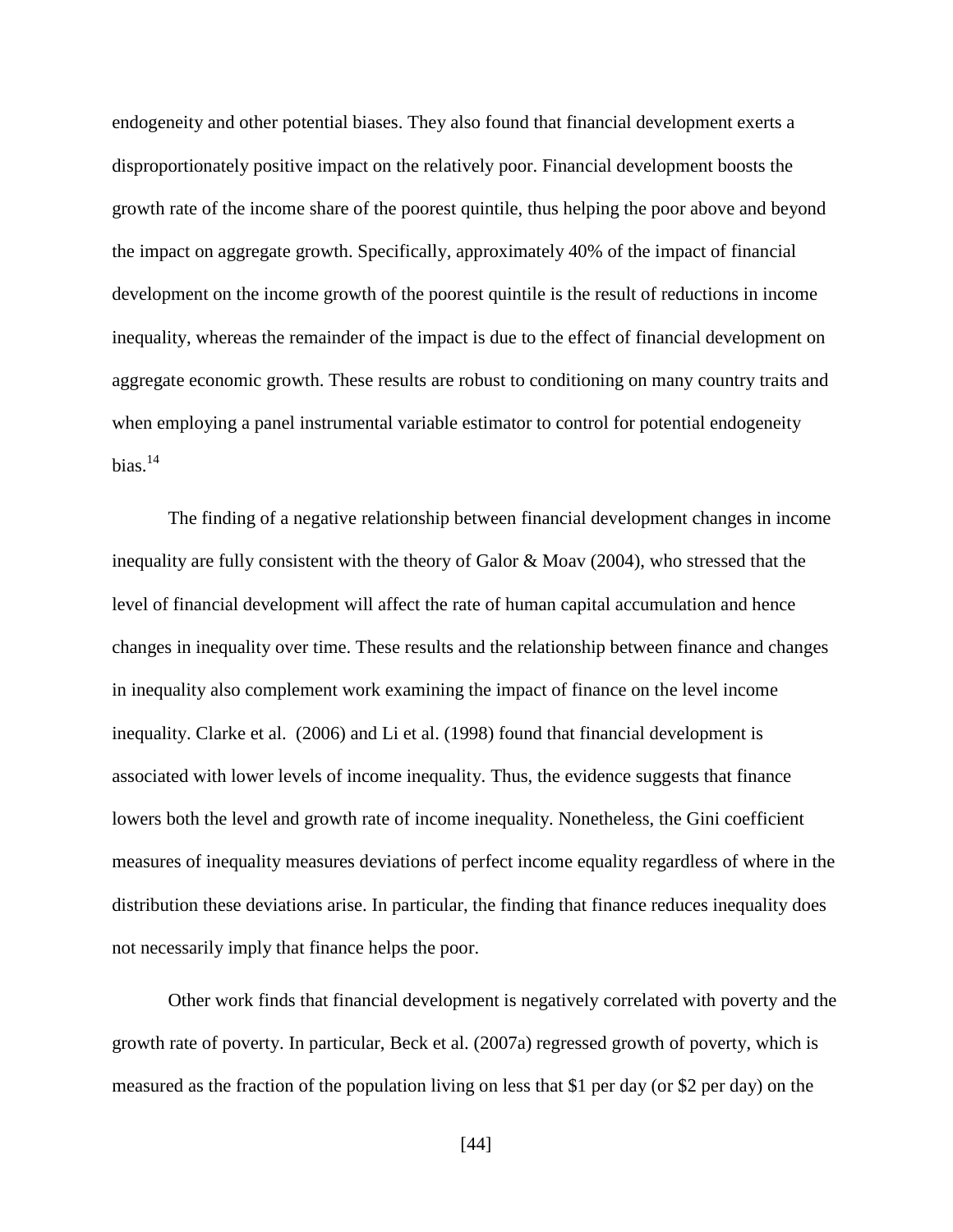level of financial development, initial poverty, initial income, economic growth, and many other country traits. They found a robust negative relationship and showed that, for the median country in their sample, approximately half of the impact of financial development on the headcount measure of poverty is due to financial development accelerating economic growth and the other half is due to financial development reducing income inequality. However, the sample is small and it is not possible to use panel estimators to control for potential endogeneity, making these results subject to greater qualifications.

Although aggregate cross-country comparisons have their shortcomings, they provide complementary information. Specifically, cross-country regressions suffer from more intractable identification problems than many other methodologies. Also, due to lack of data, aggregate cross-country comparisons frequently rely on broad indicators of financial depth, rather than specific measures of the degree to which households and firms use financial services. On the positive side, for a very broad cross section of countries, these analyses confirm findings emerging from single-country, microeconomic analyses. Furthermore, these results hold when using instrumental variables and dynamic panel estimators to mitigate potential identification and omitted variable problems. Moreover, these aggregate cross-country comparisons capture both the direct and indirect impact of access to finance, which is crucial for fully assessing the finance-inequality relationship.

# **4. CONCLUSION**

Theory provides sound reasons for believing that the poor disproportionately benefit from financial development. Financial developments that lower the fixed costs of accessing financial services are especially useful to low-income individuals, helping them to pay for education and health care. Financial development that operates on the extensive margin facilitates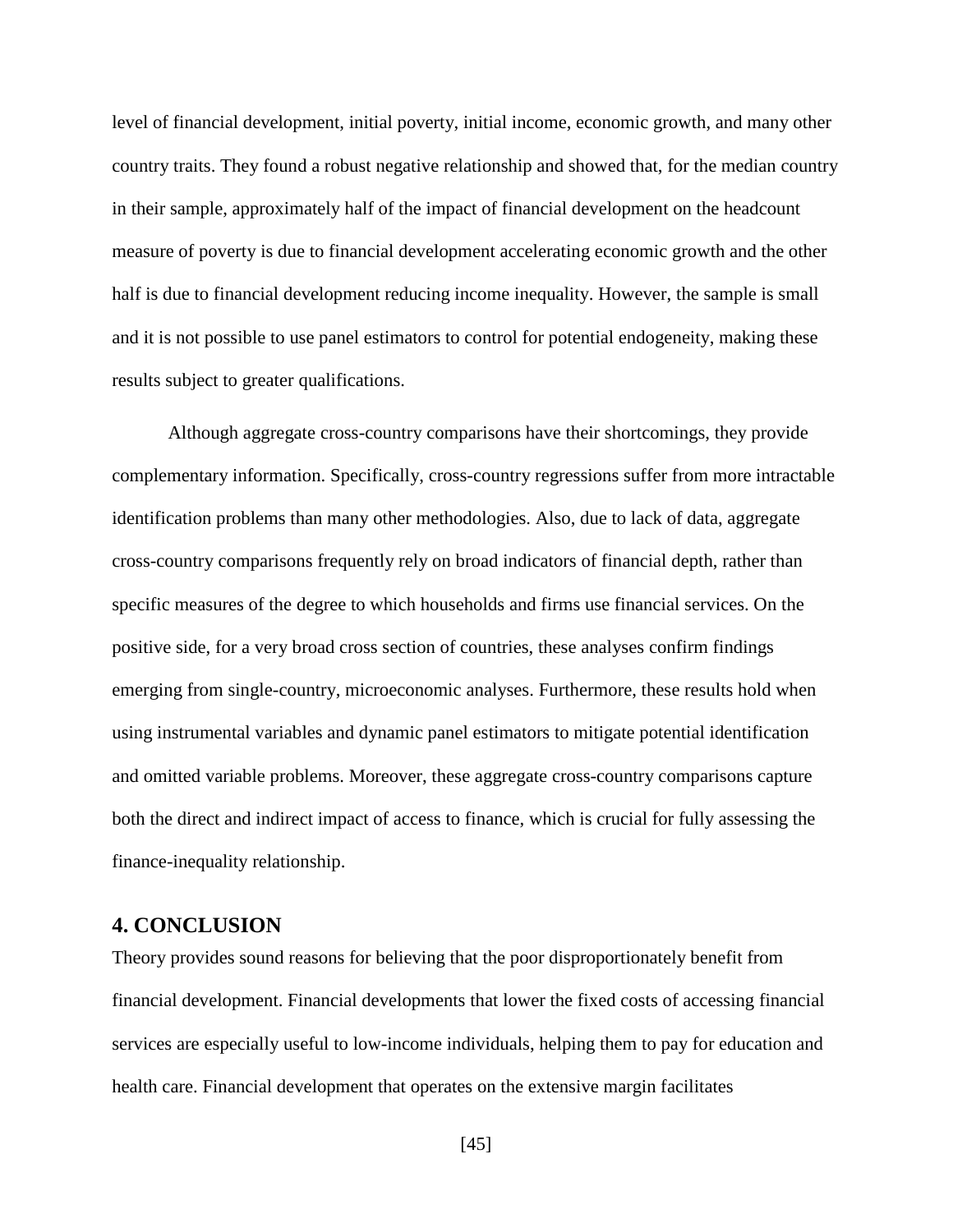entrepreneurship by people with promising ideas, but little collateral and income. This both reduces inequality of opportunity and enhances aggregate efficiency. Similarly, financial development provides greater access to risk management and insurance services. Besides directly improving welfare, these services allow families to keep their kids in school even when faced with adverse shocks to family income. Similarly, theory suggests that financial development that boosts economic activity will stimulate the demand for labor, boosting earnings and providing a richer array of economic opportunities.

Theory is not unambiguous, however. In particular, financial development that operates on the intensive margin and improves the financial services available to rich individuals and well-established firms can reduce the equality of opportunity, perpetuate cross-dynasty relative income differences, and widen the distribution of income. While theory provides guidance on the potential mechanisms linking inequality and the operation of the financial system, many of the core questions about the nature of the relationship between inequality and finance are empirical.

Although far from conclusive, an accumulating body of empirical evidence supports this view. The results of cross-country, firm-level, and industry-level studies, policy experiments, as well as general equilibrium model estimations all suggest that there is a strong beneficial effect of financial development on the poor and that poor households and smaller firms benefit more from this development compared with rich individuals and larger firms. Empirical research suggests that an improvement in financial development expands economic opportunities, particularly for those whose opportunities had previously been tightly curtailed.

But how exactly do the poor as well as micro and small firms benefit from financial development? For households, evidence suggests that financial development facilitates consumption smoothing and investment in human capital accumulation. For firms, increased

[46]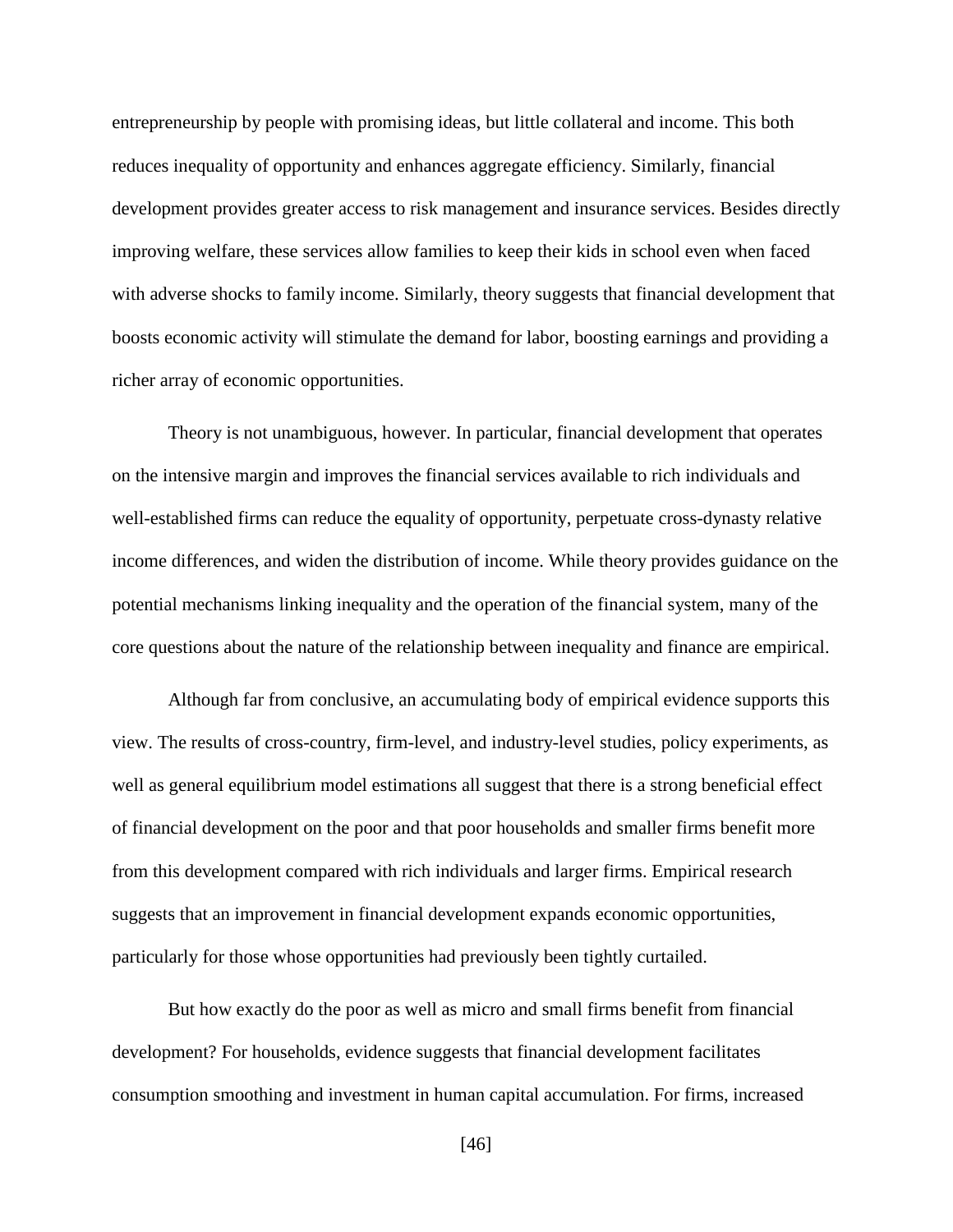access to finance is associated with higher returns and better performance, supporting the beneficial impact of direct access to finance. Furthermore, the evidence suggests that the indirect effects of finance on inequality are substantial. General equilibrium estimations, policy experiments, cross-country regressions, and other methods suggest that financial development exerts a disproportionately large effect on the poor by expanding labor market opportunities. For micro and small firms, the indirect benefits of financial development are also significant. Small enterprises benefit not only from increased direct access, but also from the increased growth opportunities generated by financial development.

But there is still too little research examining the particular mechanisms linking finance and inequality. Part of this is a data problem. Although Beck et al. (2007b, 2008b) have recently started to construct systematic cross-country data on the use of financial services, the general lack of data on access to financial services has limited the degree to which researchers can assess the channels through which finance affects inequality. Besides the data problems, more research is needed on finance and inequality. For example, more randomized experiments are likely to shed further light on the direct impact of access to finance on households and microenterprises. But these types of studies cannot capture important economy-wide, indirect effects that seem to be of first-order importance. Rigorous evaluations of natural policy experiments are particularly useful, but there are not enough of them and researchers cannot simply implement more. General equilibrium models help in illustrating potential patterns and examining the impact of different policy changes, but difficulties of capturing all the complexities of real economies in a tractable model reflect the inherent boundaries of this methodology. Using cross-country data, both at the macro and micro level, helps in assessing the combined direct as well as indirect effects of financial development, but these studies are subject to considerable identification problems.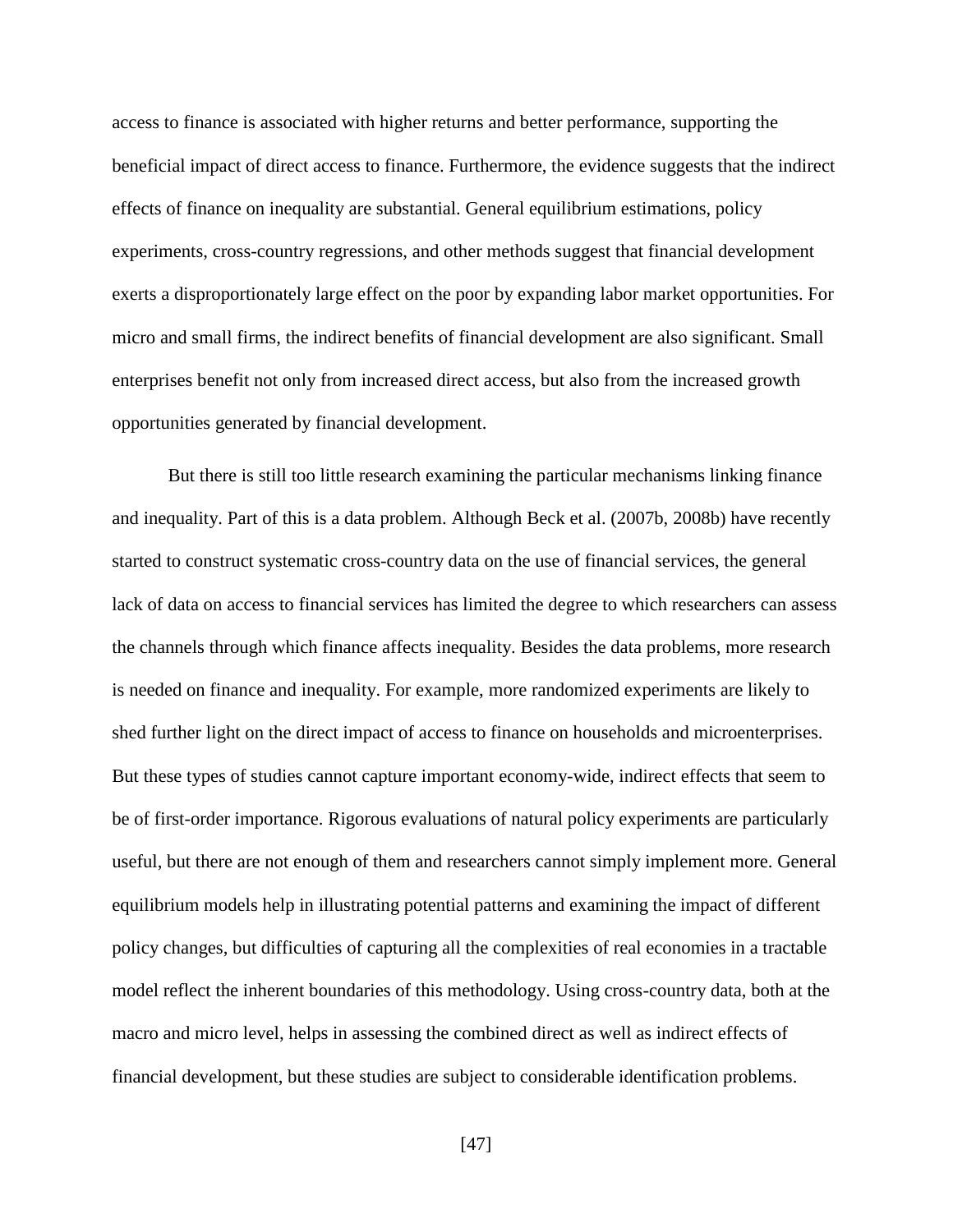Because different methodologies all suffer from different problems, a complete picture of the finance-inequality relationship can be painted only with a broad brush of complementary methodologies.

We conclude with two observations about financial sector policies. First, there is also startlingly little research on how formal financial sector policies---such as bank regulations or securities markets laws---affect inequality. Given the accumulated body of theoretical and empirical research on the central---though frequently underappreciated---role of finance in explaining economic inequality, this is serious gap. Given the enormous welfare implications at stake, there are potentially high returns to theoretical and empirical research on the impact of financial regulations on economic opportunity, the intergenerational persistence of relative incomes, and the distribution of income.

Second, compare finance and redistributive policies. Many theories motivate redistributive policies as a mechanism for de-linking an individual's opportunities from parental wealth. One problem with redistributive policies, however, is that they create disincentives to work and save, though researchers debate the actual magnitudes of these disincentive effects. These tensions between efficiency and equity, however, vanish when focusing on financial sector reforms. Financial developments that expand individual economic opportunity create positive, not negative, incentive effects, and they avoid the adverse repercussions associated with attempts to equalize outcomes. Financial development boosts both efficiency and the equality of opportunity. This observation further supports our core argument: Economists should devote considerably more resources toward assessing how formal financial sector policies affect economic opportunity and poverty.

[48]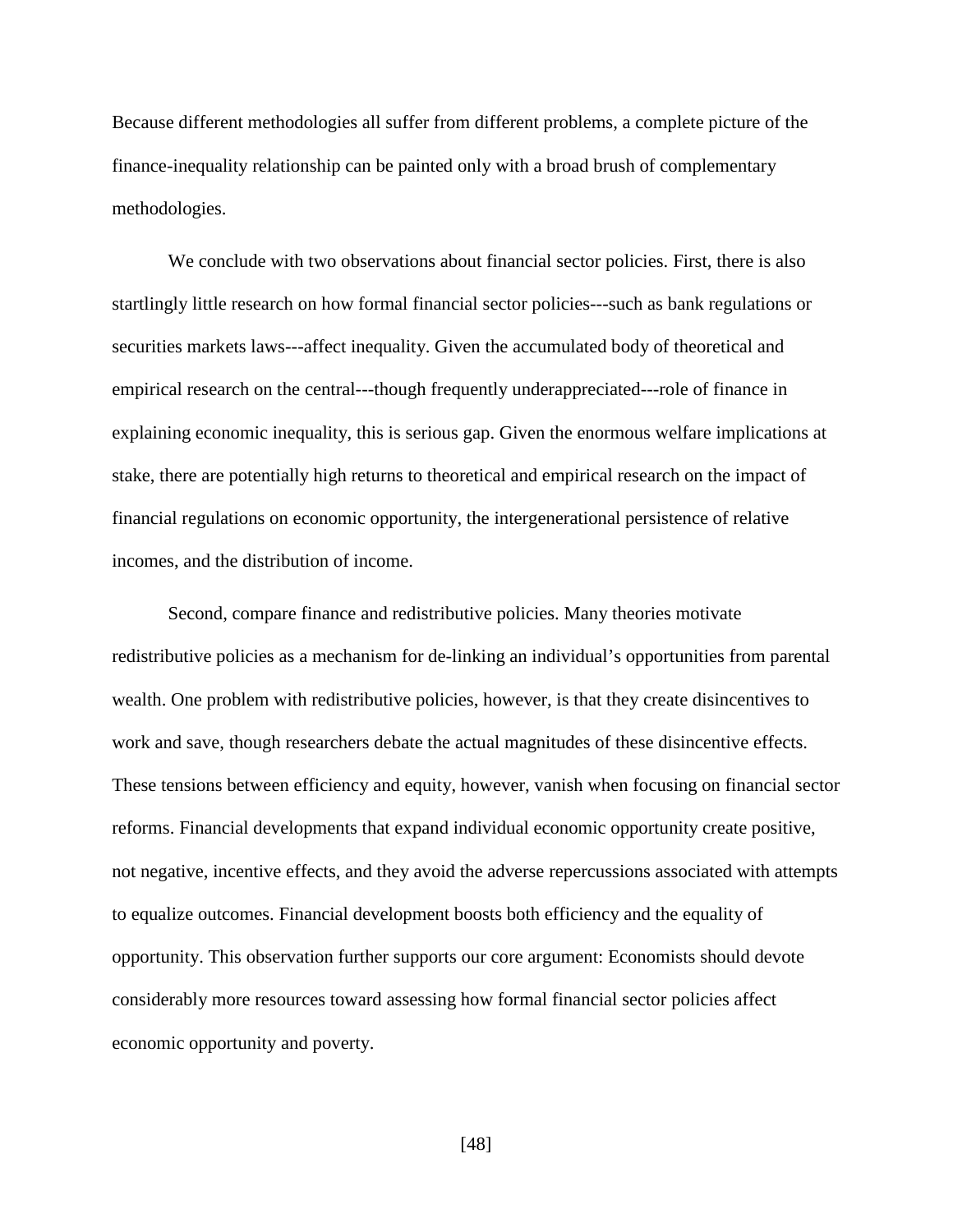# **LITERATURE CITED**

- Aghion P, Bolton P. 1997. A theory of trickle-down growth and development. *Rev. Econ. Stud.* 64(2):151–72
- Alesina A, Rodrik D. 1994. Distributive politics and economic growth. *Q. J. Econ.* 109(2):465– 90

Atkinson AB, ed. 1980. *Wealth, Income, and Inequality*. New York: Oxford Univ. Press. 2nd ed.

- Atkinson AB, Bourguignon F, eds. 2000. *Handbook of Income Distribution*, Vol. 1. Amsterdam: Elsevier
- Atkinson AB, Stiglitz J. 1980. *Lectures on Public Economics*. New York: McGraw-Hill
- Ausubel LM. 1991. The failure of competition in the credit card market. *Am. Econ. Rev.* 81(1):50–81
- Ayyagari M, Demirgüç-Kunt A, Maksimovic V. 2007. *Firm innovation in emerging markets: the roles of governance and finance.* Policy Res. Work. Pap. 4157, World Bank
- Baland J-M, Robinson JA. 1998. *A model of child labor.* Work. Pap. 9803, Dep. Econ., Univ. South. Calif.
- Baland J-M, Robinson JA. 2000. Is child labor inefficient*? J. Polit. Econ.* 108(4):663–79
- Banerjee AV, Duflo E. 2004. *Do firms want to borrow more? testing credit constraints using a directed lending program.* Discuss. Pap. 4681, CEPR
- Banerjee AV, Newman AF. 1993. Occupational choice and the process of development. *J. Polit. Econ.* 101(2):274–98
- Bardhan P. 2000. The nature of institutional impediments to economic development. In *A Not-So-Dismal Science: a Broader View of Economies and Societies*, ed. M Olson, S Kähkönen, pp. 245–68. New York: Oxford Univ. Press
- Bardhan P, Bowles S, Gintis H. 2000. Wealth inequality, wealth constraints and economic performance. See Atkinson & Bourguignon 2000, pp. 541–603
- Barth JR, Caprio G Jr, Levine R. 2006. *Rethinking Bank Regulation: Till Angels Govern*. New York: Cambridge Univ. Press
- Beck THL, Demirgüç-Kunt A, Laeven L, Levine R. 2008a. Finance, firm size and growth. *J. Money Credit Bank.* 40:1379--405
- Beck THL, Demirgüç-Kunt A, Levine R. 2007a. Finance, inequality, and the poor. *J. Econ. Growth* 12(1):27–49
- Beck THL, Demirgüç-Kunt A, Maksimovic V. 2005. Financial and legal constraints to firm growth: Does firm size matter? *J. Finance* 60(1):137–77
- Beck THL, Demirgüç-Kunt A, Martinez Peria M. 2007b. Reaching out: Access to and use of banking services across countries. *J. Financ. Econ.* 85(1):234–66**.**
- Beck THL, Demirgüç-Kunt A, Martinez Peria M. 2008b. Banking services for everyone? Barriers to bank access and use around the world. *World Bank Econ. Rev.* 22(3):397--430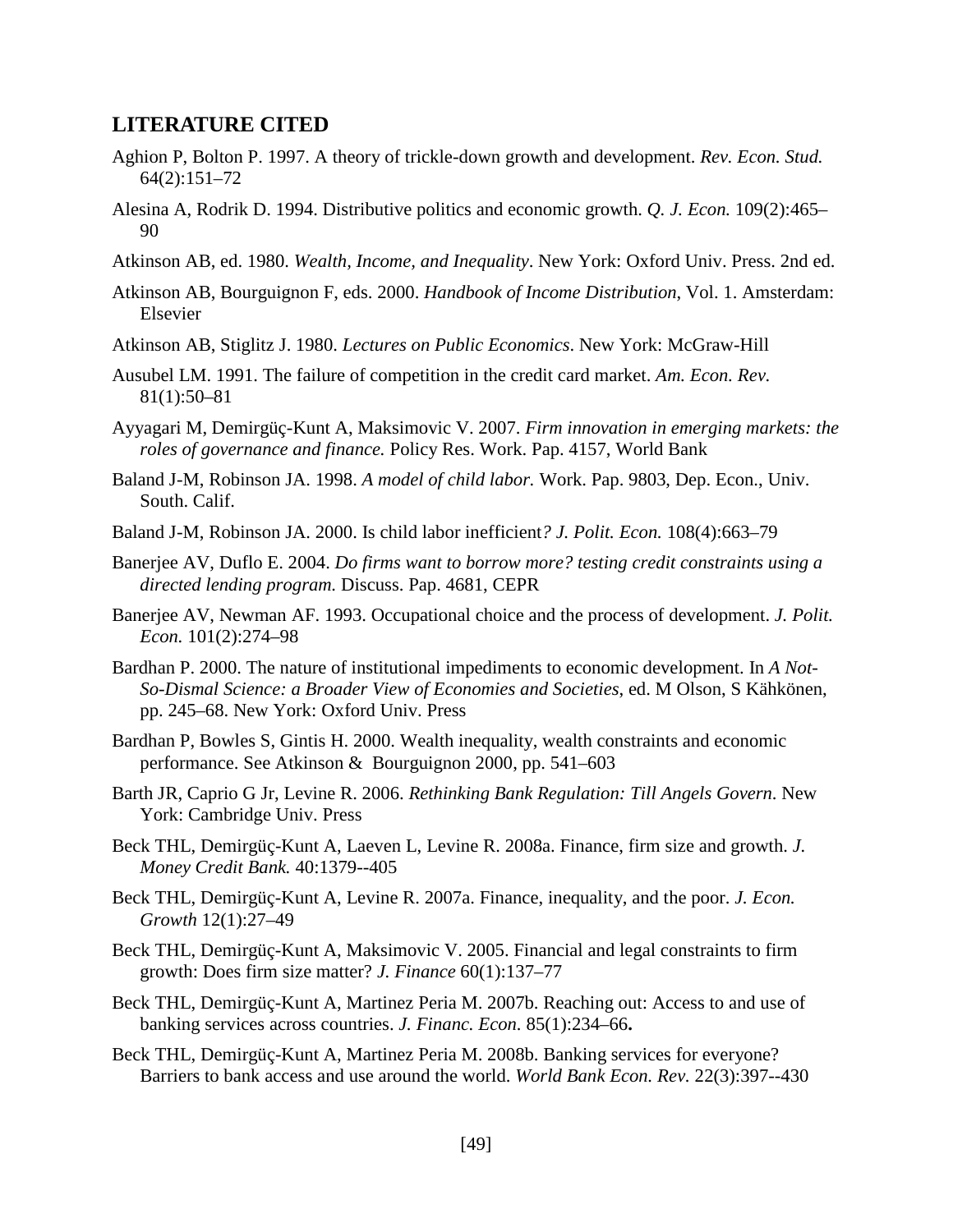- Beck THL, Levine R, Levkov A. 2009. *Big bad banks? The impact of U.S. branch deregulation on income distribution.* NBER Working Paper, No. 13299.
- Becker GS. 1957. *The Economics of Discrimination*. Chicago: Univ. Chicago Press. 2nd ed.
- Becker GS, Tomes N. 1979. An equilibrium theory of the distribution of income and intergenerational mobility. *J. Polit. Econ.* 87(6):1153–89
- Becker GS, Tomes N. 1986. Human capital and the rise and fall of families. *J. Labor Econ.* 4(3):S1-39
- Beegle K, Dehejia R, Gatti R. 2006. Child labor and agricultural shocks. *J. Dev. Econ.* 81(1):80– 96
- Benabou R. 1993. Workings of a city: Location, education, and production. *Q. J. Econ.*  108(3):619-52
- Benabou R. 1996. Equity and efficiency in human capital investment: the local connection. *Rev. Econ. Stud.* 63(2):237–64

Benabou, R. 2000. Unequal societies: income distribution and the social contract," American Economic Review, 90: 96-129.

- Bertola G. 1992. *Models of economic integration and localized growth.* Discuss. Pap. 651, CEPR
- Black SE, Lynch LM. 1996. Human-capital investments and productivity. *Am. Econ. Rev.* 86(2):263–67
- Black SE, Strahan P. 2002. Entrepreneurship and bank credit availability. *J. Financ.* 57(6):2807– 33
- Blanchflower D, Oswald A. 1998. What makes an entrepreneur? *J. Labor Econ.* 16(1):26–60
- Blanchflower D, Oswald A. 2007. *What makes a young entrepreneur?* Discuss. Pap. 3139, IZA
- Bourguignon F. 1981. Pareto superiority of unegalitarian equilibria in Stiglitz's model of wealth distribution with convex saving function. *Econometrica* 49(6):1469–75
- Burgess R, Pande R. 2005. Can rural banks reduce poverty? Evidence from the Indian Social Banking Experiment. *Am. Econ. Rev.* 95(3):780–95
- Clarke GRG. 1995. More evidence on income distribution and growth. *J. Dev. Econ.* 47(2):403– 27
- Clarke GRG, Xu LC, Heng-fu Z. 2006. Finance and income inequality: What do the data tell us? *South. Econ. J.* 72(3):578–96
- Coleman BE. 1999. The impact of group lending in Northeast Thailand. *J. Dev. Econ.* 60(1):105–42
- Cotler P, Woodruff C. 2007. The impact of short-term credit on microenterprises: evidence from the Bimbo Program in Mexico. *Econ. Dev. Cult. Change* 56:829–49
- Dehejia RH, Gatti R. 2005. Child labor: the role of financial development and income variability across countries. *Econ. Dev. Cult. Change* 53(4):913-32
- Deininger K, Squire L. 1996. A new data set measuring income inequality. *World Bank Econ. Rev.* 10(3):565–91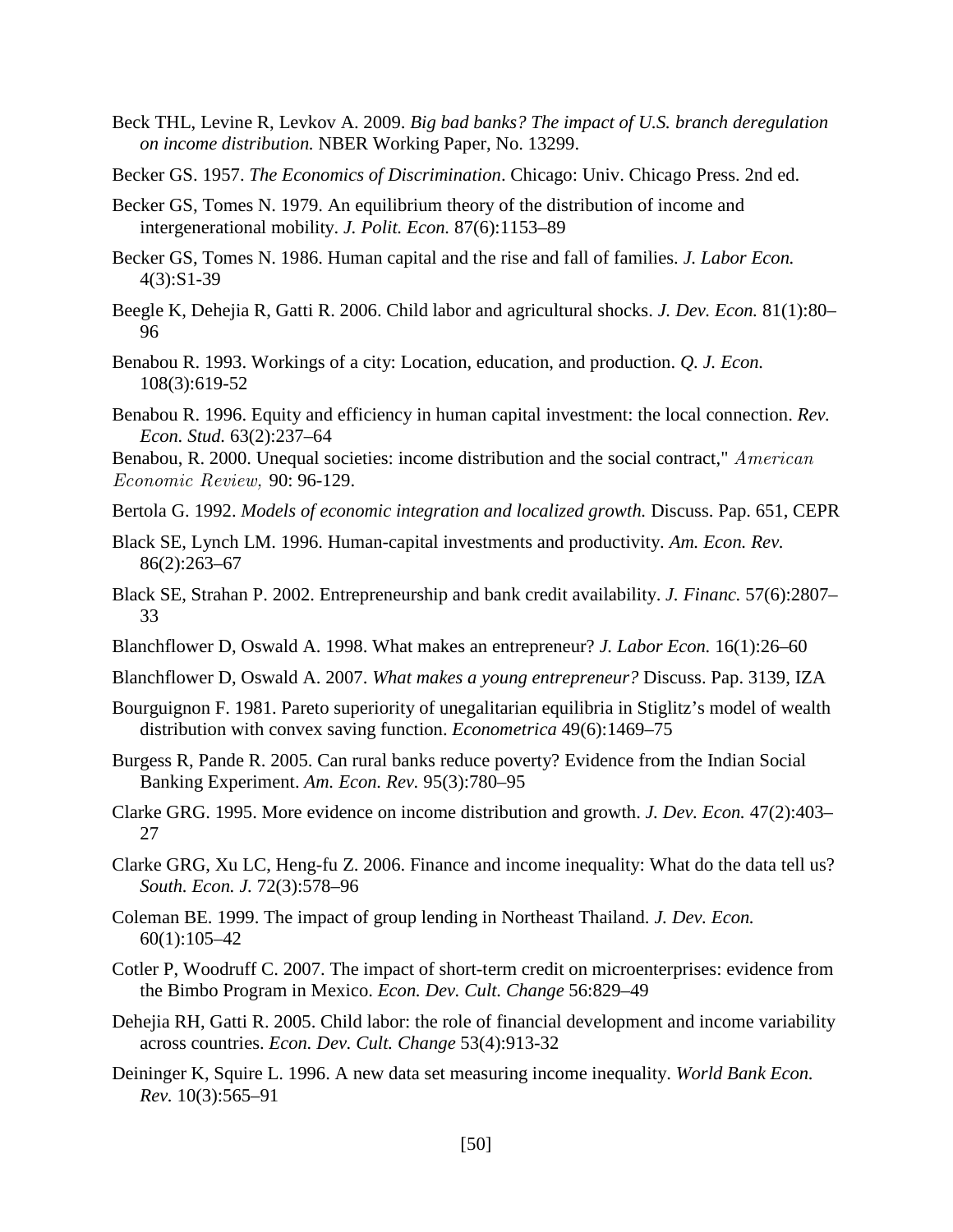- de Mel S, McKenzie D, Woodruff CM. 2008. Returns to capital in microenterprises: Evidence from a field experiment." *Q. J. Econ.* 123(4): 1329-1372.
- Demirgüç-Kunt A, Klapper L, Panos G. 2008. *The origins of self-employment.* http://siteresources.worldbank.org/INTFR/Resources/BosniaFeb07Klapperetal.pdf
- Demirgüç-Kunt A, Maksimovic V. 1998. Law, finance, and firm growth. *J. Financ.* 53(6):2107– 37
- Djankov S, Miguel E, Qian Y, Roland G, Zhuravskaya E. 2005. Who are Russia's entrepreneurs? *J. Eur. Econ. Assoc.* 3(2-3):587–97
- Djankov S, Qian Y, Roland G, Zhuravskaya E. 2006. Who are China's entrepreneurs? *Am. Econ. Rev. Pages Proc.* 96(2):348–52
- Dollar D, Kraay A. 2002. Growth is good for the poor. *J. Econ. Growth* 7(3):195–225
- Durlauf SN. 1996. A theory of persistent income inequality. *J. Econ. Growth* 1(1):75–93
- Easterly W. 2002. *What did structural adjustment adjust? The association of policies and growth with repeated IMF and World Bank adjustment loans.* Work. Pap. 11, Cent. Glob. Dev.
- Edmonds E. 2004. *Does illiquidity alter child labor and schooling decisions? Evidence from household responses to anticipated cash transfers in South Africa.* Work. Pap. 10265, NBER
- Eswaran M, Kotwal A. 1985. *Risk-bearing, capacity and entrepreneurship as privileges of wealth.* Discuss. Pap. 85-28, Dep. Econ., Univ. B.C.
- Evans D, Jovanovic B. 1989. An estimated model of entrepreneurial choice under liquidity constraints. *J. Polit. Econ.* 97(4):808–27
- Evans D, Leighton L. 1989. Some empirical aspects of entrepreneurship. *Am. Econ. Rev.* 79(3):519–35
- Fernandez R, Rogerson R. 1996. Income distribution, communities and the quality of public education. *Q. J. Econ.* 111(11):135–64
- Flug K, Spilimbergo A, Wachtenheim E. 1998. Investment in education: do economic volatility and credit constraints matter? *J. Dev. Econ.* 55(2):465–81
- Forbes K. 2000. A reassessment of the relationship between inequality and growth. *Am. Econ. Rev.* 90(4):869–87
- Foster A. 1995. Prices, credit markets, and child growth in low-income rural areas. *Econ. J.* 105(430):551–70
- Galor O, Moav O. 2004. From physical to human capital accumulation: inequality and the process of development. *Rev. Econ. Stud.* 71(4):1001-26
- Galor O, Moav, O. 2006. [Das human kapital: a theory of the demise of the class structure.](http://papers.ssrn.com/sol3/papers.cfm?abstract_id=246295) *Review of Economics Studies*, 73(1): 85-117.
- Galor O, Tsiddon D. 1997a. Technological progress, mobility, and economic growth. *Am. Econ. Rev.* 87(3):363--82
- Galor O, Tsiddon D. 1997b. The distribution of human capital and economic growth. *J. Econ. Growth* 2(1):93–124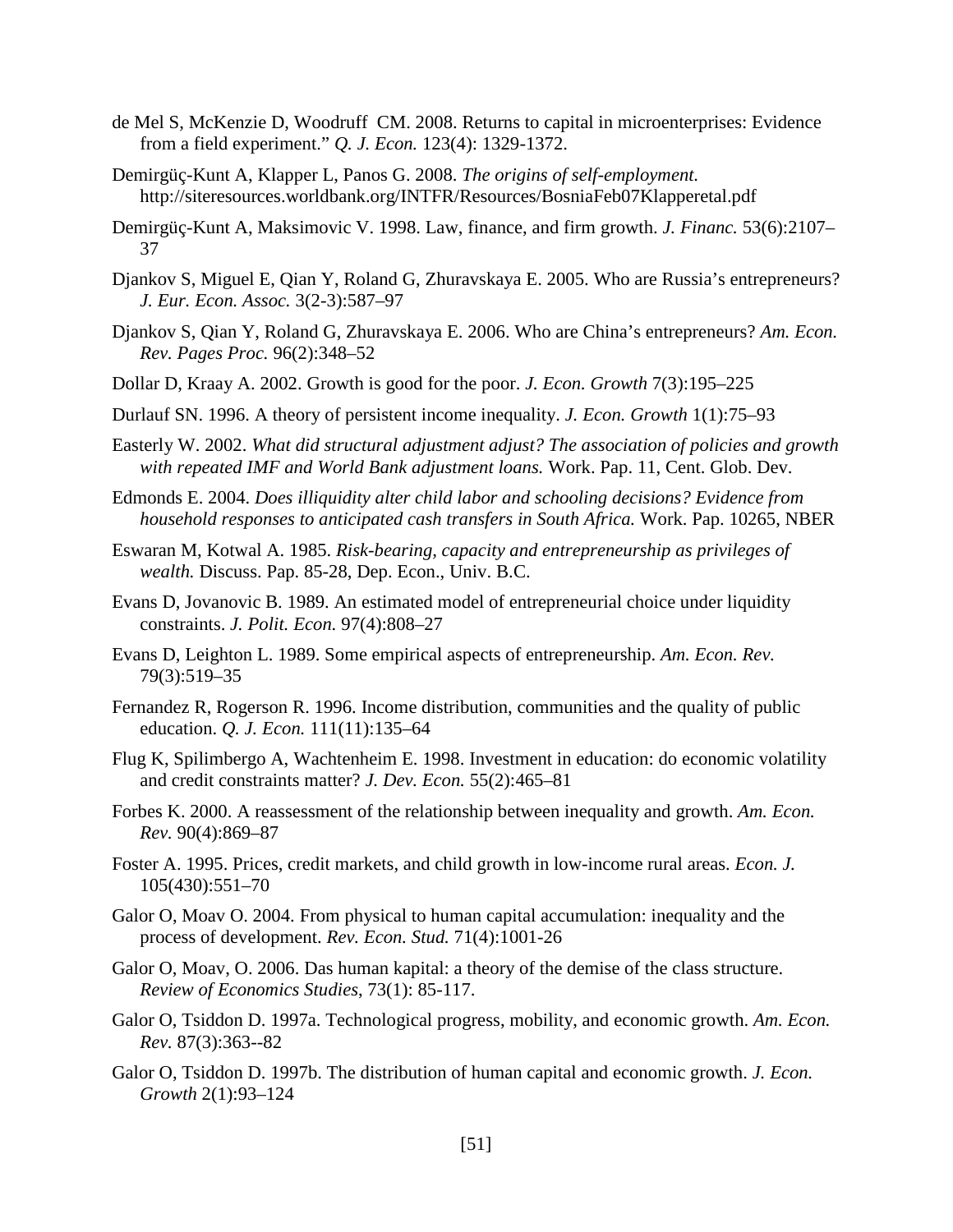- Galor O, Weil DN. 2000. Population, technology, and growth: from Malthusian stagnation to the demographic transition and beyond. *Am. Econ. Rev.* 90(4):806-28
- Galor O, Zeira J. 1993. Income distribution and macroeconomics. *Rev. Econ. Stud.* 60(1):35–52
- Gertler P, Levine D, Moretti E. 2003. *Do microfinance programs help families insure consumption against illness?* Work. Pap. Ser. 1045, Cent. Int. Dev. Econ. Res., Univ. Calif., Berkeley
- Gine X, Townsend R. 2004. Evaluation of financial liberalization: a general equilibrium model with constrained occupation choice. *J. Dev. Econ.* 74(2):269–307
- Greenwood J, Jovanovic B. 1990. Financial development, growth, and the distribution of income. *J. Polit. Econ.* 98(5):1076–107
- Guarcello L, Mealli F, Rosati F. 2002. *Household vulnerability and child labour: the effects of shocks, credit rationing, and insurance*. Work. Pap. 3, Understanding Children's Work (UCW Proj.)
- Haber S. 2007. *Political institutions and financial development: evidence from the political economy of banking regulation in the New World economies.* Mimeogr., Stanford Univ.
- Haber S, Perotti E. 2008. *The political economy of finance.* Mimeogr., Stanford Univ.
- Haber S, Razo A, Maurer N. 2003. *The Politics of Property Rights: Political Instability, Credible Commitments, and Economic Growth in Mexico, 1876-1929*. Cambridge, MA: Cambridge Univ. Press
- Hausman JA. 1979. *The effect of taxes on labor supply.* Work. Pap. 254, Dep. Econ., MIT
- Holtz-Eakin D, Joulfaian D, Rosen HS. 1994. Sticking it out: entrepreneurial survival and liquidity constraints. *J. Polit. Econ.* 102(1):53-75
- Hubbard RG, Palia D. 1995. Executive pay and performance evidence from the U.S. banking industry. *J. Financ. Econ.* 39(1):105-30
- Jacoby HG. 1994. Borrowing constraints and progress through school: evidence from Peru. *Rev. Econ. Stud.* 76(1):151–60
- Jacoby HG, Skoufias E. 1997. Risk, financial markets, and human capital in a developing country. *Rev. Econ. Stud.* 64(3):311–35
- Jafarey S, Lahiri S. 2002. Will trade sanctions reduce child labour? The role of credit markets. *J. Dev. Econ.* 68(1):137-56
- Jayaratne, J., Strahan, P. 1996. The finance-growth nexus: evidence from bank branch deregulation. Q. Journal of Economics 111: 639-670.
- Jeong H, Townsend R. 2008. Growth and inequality: Model evaluation based on estimationcalibration strategy. *Macroecon. Dyn. Spec. Issue Inequal.* 12:231--84
- Jeong H, Townsend R. 2007. Sources of TFP growth: occupational choice and financial deepening. *Econ. Theory* 32(1):179–221
- Jerzmanowski M, Nabar M. 2007. *Financial development and wage inequality: theory and evidence*. MPRA Pap. 9841, Univ. Libr. Munich, Ger.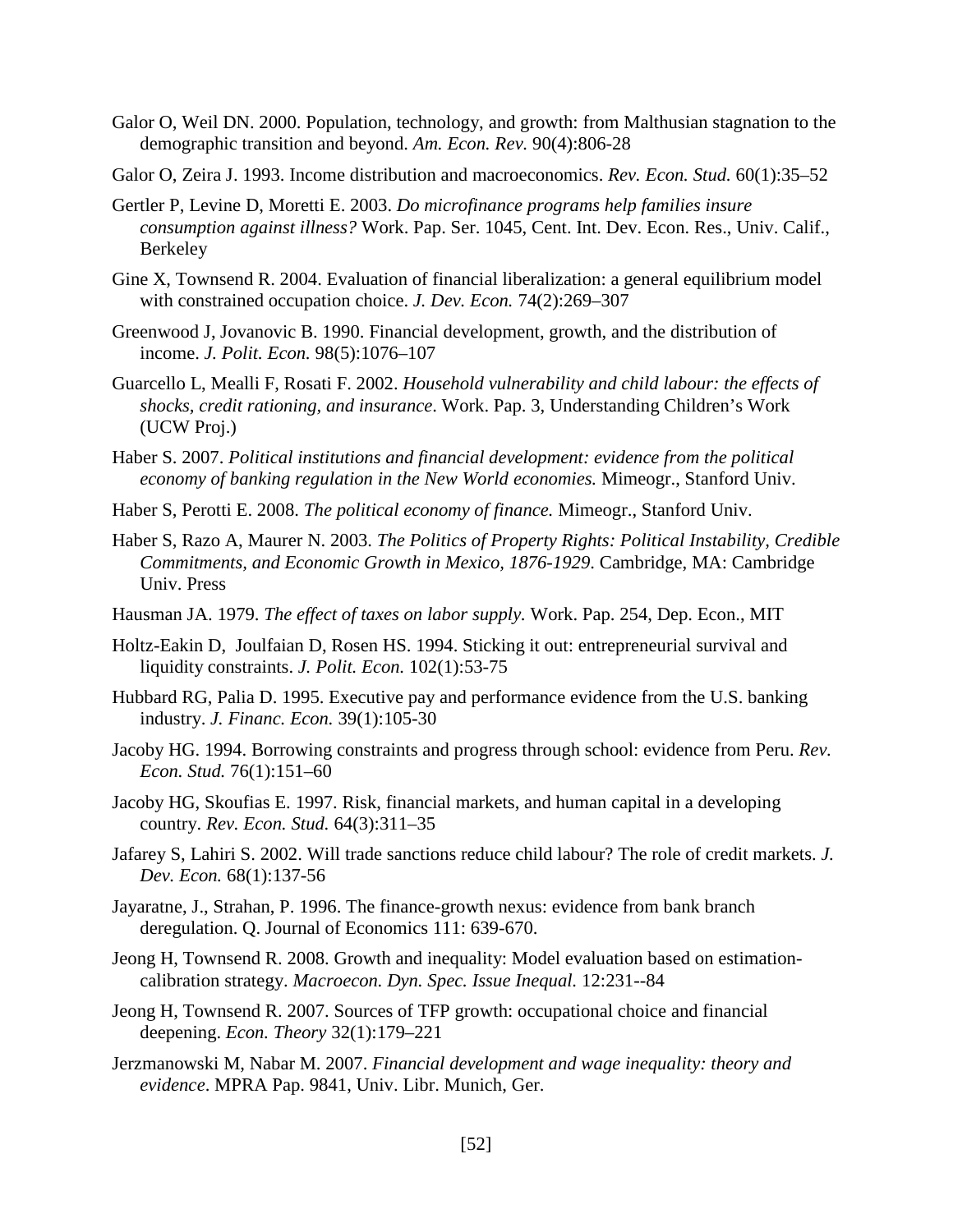- Kanbur R. 2000. Income distribution and development. See Atkinson & Bourguignon 2000, pp. 791–841
- Karlan D, Zinman J. 2006. *Expanding credit access: using randomized credit supply decisions to estimate the impacts.* Discuss. Pap. 6180, CEPR**.**
- Kerr W, Nanda R. 2007. *Democratizing entry: banking deregulations, financing constraints, and entrepreneurship.* Work. Pap. 07-33, Cent. Econ. Stud., US Census Bur.
- Khandker SR. 2003. *Microfinance and poverty: evidence using panel data from Bangladesh.* Policy Res. Work. Pap. 2945, World Bank
- King RG, Levine R. 1993a. Finance and growth: Schumpeter might be right. *Q. J. Econ.* 108(3):717–37**.**
- King RG, Levine R. 1993b. Finance, entrepreneurship, and growth: theory and evidence. *J. Monet. Econ.* 32(3):513–42
- Klapper L, Laeven L, Rajan R. 2006. Entry regulation as a barrier to entrepreneurship. *J. Financ. Econ.* 82(3):591–629
- Kroszner RS, Strahan PE. 1999. What drives deregulation? Economics and politics of the relaxation of bank branching restrictions. *Q. J. Econ.* 114(4):1437–67
- Laeven L, Levine R, Michalopoulos S. 2009. "Financial and Technological Innovation: Implications for Growth." Brown University, Department of Economics Working Paper, 2009.
- Laibson D, Repetto A, Tobacman J. 2005. *Estimating discount functions with consumption choices over the lifecycle.* Work. Pap. No. 13314, NBER**.**
- Lang K, Ruud PA. 1986. Returns to schooling, implicit discount rates and Black-White wage differentials. *Rev. Econ. Stat.* 68(1):41–47
- Lazear E. 1980. Family background and optimal schooling decisions. *Rev. Econ. Stat.* 62(1):42- 51
- Levine R. 2005. Finance and growth: theory and evidence. In *Handbook of Economic Growth*, ed. P Aghion, S Durlauf, 1A:865--934. Amsterdam: North-Holland Elsevier
- Levine R, Levkov A, Rubinstein Y. 2009. "Racial Discrimination and Competition." National Bureau of Economic Research Working Paper No. 14273.
- Levine R, Rubinstein Y. 2009. "Bank Deregulation, Credit Constraints, and Diplomas." Brown University, Department of Economics Working Paper, 2009.
- Levine R, Zervos S. 1998. Stock markets, banks, and economic growth. *Am. Econ. Rev.* 88:537– 58
- Li H, Squire L, Heng-fu Z. 1998. Explaining international and intertemporal variations in income inequality. *Econ. J.* 108(446):26–43
- Loury GC. 1981. Intergenerational transfers and the distribution of earnings. *Econometrica* 49(4):843-67
- Lundberg M, Squire L. 2003. The simultaneous evolution of growth and inequality. *Econ. J.* 113(487):326-44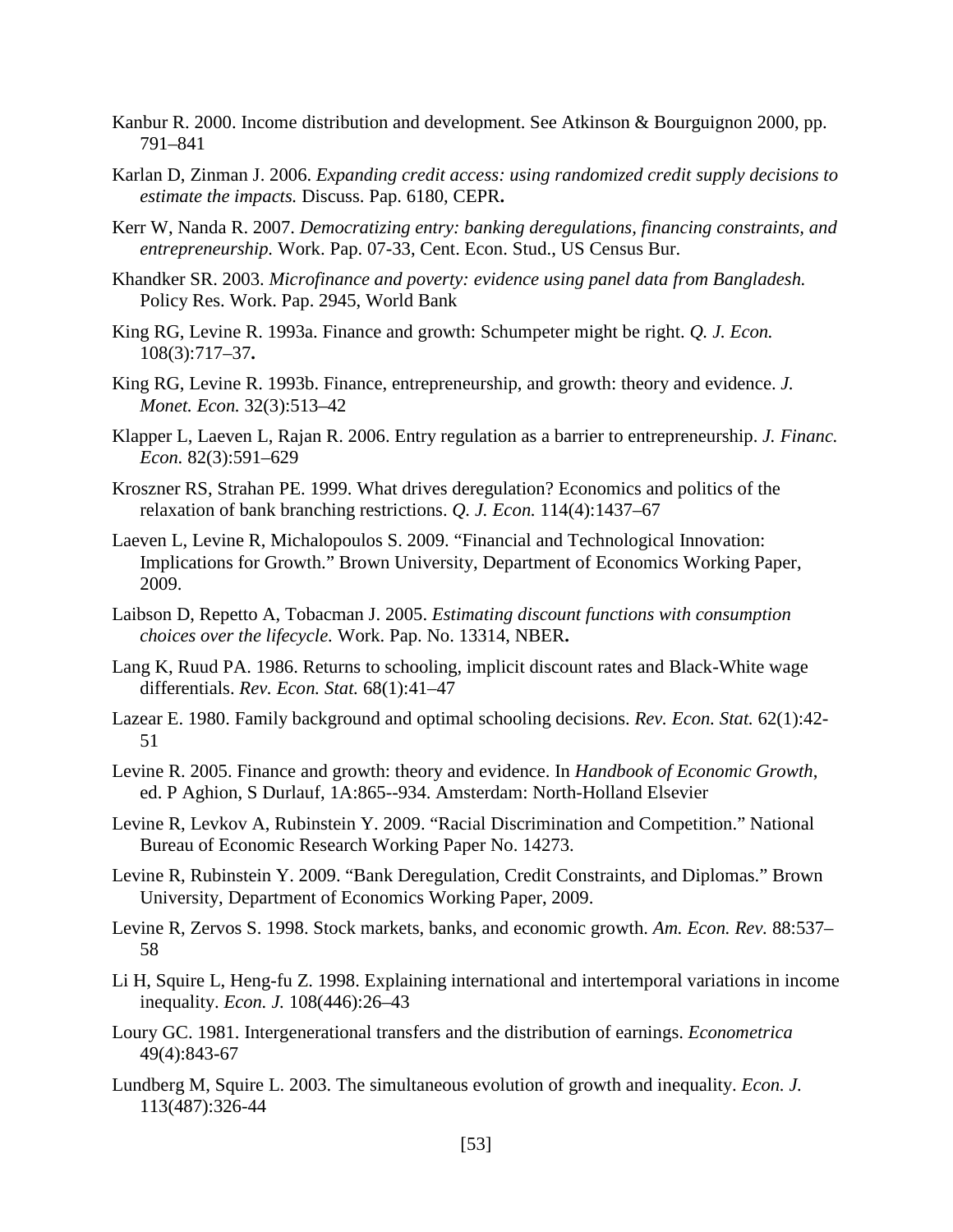- McKenzie D, Woodruff C. 2006. Do entry costs provide an empirical basis for poverty traps? Evidence from Mexican microenterprises. *Econ. Dev. Cult. Change* 55(1):3-42
- McKenzie D, Woodruff C. 2008. Experimental evidence on returns to capital and access to finance in Mexico. *World Bank Econ. Rev.*22:457--82
- Mookherjee D, Ray D. 2003. Persistent inequality. *Rev. Econ. Stud.* 70(2):369–93
- Morduch J. 1998. *Does microfinance really help the poor? New evidence from flagship programs in Bangladesh.* http://www.nyu.edu/projects/morduch/documents/microfinance/Does\_Microfinance\_Really\_ Help.pdf
- Newbery DMG. 1977. Risk sharing, sharecropping and uncertain labor markets. *Rev. Econ. Stud.* 44(3): 585-94
- Parsons DO, Goldin C. 1989. Parental altruism and self-interest: child labor among late nineteenth-century American Families. *Econ. Inq.* 27(4):637–59
- Paulson AL, Townsend RM. 2004. Entrepreneurship and financial constraints in Thailand. *J. Corp. Finance* 10(2):229–62
- Paulson AL, Townsend RM, Karaivanov A. 2006. Distinguishing limited liability from moral hazard in a model of entrepreneurship. *J. Polit. Econ.* 114(1):100–44
- Perotti E. 1993. Political equilibrium, income distribution, and growth. *Rev. Econ. Stud.* 60(4):755–76
- Perotti E. 1996. Income distribution and growth. *J. Econ. Growth* 1(2):149–87
- Perotti EC, von Thadden E-L. 2006. The political economy of corporate control and labor rents. *J. Polit. Econ.* 114(1):145–74
- Persson T, Tabellini G. 1994. Is inequality harmful for growth? *Am. Econ. Rev.* 84(3):600–21
- Piketty T. 1997. The dynamics of wealth distribution and the interest rate with credit rationing. *Rev. Econ. Stud.* 64(2):173–89
- Piketty T. 2000. Theories of persistent inequality and intergenerational mobility. See Atkinson & Bourguignon 2000, pp. 429–76
- Pitt MM, Khandker SR. 1998. The impact of group-based credit programs on poor households in Bangladesh: Does the gender of participants matter? *J. Polit. Econ.* 106(5):958–96
- Rajan R, Zingales L. 1998. Financial dependence and growth. *Am. Econ. Rev.* 88(3):559–87

Rosenzweig, MR., Binswanger, HP. 1993. Wealth, weather risk and the profitability of agricultural investment". *Economic Journal*, 103 (1): 56-78.

Rosenzweig, M.R., Wolpin, K.I. 1993. Credit market constraints, consumption smoothing and the accumulation of durable assets in low income countries: Investments in bullocks in India." *J. Polit. Econ.* 101: 223-44.

Stango V, Zinman J. 2006. *How a cognitive bias shapes competition: evidence from the consumer credit market.* Work. Pap. Ser., Dartmouth College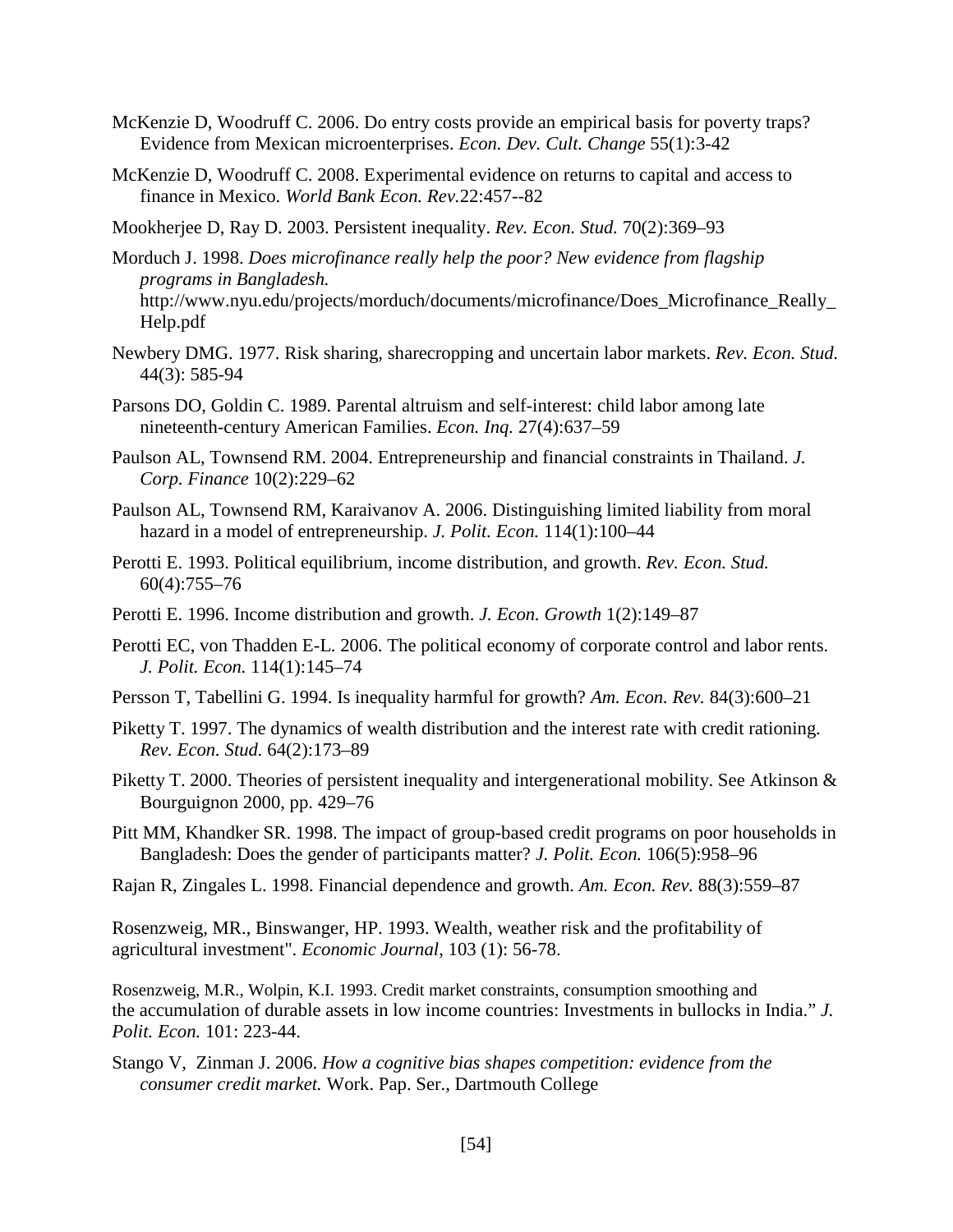- Stiglitz JE. 1969. The effects of income, wealth, and capital gains taxation on risk-taking. *Q. J. Econ.* 83(2):263–83
- Stiglitz JE. 1974. Incentives and risk sharing in sharecropping. *Rev. Econ. Stud.* 41(2):219–55
- Townsend RM. 1982. Optimal multiperiod contracts and the gain from enduring relationships under private information. *J. Polit. Econ.* 90(6):1166-86
- Townsend RM, Ueda K. 2006. Financial deepening, inequality and growth: a model-based quantitative evaluation. *Rev. Econ. Stud.* 73(1):251–93
- Wydick B. 1999. Credit access, human capital, and class structure dynamics. *J. Dev. Stud.* 35(6):131–52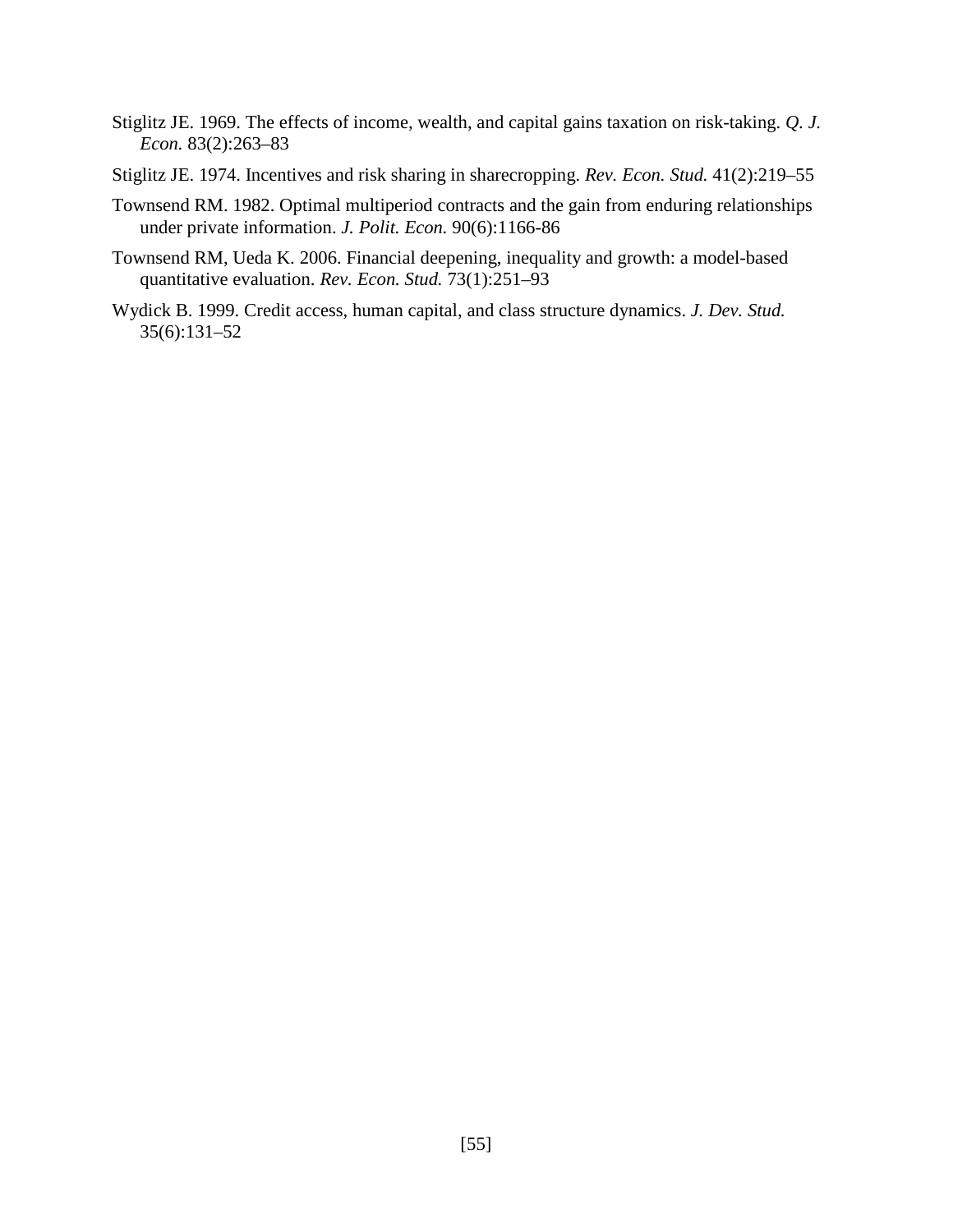<sup>1</sup>Within a model of long growth, it is also possible to generate long-run persistence in cross-dynasty human capital differences by modeling human capital as a function of both parental human capital and schooling. Galor & Tsiddon (1997a, 1997b) assumed that all individuals have identical innate ability and model human capital accumulation as follows:  $h(t + 1) = \phi\{h(t), s(t)\}\$ . They assumed positive, but diminishing, returns to dynastic human capital and schooling, so that  $\phi_1 > 0$ ,  $\phi_1 < 0$ ,  $\phi_2 > 0$ , and  $\phi_2 < 0$ . They also assumed that parental human capital and schooling complement each other,  $\phi_{12} > 0$ . Galor & Tsiddon (1997b) have both a home environment externality because human capital is positively associated with parental human capital and a global externality because average human capital in the economy accelerates technological progress, which encourages and facilitates schooling. With perfect capital markets, poor dynasties readily respond to these incentives, boosting average human capital, accelerating growth, and reducing inequality. Financial development reduces the probability of experiencing long-run persistence of relative income differences across dynasties.

 $2$ An implicit assumption underlying this analysis is that the concentration of capital ownership does not distort resource allocation or the policies that influence resource allocation, but see Barth et al. (2006) and Haber et al. (2003).

 $3$ Endogenous fertility decisions can also motivate the assumption of a convex savings function in per capita terms as shown by Atkinson (1980). If poor dynasties have more kids than rich ones, cross-dynasty per capita wealth inequalities can persist across generations even if all dynasties have the same aggregate savings rate. Galor & Weil (2000) noted, however, fertility does not fall with wealth, rather fertility falls with human capital, which is not perfectly correlated with wealth. This line of inquiry also suggests that financial market policies could affect fertility decisions.

<sup>4</sup>Cross-country empirical observations do not support the assumption of aggregate convex savings behavior. Convex savings behavior implies a positive association between inequality and growth. Consider two economies that are equivalent except economy A has an equal distribution of income, while economy B has a skewed distribution of income. With convex savings, economy B will save more and enjoy a higher average per dynasty income level in the next period. Income inequality, however, is not positively associated with growth (Alesina & Rodrik 1994, Persson & Tabellini 1994, Clarke 1995, Perotti 1996, Forbes 2000, Easterly 2002, Lundberg & Squire 2003). Also, the maintained assumption that labor income is constant across dynasties is not innocuous. The results on long-run persistence with convex savings behavior will not necessarily hold if increases in capital boost demand for human capital, as developed in Galor & Moav (2004).

<sup>5</sup>Although Jerzmanowski & Nabar (2007) analyzed a model in which financial development induces a disproportionate increase in the demand for skilled labor, thereby boosting income inequality, it is unclear how the predictions of this model would change if workers could invest in obtaining skills, especially if financial development facilitates these human capital investments.

<sup>6</sup>Indeed, Paulson & Townsend (2004) showed that financial constraints play an important role in shaping the patterns of entrepreneurship in Thailand. Wealthier households are more likely to start businesses, and these constraints are more binding on entrepreneurship in the poor northeast compared to the richer central region.

 $7$ In extensions, Townsend & Ueda (2006) endogenized the size of the intermediated sector by introducing fixed transaction costs into the model with similar results. But they concluded that some of the restrictive financial sector policies in Thailand might have slowed the growth of financial intermediation below the endogenous growth rate that would have resulted from increasing per capita income, as predicted by Greenwood & Jovanovic (1990).

<sup>8</sup>Lazear (1980) and Lang & Ruud (1986) also showed that finance affects the persistence of income inequality by disproportionately impeding the poor from accumulating human capital.

 $9$ It is important to note this design picks up the effect of credit for the marginal borrower. Given heterogeneity across borrowers, the effect might be lower or zero for those borrowers who easily got credit, since they may have close substitutes, but much bigger for those who were denied credit by a bigger margin.

 $10$ There is also a theoretical literature that models the role of household access to credit in determining the extent of child labor: See Parsons & Goldin (1989), Baland & Robinson (2000), and Jafarey & Lahiri (2002).

<sup>11</sup>There is also an extensive literature that examines the role of other factors, such as institutions, socioeconomic factors, individual characteristics and psychological factors, in identifying the determinants of the decision to start